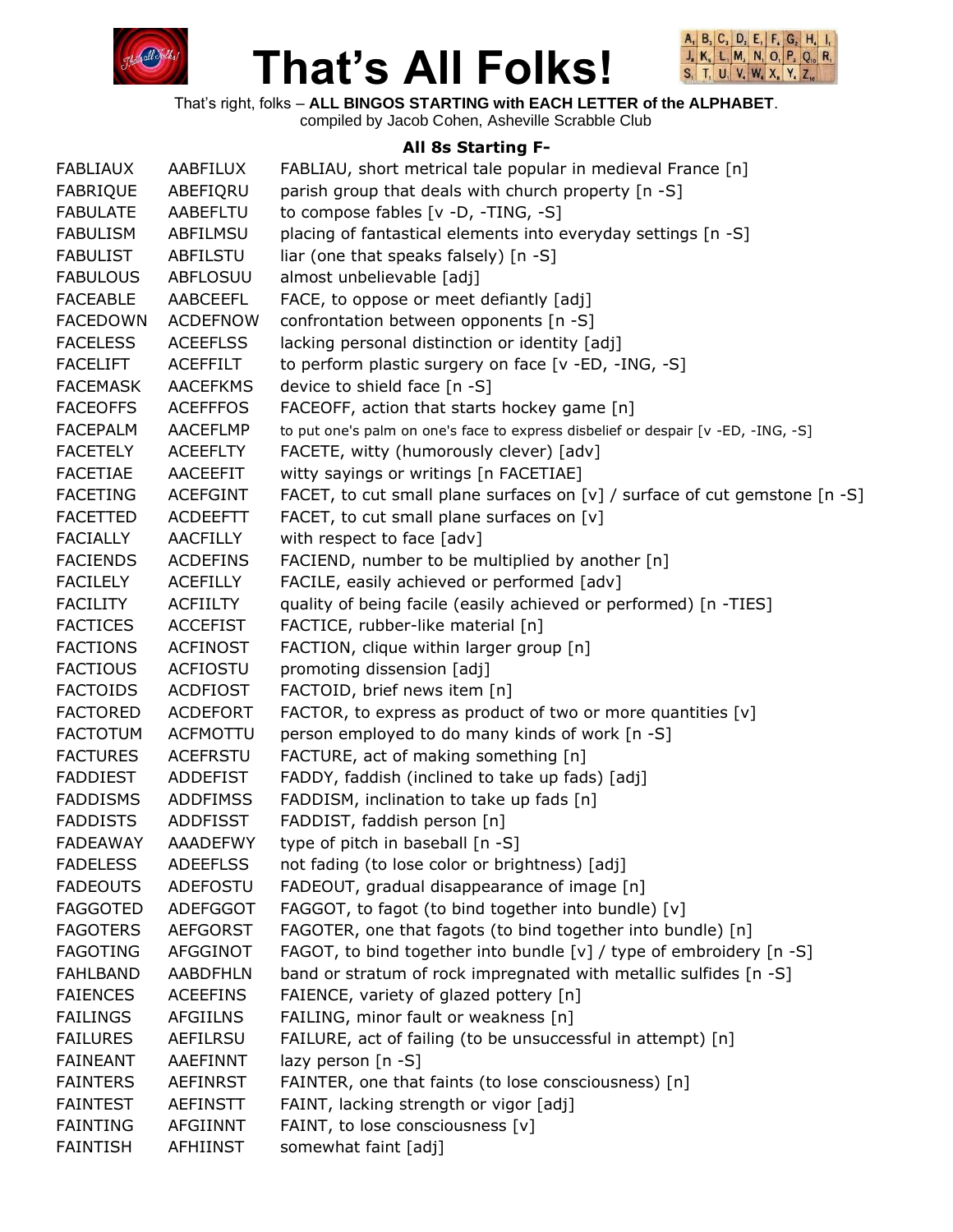



That's right, folks – **ALL BINGOS STARTING with EACH LETTER of the ALPHABET**.

| <b>FAIRGOER</b> | <b>AEFGIORR</b> | one who attends fair [n -S]                                                       |
|-----------------|-----------------|-----------------------------------------------------------------------------------|
| <b>FAIRIEST</b> | <b>AEFIIRST</b> | FAIRY, pertaining to or resembling fairy [adj]                                    |
| <b>FAIRINGS</b> | <b>AFGIINRS</b> | FAIRING, structure on aircraft serving to reduce drag [n]                         |
| <b>FAIRLEAD</b> | <b>AADEFILR</b> | device used to hold ship's rigging in place [n -S]                                |
| <b>FAIRNESS</b> | <b>AEFINRSS</b> | quality of being fair (free from bias, dishonesty, or injustice) [n -ES]          |
| <b>FAIRWAYS</b> | AAFIRSWY        | FAIRWAY, mowed part of golf course between tee and green [n]                      |
| <b>FAIRYISM</b> | AFIIMRSY        | quality of being like fairy [n -S]                                                |
| <b>FAITHFUL</b> | AFFHILTU        | loyal follower or member [n -S]                                                   |
| <b>FAITHING</b> | AFGHIINT        | FAITH, to believe or trust [v]                                                    |
| <b>FAITOURS</b> | AFIORSTU        | FAITOUR, impostor (one that poses as another for deceptive purposes) [n]          |
| <b>FAKERIES</b> | <b>AEEFIKRS</b> | FAKERY, practice of faking [n]                                                    |
| <b>FALAFELS</b> | <b>AAEFFLLS</b> | FALAFEL, ground spiced vegetables formed into patties [n]                         |
| <b>FALBALAS</b> | <b>AAABFLLS</b> | FALBALA, trimming for woman's garment [n]                                         |
| <b>FALCATED</b> | <b>AACDEFLT</b> | falcate (curved and tapering to point) [adj]                                      |
| <b>FALCHION</b> | <b>ACFHILNO</b> | broad-bladed sword [n -S]                                                         |
| <b>FALCONER</b> | <b>ACEFLNOR</b> | one that hunts with hawks [n -S]                                                  |
| <b>FALCONET</b> | <b>ACEFLNOT</b> | small falcon [n -S]                                                               |
| <b>FALCONRY</b> | <b>ACFLNORY</b> | sport of hunting with falcons [n -RIES]                                           |
| <b>FALDERAL</b> | <b>AADEFLLR</b> | nonsense (behavior or language that is meaningless or absurd) [n -S]              |
| <b>FALDEROL</b> | ADEFLLOR        | falderal (nonsense (behavior or language that is meaningless or absurd)) [n -S]   |
| <b>FALLAWAY</b> | AAAFLLWY        | shot in basketball [n -S]                                                         |
| <b>FALLBACK</b> | <b>AABCFKLL</b> | act of retreating [n -S]                                                          |
| <b>FALLFISH</b> | <b>AFFHILLS</b> | freshwater fish [n -ES]                                                           |
| <b>FALLIBLE</b> | ABEFILLL        | capable of erring [adj]                                                           |
| <b>FALLIBLY</b> | ABFILLLY        | FALLIBLE, capable of erring [adv]                                                 |
| <b>FALLINGS</b> | <b>AFGILLNS</b> | FALLING, felling of trees for timber [n]                                          |
| <b>FALLOFFS</b> | <b>AFFFLLOS</b> | FALLOFF, decline in quantity or quality [n]                                       |
| <b>FALLOUTS</b> | <b>AFLLOSTU</b> | FALLOUT, radioactive debris resulting from nuclear explosion [n]                  |
| <b>FALLOWED</b> | <b>ADEFLLOW</b> | FALLOW, to plow and leave unseeded [v]                                            |
| <b>FALSETTO</b> | <b>AEFLOSTT</b> | artificially high voice [n -S]                                                    |
| <b>FALTBOAT</b> | AABFLOTT        | collapsible boat resembling kayak [n -S]                                          |
| <b>FALTERED</b> | <b>ADEEFLRT</b> | FALTER, to hesitate (to hold back in uncertainty) [v]                             |
| <b>FALTERER</b> | <b>AEEFLRRT</b> | one that falters (to hesitate (to hold back in uncertainty)) [n -S]               |
| <b>FAMELESS</b> | <b>AEEFLMSS</b> | not famous (well-known) [adj]                                                     |
| <b>FAMILIAL</b> | AAFIILLM        | pertaining to family (group of persons related by blood or marriage) [adj]        |
| <b>FAMILIAR</b> | AAFIILMR        | close friend or associate [n -S]                                                  |
| <b>FAMILIES</b> | <b>AEFIILMS</b> | FAMILY, group of persons related by blood or marriage [n]                         |
| <b>FAMILISM</b> | <b>AFIILMMS</b> | social structure in which family takes precedence over individual [n -S]          |
| <b>FAMILIST</b> | <b>AFIILMST</b> | FAMILISM, social structure in which family takes precedence over individual [adj] |
| <b>FAMISHED</b> | <b>ADEFHIMS</b> | FAMISH, to suffer extreme hunger [v]                                              |
| <b>FAMISHES</b> | <b>AEFHIMSS</b> | FAMISH, to suffer extreme hunger [v]                                              |
| <b>FAMOUSLY</b> | <b>AFLMOSUY</b> | FAMOUS, well-known [adv]                                                          |
| <b>FANATICS</b> | <b>AACFINST</b> | FANATIC, zealot (one who is zealous) [n]                                          |
| <b>FANCIERS</b> | <b>ACEFINRS</b> | FANCIER, one that has special liking for something [n]                            |
| <b>FANCIEST</b> | <b>ACEFINST</b> | FANCY, ornamental [adj]                                                           |
| <b>FANCIFUL</b> | <b>ACFFILNU</b> | unrealistic (not realistic) [adj]                                                 |
| <b>FANCYING</b> | <b>ACFGINNY</b> | FANCY, to take liking to [v]                                                      |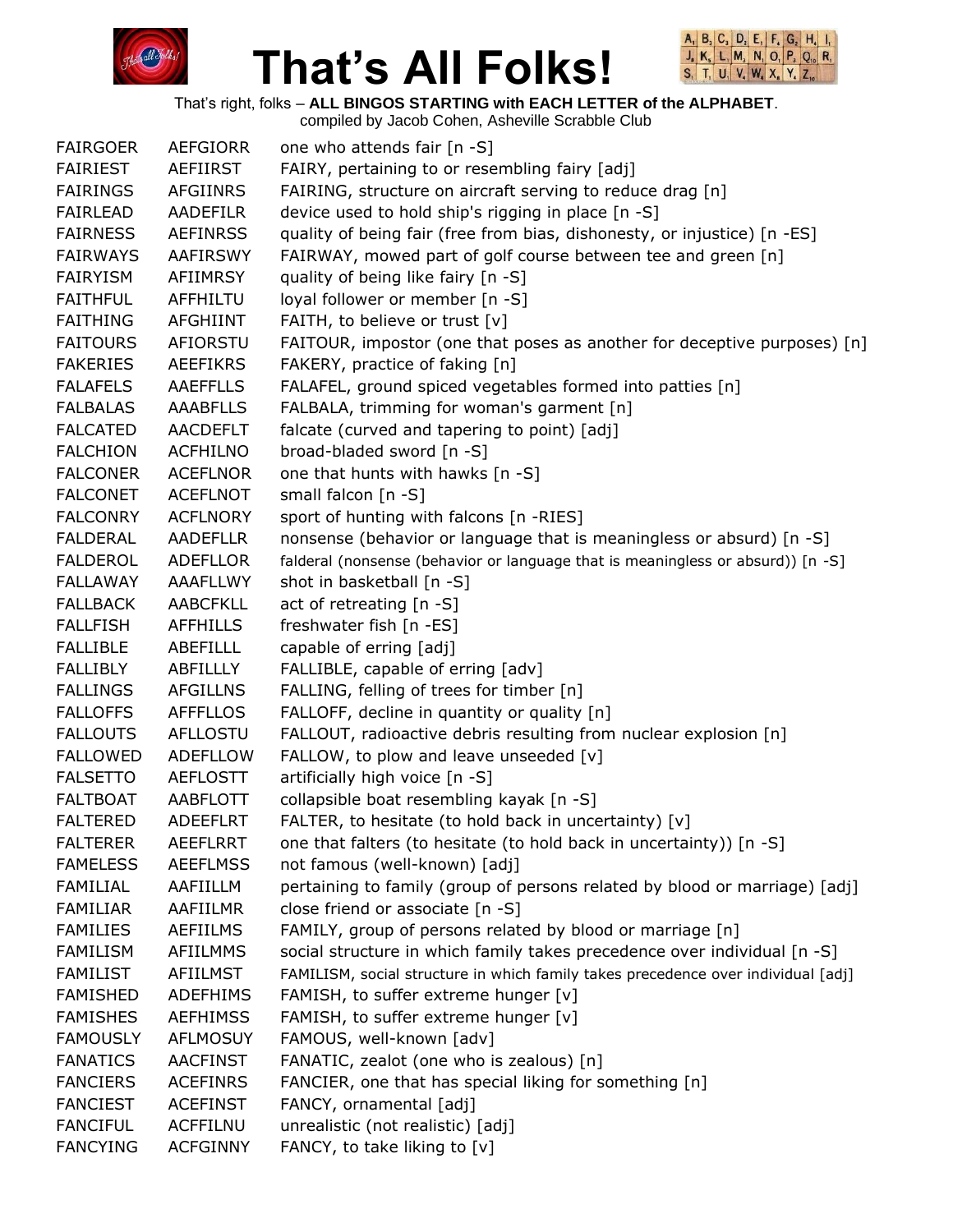



That's right, folks – **ALL BINGOS STARTING with EACH LETTER of the ALPHABET**.

| <b>FANDANGO</b> | <b>AADFGNNO</b> | lively Spanish dance [n -ES, -S]                                                   |
|-----------------|-----------------|------------------------------------------------------------------------------------|
| FANEGADA        | <b>AAADEFGN</b> | Spanish unit of area [n -S]                                                        |
| <b>FANFARES</b> | <b>AAEFFNRS</b> | FANFARE, short, lively musical flourish [n]                                        |
| <b>FANFARON</b> | <b>AAFFNNOR</b> | braggart (one who brags) [n -S]                                                    |
| <b>FANFOLDS</b> | <b>ADFFLNOS</b> | FANFOLD, to fold paper like fan [v]                                                |
| <b>FANGIRLS</b> | <b>AFGILNRS</b> | FANGIRL, female who is enthusiastic devotee of something [n]                       |
| <b>FANGLESS</b> | <b>AEFGLNSS</b> | FANG, long, pointed tooth [adj]                                                    |
| <b>FANGLIKE</b> | AEFGIKLN        | FANG, long, pointed tooth [adj]                                                    |
| <b>FANLIGHT</b> | <b>AFGHILNT</b> | type of window [n -S]                                                              |
| <b>FANTAILS</b> | <b>AAFILNST</b> | FANTAIL, fan-shaped tail or end [n]                                                |
| <b>FANTASIA</b> | <b>AAAFINST</b> | free-form musical composition [n -S]                                               |
| <b>FANTASIE</b> | AAEFINST        | fantasia (free-form musical composition) [n -S]                                    |
| <b>FANTASMS</b> | <b>AAFMNSST</b> | FANTASM, phantasm (creation of imagination) [n]                                    |
| <b>FANTASTS</b> | <b>AAFNSSTT</b> | FANTAST, impractical person [n]                                                    |
| <b>FANWORTS</b> | <b>AFNORSTW</b> | FANWORT, aquatic plant [n]                                                         |
| <b>FANZINES</b> | <b>AEFINNSZ</b> | FANZINE, magazine written by and for enthusiastic devotees [n]                     |
| <b>FARADAIC</b> | AAACDFIR        | faradic (pertaining to type of electric current) [adj]                             |
| <b>FARADAYS</b> | <b>AAADFRSY</b> | FARADAY, unit of electricity [n]                                                   |
| <b>FARADISE</b> | AADEFIRS        | to faradize (to treat by faradism) [v -D, -SING, -S]                               |
| <b>FARADISM</b> | AADFIMRS        | use of faradic current for therapeutic purposes [n -S]                             |
| FARADIZE        | AADEFIRZ        | to treat by faradism $[v -D, -ZING, -S]$                                           |
| <b>FARCEURS</b> | <b>ACEFRRSU</b> | FARCEUR, joker (one that jokes (to say something amusing)) [n]                     |
| <b>FARCICAL</b> | <b>AACCFILR</b> | absurd (ridiculously incongruous or unreasonable) [adj]                            |
| <b>FAREWELL</b> | <b>AEEFLLRW</b> | to say goodby $[v - ED, -ING, -S]$                                                 |
| <b>FARFALLE</b> | <b>AAEFFLLR</b> | pasta in shape of bow ties [n -S]                                                  |
| <b>FARINHAS</b> | AAFHINRS        | FARINHA, meal made from root of cassava [n]                                        |
| <b>FARINOSE</b> | AEFINORS        | resembling farina (fine meal made from cereal grain) [adj]                         |
| <b>FARMABLE</b> | AABEFLMR        | FARM, to manage and cultivate as farm (tract of land devoted to agriculture) [adj] |
| <b>FARMHAND</b> | <b>AADFHMNR</b> | farm laborer $[n -S]$                                                              |
| <b>FARMINGS</b> | <b>AFGIMNRS</b> | FARMING, business of operating farm [n]                                            |
| <b>FARMLAND</b> | <b>AADFLMNR</b> | cultivated land [n -S]                                                             |
| <b>FARMWIFE</b> | <b>AEFFIMRW</b> | farmer's wife [n -IVES]                                                            |
| <b>FARMWORK</b> | <b>AFKMORRW</b> | labor done on farm [n -S]                                                          |
| <b>FARMYARD</b> | <b>AADFMRRY</b> | area surrounded by farm buildings [n -S]                                           |
| <b>FARNESOL</b> | <b>AEFLNORS</b> | alcohol used in perfumes [n -S]                                                    |
| <b>FAROLITO</b> | AFILOORT        | candle in paper bag weighted with sand [n -S]                                      |
| <b>FAROUCHE</b> | ACEFHORU        | sullenly shy [adj]                                                                 |
| <b>FARRAGOS</b> | <b>AAFGORRS</b> | FARRAGO, confused mixture [n]                                                      |
| <b>FARRIERS</b> | <b>AEFIRRRS</b> | FARRIER, one that shoes horses [n]                                                 |
| <b>FARRIERY</b> | AEFIRRRY        | trade of farrier [n -RIES]                                                         |
| <b>FARROWED</b> | ADEFORRW        | FARROW, to give birth to litter of pigs [v]                                        |
| <b>FARSIDES</b> | <b>ADEFIRSS</b> | FARSIDE, farther side [n]                                                          |
| <b>FARTHEST</b> | <b>AEFHRSTT</b> | FAR, at or to great distance [adv]                                                 |
| <b>FARTHING</b> | AFGHINRT        | former British coin [n -S]                                                         |
| <b>FARTLEKS</b> | <b>AEFKLRST</b> | FARTLEK, athletic training technique [n]                                           |
| <b>FASCIATE</b> | <b>AACEFIST</b> | FASCIA, broad and distinct band of color [adj]                                     |
| <b>FASCICLE</b> | <b>ACCEFILS</b> | small bundle [n -S]                                                                |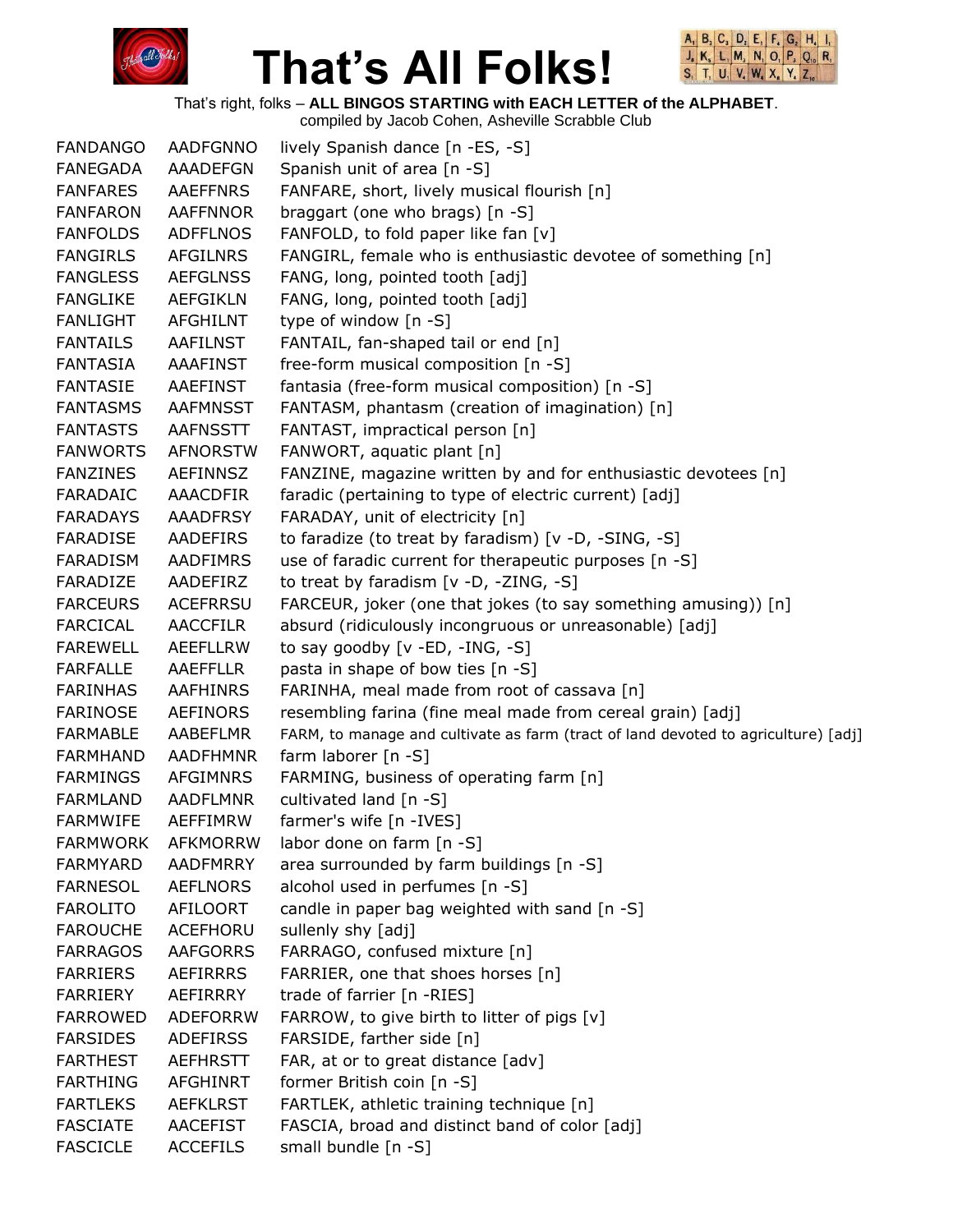



That's right, folks – **ALL BINGOS STARTING with EACH LETTER of the ALPHABET**.

| <b>FASCINES</b> | <b>ACEFINSS</b> | FASCINE, bundle of sticks used in building fortifications [n]      |
|-----------------|-----------------|--------------------------------------------------------------------|
| <b>FASCISMS</b> | <b>ACFIMSSS</b> | FASCISM, oppressive political system [n]                           |
| <b>FASCISTS</b> | <b>ACFISSST</b> | FASCIST, advocate of fascism [n]                                   |
| <b>FASCITIS</b> | <b>ACFIISST</b> | inflammation of connective tissue [n -ES]                          |
| <b>FASHIONS</b> | <b>AFHINOSS</b> | FASHION, to give particular shape or form to [v]                   |
| <b>FASHIONY</b> | <b>AFHINOSY</b> | fashionable, trendy [adj]                                          |
| <b>FASHIOUS</b> | AFHIOSSU        | annoying [adj]                                                     |
| <b>FASTBACK</b> | <b>AABCFKST</b> | type of automobile roof [n -S]                                     |
| <b>FASTBALL</b> | <b>AABFLLST</b> | type of pitch in baseball [n -S]                                   |
| <b>FASTENED</b> | <b>ADEEFNST</b> | FASTEN, to secure (to make firm or tight) [v]                      |
| <b>FASTENER</b> | <b>AEEFNRST</b> | one that fastens (to secure (to make firm or tight)) [n -S]        |
| <b>FASTINGS</b> | <b>AFGINSST</b> | FASTING, abstention from eating [n]                                |
| <b>FASTNESS</b> | <b>AEFNSSST</b> | quality of being fast (moving or able to move quickly) [n -ES]     |
| <b>FASTUOUS</b> | <b>AFOSSTUU</b> | arrogant (overly convinced of one's own worth or importance) [adj] |
| <b>FATALISM</b> | AAFILMST        | doctrine that all events are predetermined [n -S]                  |
| <b>FATALIST</b> | AAFILSTT        | believer in fatalism [n -S]                                        |
| <b>FATALITY</b> | AAFILTTY        | death resulting from unexpected occurrence [n -TIES]               |
| <b>FATBACKS</b> | <b>AABCFKST</b> | FATBACK, marine fish [n]                                           |
| <b>FATBIRDS</b> | ABDFIRST        | FATBIRD, wading bird [n]                                           |
| <b>FATHEADS</b> | <b>AADEFHST</b> | FATHEAD, dolt (stupid person) [n]                                  |
| <b>FATHERED</b> | <b>ADEEFHRT</b> | FATHER, to cause to exist [v]                                      |
| <b>FATHERLY</b> | <b>AEFHLRTY</b> | paternal (pertaining to father) [adj]                              |
| <b>FATHOMED</b> | <b>ADEFHMOT</b> | FATHOM, to understand (to grasp mentally) [v]                      |
| <b>FATHOMER</b> | <b>AEFHMORT</b> | one that fathoms (to understand (to grasp mentally)) [n -S]        |
| <b>FATIGUED</b> | ADEFGITU        | FATIGUE, to weary (to make or become weary) [v]                    |
| <b>FATIGUES</b> | <b>AEFGISTU</b> | FATIGUE, to weary (to make or become weary) [v]                    |
| <b>FATLINGS</b> | <b>AFGILNST</b> | FATLING, young animal fattened for slaughter [n]                   |
| <b>FATSTOCK</b> | <b>ACFKOSTT</b> | livestock that is fat and ready for market [n -S]                  |
| <b>FATTENED</b> | <b>ADEEFNTT</b> | FATTEN, to make fat [v]                                            |
| <b>FATTENER</b> | <b>AEEFNRTT</b> | one that fattens (to make fat) [n -S]                              |
| <b>FATTIEST</b> | <b>AEFISTTT</b> | FATTY, greasy; oily [adj]                                          |
| <b>FATWOODS</b> | <b>ADFOOSTW</b> | FATWOOD, wood used for kindling [n]                                |
| <b>FAUBOURG</b> | <b>ABFGORUU</b> | suburb (residential area adjacent to city) [n -S]                  |
| <b>FAUCETRY</b> | <b>ACEFRTUY</b> | array of faucets [n -RIES]                                         |
| <b>FAULTIER</b> | <b>AEFILRTU</b> | FAULTY, imperfect [adj]                                            |
| <b>FAULTILY</b> | AFILLTUY        | FAULTY, imperfect [adv]                                            |
| <b>FAULTING</b> | <b>AFGILNTU</b> | FAULT, to criticize [v]                                            |
| <b>FAUNALLY</b> | <b>AAFLLNUY</b> | FAUNA, animal life of particular region [adv]                      |
| <b>FAUNISTS</b> | <b>AFINSSTU</b> | FAUNIST, specialist on faunas [n]                                  |
| <b>FAUNLIKE</b> | AEFIKLNU        | FAUN, woodland deity of Roman mythology [adj]                      |
| <b>FAUTEUIL</b> | AEFILTUU        | armchair (chair with armrests) [n -S]                              |
| <b>FAUVISMS</b> | AFIMSSUV        | FAUVISM, movement in painting [n]                                  |
| <b>FAUVISTS</b> | <b>AFISSTUV</b> | FAUVIST, advocate of fauvism [n]                                   |
| <b>FAVELLAS</b> | <b>AAEFLLSV</b> | FAVELLA, favela (slum area) [n]                                    |
| <b>FAVONIAN</b> | AAFINNOV        | pertaining to west wind [adj]                                      |
| <b>FAVORERS</b> | <b>AEFORRSV</b> | FAVORER, one that favors (to regard with approval) [n]             |
| <b>FAVORING</b> | AFGINORV        | FAVOR, to regard with approval [v]                                 |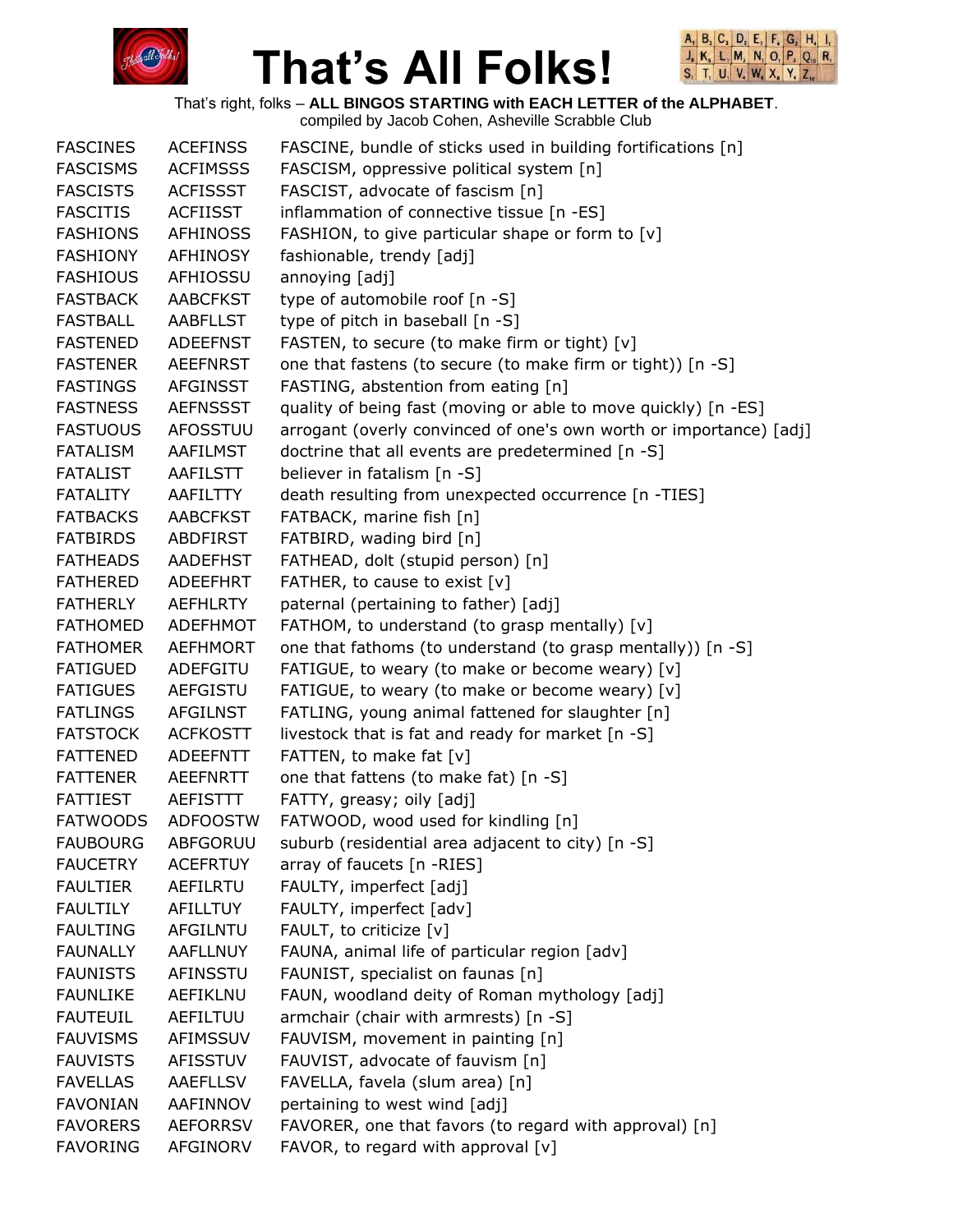



That's right, folks – **ALL BINGOS STARTING with EACH LETTER of the ALPHABET**.

| <b>FAVORITE</b> | <b>AEFIORTV</b> | person or thing preferred above all others [n -S]                                                         |
|-----------------|-----------------|-----------------------------------------------------------------------------------------------------------|
| <b>FAVOURED</b> | ADEFORUV        | FAVOUR, to favor (to regard with approval) [v]                                                            |
| <b>FAVOURER</b> | <b>AEFORRUV</b> | favorer (one that favors (to regard with approval)) [n -S]                                                |
| <b>FAWNIEST</b> | <b>AEFINSTW</b> | FAWNY, of yellowish-brown color [adj]                                                                     |
| <b>FAWNLIKE</b> | <b>AEFIKLNW</b> | resembling young deer [adj]                                                                               |
| <b>FAYALITE</b> | AAEFILTY        | mineral (naturally occurring inorganic substance having characteristic set of physical properties) [n -S] |
| <b>FAZENDAS</b> | <b>AADEFNSZ</b> | FAZENDA, Brazilian plantation [n]                                                                         |
| <b>FEALTIES</b> | <b>AEEFILST</b> | FEALTY, loyalty (state of being loyal (faithful to one's allegiance)) [n]                                 |
| <b>FEARLESS</b> | <b>AEEFLRSS</b> | unafraid (not afraid (filled with apprehension)) [adj]                                                    |
| <b>FEARSOME</b> | <b>AEEFMORS</b> | frightening [adj]                                                                                         |
| <b>FEASANCE</b> | <b>AACEEFNS</b> | performance of condition, obligation, or duty [n -S]                                                      |
| <b>FEASIBLE</b> | ABEEFILS        | capable of being done [adj]                                                                               |
| <b>FEASIBLY</b> | <b>ABEFILSY</b> | FEASIBLE, capable of being done [adv]                                                                     |
| <b>FEASTERS</b> | <b>AEEFRSST</b> | FEASTER, one that feasts (to eat sumptuously) [n]                                                         |
| <b>FEASTFUL</b> | <b>AEFFLSTU</b> | festive (of or befitting festival) [adj]                                                                  |
| <b>FEASTING</b> | <b>AEFGINST</b> | FEAST, to eat sumptuously [v]                                                                             |
| <b>FEATHERS</b> | <b>AEEFHRST</b> | FEATHER, to cover with feathers (horny structures that form principal covering of birds) [v]              |
| <b>FEATHERY</b> | <b>AEEFHRTY</b> | resembling feathers [adj -HIER, -HIEST]                                                                   |
| <b>FEATLIER</b> | AEEFILRT        | FEATLY, graceful (having beauty of form or movement) [adj]                                                |
| <b>FEATURED</b> | ADEEFRTU        | FEATURE, to give special prominence to [v]                                                                |
| <b>FEATURES</b> | AEEFRSTU        | FEATURE, to give special prominence to [v]                                                                |
| <b>FEBRIFIC</b> | <b>BCEFFIIR</b> | feverish (having fever) [adj]                                                                             |
| <b>FECKLESS</b> | <b>CEEFKLSS</b> | worthless [adj]                                                                                           |
| <b>FECULENT</b> | <b>CEEFLNTU</b> | foul with impurities [adj]                                                                                |
| <b>FEDAYEEN</b> | <b>ADEEEFNY</b> | FEDAYEE, Arab commando [n]                                                                                |
| <b>FEDERACY</b> | <b>ACDEEFRY</b> | alliance (association formed to further common interests of its members) [n -CIES]                        |
| <b>FEDERALS</b> | <b>ADEEFLRS</b> | FEDERAL, supporter of type of central government [n]                                                      |
| <b>FEDERATE</b> | ADEEEFRT        | to unite in alliance $[v -D, -TING, -S]$                                                                  |
| <b>FEDEXING</b> | <b>DEEFGINX</b> | FEDEX, to send by Federal Express [v]                                                                     |
| <b>FEEBLEST</b> | <b>BEEEFLST</b> | FEEBLE, weak (lacking strength) [adj]                                                                     |
| <b>FEEBLISH</b> | <b>BEEFHILS</b> | somewhat feeble [adj]                                                                                     |
| <b>FEEDABLE</b> | ABDEEEFL        | FEED, FEE, to pay fee (fixed charge) to [adj]                                                             |
| <b>FEEDBACK</b> | <b>ABCDEEFK</b> | return of portion of output to input [n -S]                                                               |
| <b>FEEDBAGS</b> | <b>ABDEEFGS</b> | FEEDBAG, bag for feeding horses [n]                                                                       |
| <b>FEEDHOLE</b> | <b>DEEEFHLO</b> | one of series of holes in paper tape [n -S]                                                               |
| <b>FEEDINGS</b> | <b>DEEFGINS</b> | FEEDING, act of giving food to person or animal [n]                                                       |
| <b>FEEDLOTS</b> | <b>DEEFLOST</b> | FEEDLOT, plot of land on which livestock is fattened [n]                                                  |
| <b>FEEDYARD</b> | ADDEEFRY        | feedlot (plot of land on which livestock is fattened) [n -S]                                              |
| <b>FEELINGS</b> | <b>EEFGILNS</b> | FEELING, function or power of perceiving by touch [n]                                                     |
| <b>FEETLESS</b> | <b>EEEFLSST</b> | having no feet [adj]                                                                                      |
| <b>FEIGNERS</b> | <b>EEFGINRS</b> | FEIGNER, one that feigns (to pretend (to assume or display false appearance of)) [n]                      |
| <b>FEIGNING</b> | <b>EFGGIINN</b> | FEIGN, to pretend (to assume or display false appearance of) [v]                                          |
| <b>FEINTING</b> | <b>EFGIINNT</b> | FEINT, to make deceptive movement [v]                                                                     |
| <b>FEISTIER</b> | <b>EEFIIRST</b> | FEISTY, full of nervous energy [adj]                                                                      |
| <b>FEISTILY</b> | <b>EFIILSTY</b> | FEISTY, full of nervous energy [adv]                                                                      |
| <b>FELAFELS</b> | <b>AEEFFLLS</b> | FELAFEL, falafel (ground spiced vegetables formed into patties) [n]                                       |
| <b>FELDSHER</b> | <b>DEEFHLRS</b> | medical worker in Russia [n -S]                                                                           |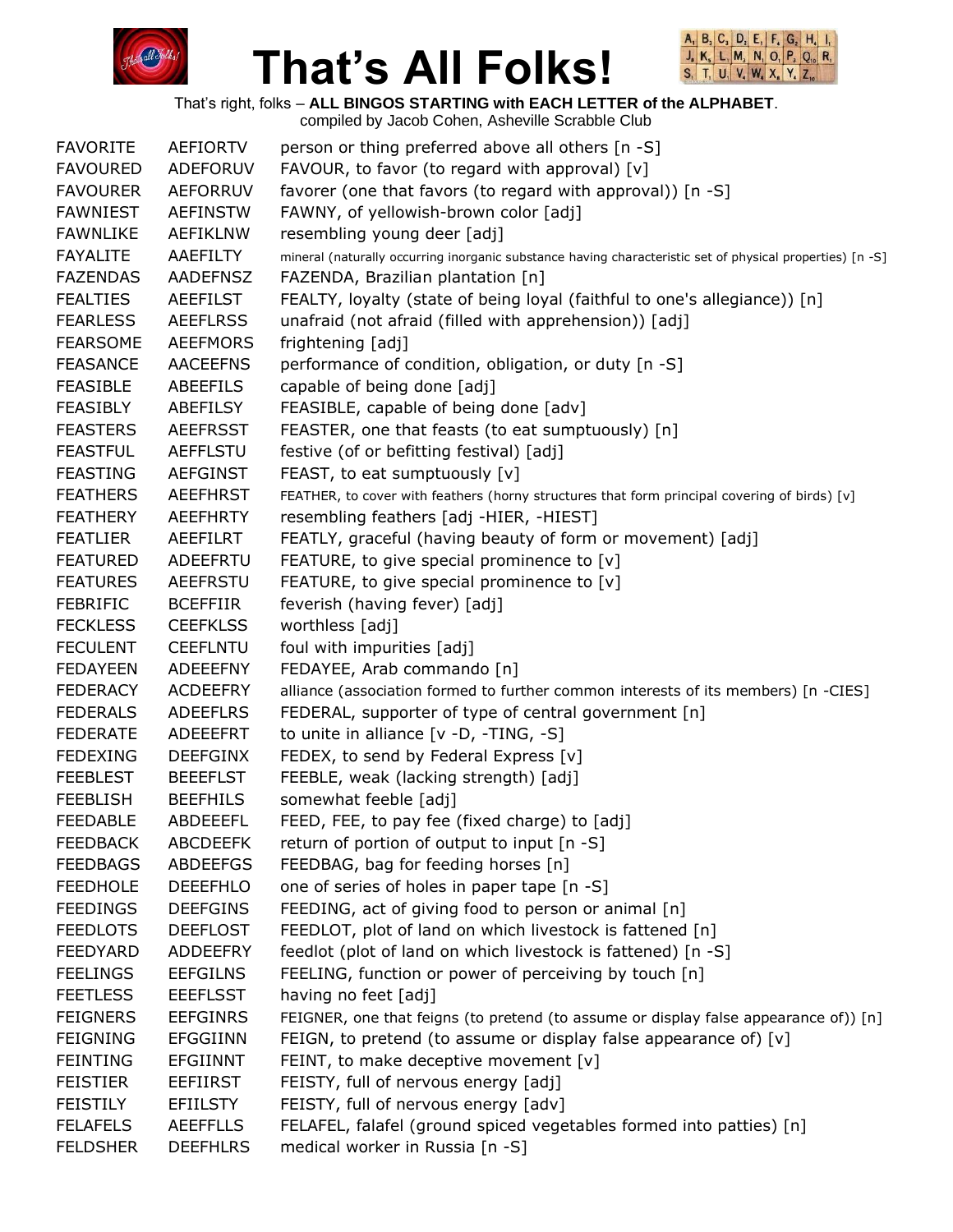



That's right, folks – **ALL BINGOS STARTING with EACH LETTER of the ALPHABET**.

| <b>FELDSPAR</b> | <b>ADEFLPRS</b> | mineral (naturally occurring inorganic substance having characteristic set of physical properties) [n -S]                  |
|-----------------|-----------------|----------------------------------------------------------------------------------------------------------------------------|
| <b>FELICITY</b> | <b>CEFIILTY</b> | happiness (quality of being happy (marked by joy)) [n -TIES]                                                               |
| <b>FELINELY</b> | <b>EEFILLNY</b> | in catlike (resembling cat; stealthy; silent) manner [adv]                                                                 |
| <b>FELINITY</b> | EFIILNTY        | quality of being catlike (resembling cat; stealthy; silent) [n -TIES]                                                      |
| <b>FELLABLE</b> | <b>ABEEFLLL</b> | capable of being felled [adj]                                                                                              |
| <b>FELLAHIN</b> | <b>AEFHILLN</b> | FELLAH, peasant or laborer in Arab countries [n]                                                                           |
| <b>FELLATED</b> | <b>ADEEFLLT</b> | FELLATE, to perform fellatio [v]                                                                                           |
| <b>FELLATES</b> | <b>AEEFLLST</b> | FELLATE, to perform fellatio [v]                                                                                           |
| <b>FELLATIO</b> | <b>AEFILLOT</b> | oral stimulation of penis [n -S]                                                                                           |
| <b>FELLATOR</b> | <b>AEFLLORT</b> | one that fellates (to perform fellatio) [n -S]                                                                             |
| <b>FELLNESS</b> | <b>EEFLLNSS</b> | extreme cruelty [n -ES]                                                                                                    |
| <b>FELLOWED</b> | <b>DEEFLLOW</b> | FELLOW, to produce equal to [v]                                                                                            |
| <b>FELLOWLY</b> | <b>EFLLLOWY</b> | friendly (inclined to approve, help, or support) [adj]                                                                     |
| <b>FELONIES</b> | <b>EEFILNOS</b> | FELONY, grave crime [n]                                                                                                    |
| <b>FELSITES</b> | <b>EEFILSST</b> | FELSITE, igneous rock [n]                                                                                                  |
| <b>FELSITIC</b> | <b>CEFIILST</b> | FELSITE, igneous rock [adj]                                                                                                |
| <b>FELSPARS</b> | <b>AEFLPRSS</b> | FELSPAR, feldspar (mineral (naturally occurring inorganic substance having characteristic set of physical properties)) [n] |
| <b>FELSTONE</b> | <b>EEFLNOST</b> | felsite (igneous rock) [n -S]                                                                                              |
| <b>FELTIEST</b> | <b>EEFILSTT</b> | FELTY, resembling cloth made from wool [adj]                                                                               |
| <b>FELTINGS</b> | <b>EFGILNST</b> | FELTING, felted material [n]                                                                                               |
| <b>FELTLIKE</b> | <b>EEFIKLLT</b> | like cloth made from wool [adj]                                                                                            |
| <b>FELUCCAS</b> | <b>ACCEFLSU</b> | FELUCCA, swift sailing vessel [n]                                                                                          |
| <b>FELWORTS</b> | <b>EFLORSTW</b> | FELWORT, flowering plant [n]                                                                                               |
| <b>FEMINACY</b> | <b>ACEFIMNY</b> | state of being female (individual that bears young or produces ova) [n -CIES]                                              |
| FEMINAZI        | AEFIIMNZ        | offensive word [n -S]                                                                                                      |
| <b>FEMININE</b> | EEFIIMNN        | word or form having feminine gender [n -S]                                                                                 |
| <b>FEMINISE</b> | <b>EEFIIMNS</b> | to feminize (to make womanly) [v -D, -SING, -S]                                                                            |
| <b>FEMINISM</b> | <b>EFIIMMNS</b> | doctrine advocating rights for women equal to those of men [n -S]                                                          |
| <b>FEMINIST</b> | <b>EFIIMNST</b> | supporter of feminism [n -S]                                                                                               |
| <b>FEMINITY</b> | <b>EFIIMNTY</b> | quality of being womanly (having qualities of woman) [n -TIES]                                                             |
| <b>FEMINIZE</b> | EEFIIMNZ        | to make womanly [v -D, -ZING, -S]                                                                                          |
| <b>FENAGLED</b> | <b>ADEEFGLN</b> | FENAGLE, to finagle (to obtain by trickery) [v]                                                                            |
| <b>FENAGLES</b> | <b>AEEFGLNS</b> | FENAGLE, to finagle (to obtain by trickery) [v]                                                                            |
| <b>FENCEROW</b> | <b>CEEFNORW</b> | land occupied by fence [n -S]                                                                                              |
| <b>FENCIBLE</b> | <b>BCEEFILN</b> | soldier enlisted for home service only [n -S]                                                                              |
| <b>FENCINGS</b> | <b>CEFGINNS</b> | FENCING, art of using sword in attack and defense [n]                                                                      |
| <b>FENDERED</b> | <b>DDEEEFNR</b> | FENDER, metal guard over wheel of motor vehicle [adj]                                                                      |
| <b>FENESTRA</b> | <b>AEEFNRST</b> | small anatomical opening [n -E]                                                                                            |
| <b>FENLANDS</b> | <b>ADEFLNNS</b> | FENLAND, marshy ground [n]                                                                                                 |
| <b>FENNIEST</b> | <b>EEFINNST</b> | FENNY, marshy (resembling marsh (tract of low, wet land)) [adj]                                                            |
| <b>FENTANYL</b> | <b>AEFLNNTY</b> | narcotic opioid [n -S]                                                                                                     |
| <b>FENTHION</b> | <b>EFHINNOT</b> | insecticide [n -S]                                                                                                         |
| <b>FENURONS</b> | <b>EFNNORSU</b> | FENURON, herbicide [n]                                                                                                     |
| <b>FEOFFEES</b> | <b>EEEFFFOS</b> | FEOFFEE, one to whom fief is granted [n]                                                                                   |
| <b>FEOFFERS</b> | <b>EEFFFORS</b> | FEOFFER, one that grants fief to another [n]                                                                               |
| <b>FEOFFING</b> | <b>EFFFGINO</b> | FEOFF, to grant fief to [v]                                                                                                |
| <b>FEOFFORS</b> | <b>EFFFOORS</b> | FEOFFOR, feoffer (one that grants fief to another) [n]                                                                     |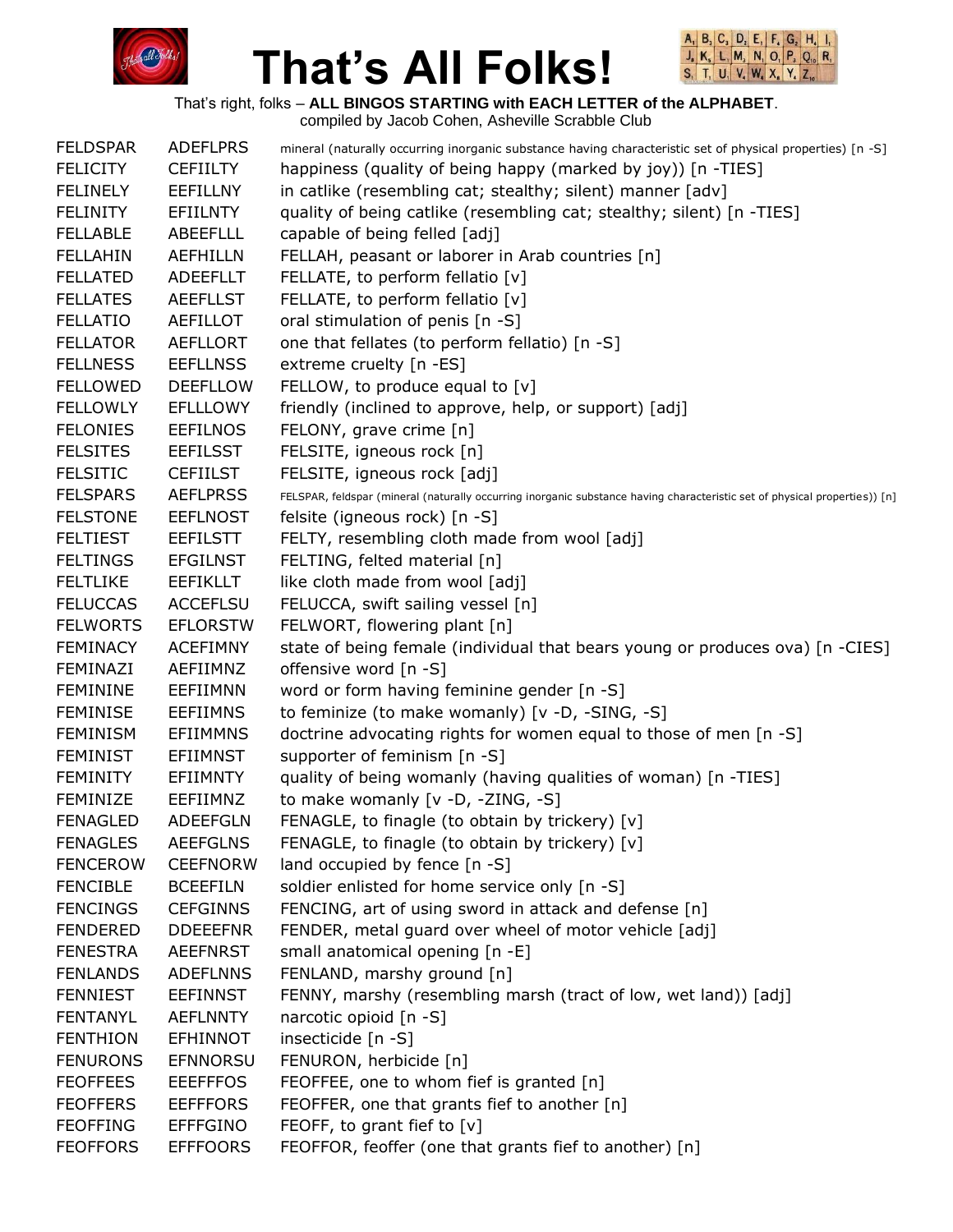



That's right, folks – **ALL BINGOS STARTING with EACH LETTER of the ALPHABET**.

| <b>FERACITY</b> | <b>ACEFIRTY</b> | state of being fruitful (producing abundantly) [n -TIES]                              |
|-----------------|-----------------|---------------------------------------------------------------------------------------|
| <b>FERETORY</b> | <b>EEFORRTY</b> | receptacle in which sacred relics are kept [n -RIES]                                  |
| <b>FERITIES</b> | <b>EEFIIRST</b> | FERITY, wildness (state of being wild (living in natural state)) [n]                  |
| <b>FERMATAS</b> | <b>AAEFMRST</b> | FERMATA, sustaining of musical note, chord, or rest beyond its written time value [n] |
| <b>FERMENTS</b> | <b>EEFMNRST</b> | FERMENT, to undergo type of chemical reaction [v]                                     |
| <b>FERMIONS</b> | <b>EFIMNORS</b> | FERMION, type of atomic particle [n]                                                  |
| <b>FERMIUMS</b> | EFIMMRSU        | FERMIUM, radioactive element [n]                                                      |
| <b>FERNIEST</b> | <b>EEFINRST</b> | FERNY, abounding in ferns [adj]                                                       |
| <b>FERNINST</b> | <b>EFINNRST</b> | near to [prep]                                                                        |
| <b>FERNLESS</b> | <b>EEFLNRSS</b> | FERN, flowerless vascular plant [adj]                                                 |
| <b>FERNLIKE</b> | <b>EEFIKLNR</b> | FERN, flowerless vascular plant [adj]                                                 |
| <b>FEROCITY</b> | <b>CEFIORTY</b> | fierceness (quality of being fierce (violently hostile or aggressive)) [n -TIES]      |
| <b>FERRATES</b> | <b>AEEFRRST</b> | FERRATE, chemical salt [n]                                                            |
| <b>FERRELED</b> | <b>DEEEFLRR</b> | FERREL, to ferrule (to furnish with metal ring or cap to prevent splitting) [v]       |
| <b>FERREOUS</b> | <b>EEFORRSU</b> | containing iron [adj]                                                                 |
| <b>FERRETED</b> | <b>DEEEFRRT</b> | FERRET, to search out by careful investigation [v]                                    |
| <b>FERRETER</b> | <b>EEEFRRRT</b> | one that ferrets (to search out by careful investigation) [n -S]                      |
| <b>FERRIAGE</b> | <b>AEEFGIRR</b> | transportation by ferry [n -S]                                                        |
| <b>FERRITES</b> | <b>EEFIRRST</b> | FERRITE, magnetic substance [n]                                                       |
| <b>FERRITIC</b> | <b>CEFIIRRT</b> | FERRITE, magnetic substance [adj]                                                     |
| <b>FERRITIN</b> | <b>EFIINRRT</b> | protein that contains iron [n -S]                                                     |
| <b>FERRULED</b> | <b>DEEFLRRU</b> | FERRULE, to furnish with metal ring or cap to prevent splitting [v]                   |
| <b>FERRULES</b> | <b>EEFLRRSU</b> | FERRULE, to furnish with metal ring or cap to prevent splitting [v]                   |
| <b>FERRYING</b> | <b>EFGINRRY</b> | FERRY, to transport by ferry (type of boat) [v]                                       |
| <b>FERRYMAN</b> | <b>AEFMNRRY</b> | one who operates ferry [n -MEN]                                                       |
| <b>FERRYMEN</b> | <b>EEFMNRRY</b> | FERRYMAN, one who operates ferry [n]                                                  |
| <b>FERULING</b> | EFGILNRU        | FERULE, to ferrule (to furnish with metal ring or cap to prevent splitting) $[v]$     |
| <b>FERVENCY</b> | <b>CEEFNRVY</b> | fervor (great warmth or intensity) [n -CIES]                                          |
| <b>FERVIDLY</b> | <b>DEFILRVY</b> | FERVID, fervent (marked by fervor) [adv]                                              |
| <b>FERVOURS</b> | <b>EFORRSUV</b> | FERVOUR, fervor (great warmth or intensity) [n]                                       |
| <b>FESSWISE</b> | <b>EEFISSSW</b> | horizontally (in horizontal manner) [adv]                                             |
| <b>FESTALLY</b> | <b>AEFLLSTY</b> | FESTAL, festive (of or befitting festival) [adv]                                      |
| <b>FESTERED</b> | <b>DEEEFRST</b> | FESTER, to generate pus $[v]$                                                         |
| <b>FESTIVAL</b> | <b>AEFILSTV</b> | day or time of celebration [n -S]                                                     |
| <b>FESTOONS</b> | <b>EFNOOSST</b> | FESTOON, to hang decorative chains or strips on [v]                                   |
| <b>FETATION</b> | <b>AEFINOTT</b> | development of fetus [n -S]                                                           |
| <b>FETCHERS</b> | <b>CEEFHRST</b> | FETCHER, one that fetches (to go after and bring back) [n]                            |
| <b>FETCHING</b> | <b>CEFGHINT</b> | FETCH, to go after and bring back [v]                                                 |
| <b>FETERITA</b> | AEEFIRTT        | cereal grass [n -S]                                                                   |
| <b>FETIALES</b> | <b>AEEFILST</b> | FETIALIS, fetial (priest of ancient Rome) [n]                                         |
| <b>FETIALIS</b> | AEFIILST        | fetial (priest of ancient Rome) [n -LES]                                              |
| <b>FETICHES</b> | <b>CEEFHIST</b> | FETICH, fetish (object believed to have magical power) [n]                            |
| <b>FETICIDE</b> | <b>CDEEFIIT</b> | killing of fetus $[n - S]$                                                            |
| <b>FETIDITY</b> | <b>DEFIITTY</b> | state of being fetid (having offensive odor) [n -TIES]                                |
| <b>FETISHES</b> | <b>EEFHISST</b> | FETISH, object believed to have magical power [n]                                     |
| <b>FETLOCKS</b> | <b>CEFKLOST</b> | FETLOCK, joint of horse's leg [n]                                                     |
| <b>FETOLOGY</b> | <b>EFGLOOTY</b> | branch of medicine dealing with fetus [n -GIES]                                       |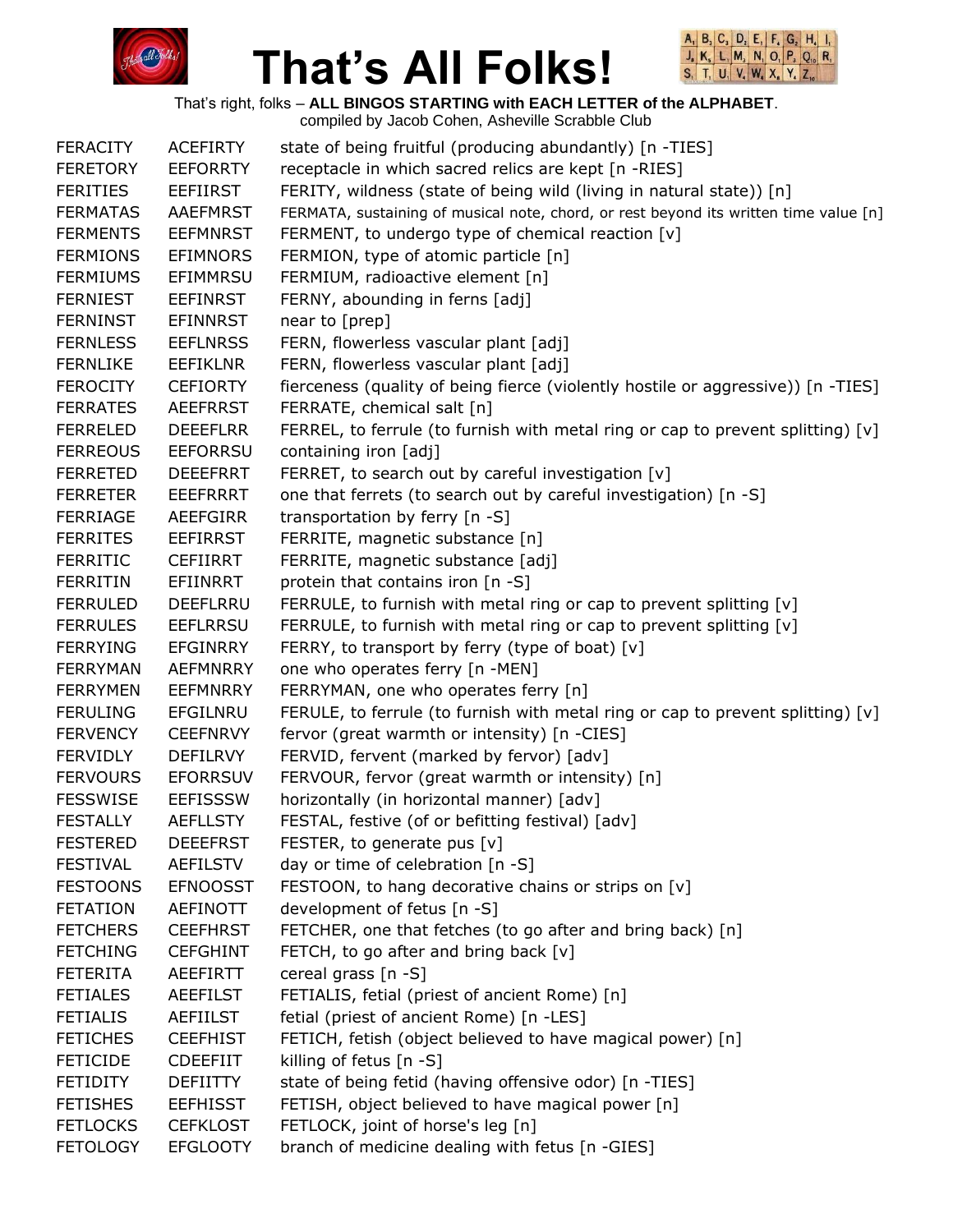



That's right, folks – **ALL BINGOS STARTING with EACH LETTER of the ALPHABET**.

| <b>FETTERED</b> | <b>DEEEFRTT</b> | FETTER, to shackle (to confine with metal fastenings placed around wrists or ankles) [v]                       |
|-----------------|-----------------|----------------------------------------------------------------------------------------------------------------|
| <b>FETTERER</b> | <b>EEEFRRTT</b> | one that fetters (to shackle (to confine with metal fastenings placed around wrists or ankles)) [n -S]         |
| <b>FETTLERS</b> | <b>EEFLRSTT</b> | FETTLER, one who fettles [n]                                                                                   |
| <b>FETTLING</b> | <b>EFGILNTT</b> | FETTLE, to cover hearth of with fettling [v] / loose material thrown on hearth of furnace to protect it [n -S] |
| <b>FEUDALLY</b> | <b>ADEFLLUY</b> | FEUDAL, pertaining to political and economic system of medieval Europe [adv]                                   |
| <b>FEUDISTS</b> | <b>DEFISSTU</b> | FEUDIST, one that feuds (to engage in feud (bitter, continuous hostility)) [n]                                 |
| <b>FEVERFEW</b> | <b>EEEFFRVW</b> | perennial herb [n -S]                                                                                          |
| <b>FEVERING</b> | <b>EEFGINRV</b> | FEVER, to affect with fever (abnormal elevation of body temperature) $[v]$                                     |
| <b>FEVERISH</b> | <b>EEFHIRSV</b> | having fever [adj]                                                                                             |
| <b>FEVEROUS</b> | <b>EEFORSUV</b> | feverish (having fever) [adj]                                                                                  |
| <b>FEWTRILS</b> | <b>EFILRSTW</b> | things of little value [n FEWTRILS]                                                                            |
| <b>FIANCEES</b> | <b>ACEEFINS</b> | FIANCEE, woman engaged to be married [n]                                                                       |
| <b>FIASCOES</b> | <b>ACEFIOSS</b> | FIASCO, complete failure [n]                                                                                   |
| <b>FIBERIZE</b> | <b>BEEFIIRZ</b> | to break into fibers [v -D, -ZING, -S]                                                                         |
| <b>FIBRANNE</b> | <b>ABEFINNR</b> | fabric made of spun-rayon yarn [n -S]                                                                          |
| <b>FIBRATES</b> | ABEFIRST        | FIBRATE, lipid regulator [n]                                                                                   |
| <b>FIBRILLA</b> | ABFIILLR        | fibril (small fiber) $[n -E]$                                                                                  |
| <b>FIBROIDS</b> | <b>BDFIIORS</b> | FIBROID, fibroma (benign tumor composed of fibrous tissue) [n]                                                 |
| <b>FIBROINS</b> | <b>BFIINORS</b> | FIBROIN, insoluble protein [n]                                                                                 |
| <b>FIBROMAS</b> | ABFIMORS        | FIBROMA, benign tumor composed of fibrous tissue [n]                                                           |
| <b>FIBROSES</b> | <b>BEFIORSS</b> | FIBROSIS, development of excess fibrous tissue in bodily organ [n]                                             |
| <b>FIBROSIS</b> | <b>BFIIORSS</b> | development of excess fibrous tissue in bodily organ [n -SES]                                                  |
| <b>FIBROTIC</b> | <b>BCFIIORT</b> | FIBROSIS, development of excess fibrous tissue in bodily organ [adj]                                           |
| <b>FIBSTERS</b> | <b>BEFIRSST</b> | FIBSTER, one that fibs (to tell trivial lie) [n]                                                               |
| <b>FICKLEST</b> | <b>CEFIKLST</b> | FICKLE, not constant or loyal [adj]                                                                            |
| <b>FICTIONS</b> | <b>CFIINOST</b> | FICTION, literary work whose content is produced by imagination [n]                                            |
| <b>FIDDLERS</b> | <b>DDEFILRS</b> | FIDDLER, one that fiddles (to play violin) [n]                                                                 |
| <b>FIDDLIER</b> | <b>DDEFIILR</b> | FIDDLY, intricately difficult to handle [adj]                                                                  |
| <b>FIDDLING</b> | <b>DDFGIILN</b> | action of playing violin [n -S] / FIDDLE, to play violin [v]                                                   |
| <b>FIDEISMS</b> | <b>DEFIIMSS</b> | FIDEISM, reliance on faith rather than reason [n]                                                              |
| <b>FIDEISTS</b> | <b>DEFIISST</b> | FIDEIST, believer in fideism [n]                                                                               |
| <b>FIDELITY</b> | <b>DEFIILTY</b> | loyalty (state of being loyal (faithful to one's allegiance)) [n -TIES]                                        |
| <b>FIDGETED</b> | <b>DDEEFGIT</b> | FIDGET, to move nervously or restlessly [v]                                                                    |
| <b>FIDGETER</b> | <b>DEEFGIRT</b> | one that fidgets (to move nervously or restlessly) [n -S]                                                      |
| <b>FIDUCIAL</b> | ACDFIILU        | based on faith or trust [adj]                                                                                  |
| <b>FIEFDOMS</b> | <b>DEFFIMOS</b> | FIEFDOM, fief (feudal estate) [n]                                                                              |
| <b>FIELDERS</b> | <b>DEEFILRS</b> | FIELDER, one that catches or picks up ball in play [n]                                                         |
| <b>FIELDING</b> | <b>DEFGIILN</b> | FIELD, to play as fielder $[v]$                                                                                |
| <b>FIENDISH</b> | <b>DEFHIINS</b> | extremely wicked or cruel [adj]                                                                                |
| <b>FIERCELY</b> | <b>CEEFILRY</b> | FIERCE, violently hostile or aggressive [adv]                                                                  |
| <b>FIERCEST</b> | <b>CEEFIRST</b> | FIERCE, violently hostile or aggressive [adj]                                                                  |
| <b>FIERIEST</b> | <b>EEFIIRST</b> | FIERY, intensely hot [adj]                                                                                     |
| <b>FIFTEENS</b> | <b>EEFFINST</b> | FIFTEEN, number [n]                                                                                            |
| <b>FIFTIETH</b> | <b>EFFHIITT</b> | one of fifty equal parts [n -S]                                                                                |
| <b>FIFTYISH</b> | <b>FFHIISTY</b> | being about fifty years old [adj]                                                                              |
| <b>FIGEATER</b> | <b>AEEFGIRT</b> | large beetle [n -S]                                                                                            |
| <b>FIGHTERS</b> | <b>EFGHIRST</b> | FIGHTER, one that fights (to attempt to defeat adversary) [n]                                                  |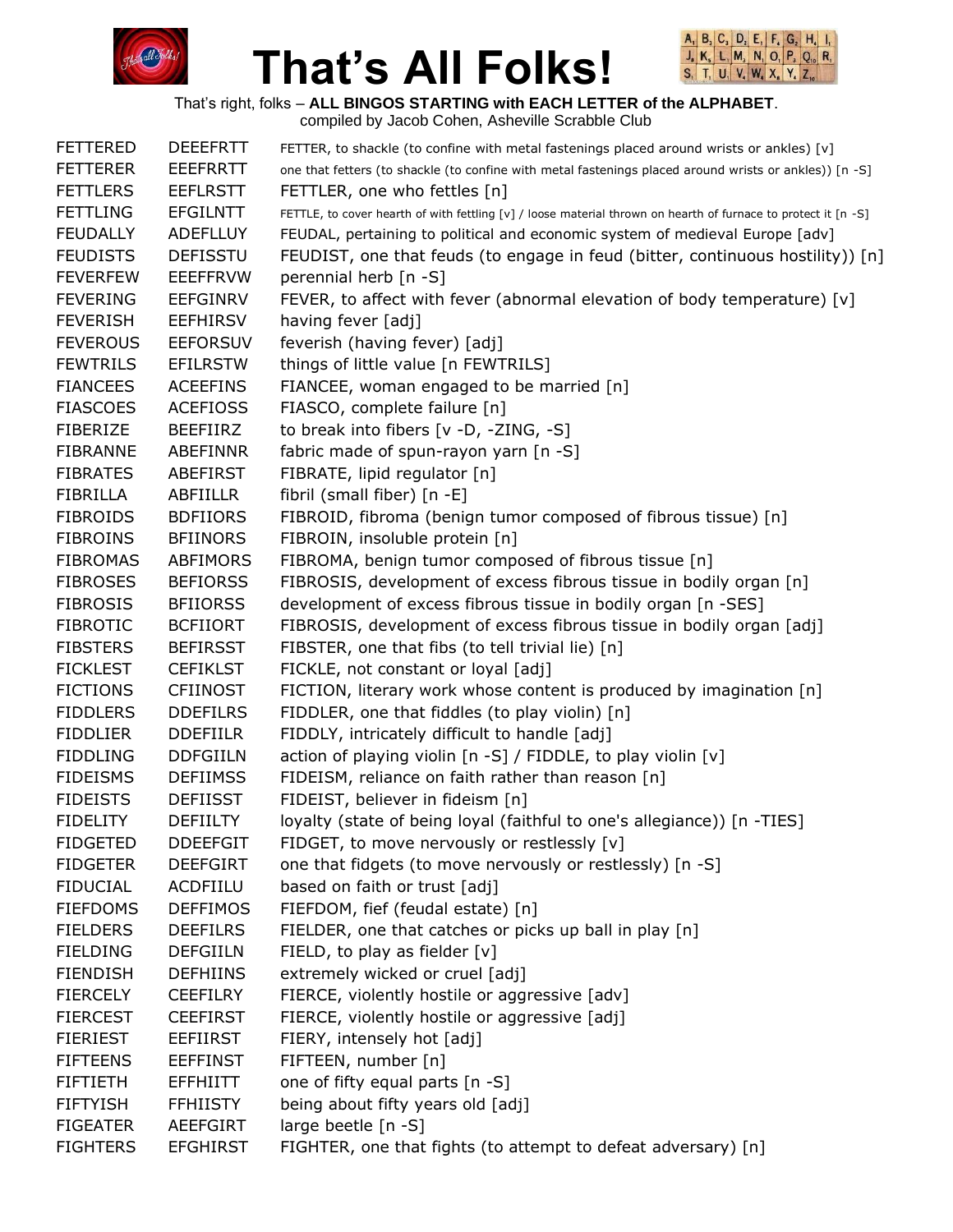



That's right, folks – **ALL BINGOS STARTING with EACH LETTER of the ALPHABET**.

| <b>FIGHTING</b> | <b>FGGHIINT</b> | act of one that fights [n -S] / FIGHT, to attempt to defeat adversary [v]      |
|-----------------|-----------------|--------------------------------------------------------------------------------|
| <b>FIGMENTS</b> | <b>EFGIMNST</b> | FIGMENT, product of mental invention [n]                                       |
| <b>FIGTREES</b> | <b>EEFGIRST</b> | FIGTREE, tree that bears figs (soft, sweet dark fruits) [n]                    |
| <b>FIGULINE</b> | EFGIILNU        | piece of pottery [n -S]                                                        |
| <b>FIGURANT</b> | <b>AFGINRTU</b> | ballet dancer who dances only in groups [n -S]                                 |
| <b>FIGURATE</b> | <b>AEFGIRTU</b> | having definite shape [adj]                                                    |
| <b>FIGURERS</b> | <b>EFGIRRSU</b> | FIGURER, one that figures (to compute (to calculate)) [n]                      |
| <b>FIGURINE</b> | EFGIINRU        | small statue [n -S]                                                            |
| <b>FIGURING</b> | FGGIINRU        | FIGURE, to compute (to calculate) [v]                                          |
| <b>FIGWORTS</b> | <b>FGIORSTW</b> | FIGWORT, flowering plant [n]                                                   |
| <b>FILAGREE</b> | <b>AEEFGILR</b> | to filigree (to adorn with intricate ornamental work) [v -D, -ING, -S]         |
| <b>FILAMENT</b> | <b>AEFILMNT</b> | very thin thread or threadlike structure [n -S]                                |
| <b>FILAREES</b> | <b>AEEFILRS</b> | FILAREE, European weed [n]                                                     |
| <b>FILARIAE</b> | AAEFIILR        | FILARIA, parasitic worm [n]                                                    |
| FILARIAL        | AAFIILLR        | FILARIA, parasitic worm [adj]                                                  |
| <b>FILARIAN</b> | AAFIILNR        | FILARIA, parasitic worm [adj]                                                  |
| FILARIID        | ADFIIILR        | filaria (parasitic worm) [n -S]                                                |
| <b>FILATURE</b> | <b>AEFILRTU</b> | reeling of silk from cocoons [n -S]                                            |
| <b>FILBERTS</b> | <b>BEFILRST</b> | FILBERT, edible nut of European shrub [n]                                      |
| <b>FILCHERS</b> | <b>CEFHILRS</b> | FILCHER, one that filches (to steal (to take without right or permission)) [n] |
| <b>FILCHING</b> | <b>CFGHIILN</b> | FILCH, to steal (to take without right or permission) [v]                      |
| <b>FILEABLE</b> | ABEEFILL        | FILE, to arrange in order for future reference [adj]                           |
| <b>FILEFISH</b> | <b>EFFHIILS</b> | marine fish [n -ES]                                                            |
| <b>FILENAME</b> | AEEFILMN        | name of computer file [n -S]                                                   |
| <b>FILETING</b> | <b>EFGIILNT</b> | FILET, to fillet (to cut boneless slices from) [v]                             |
| <b>FILIALLY</b> | AFIILLLY        | FILIAL, pertaining to son or daughter [adv]                                    |
| <b>FILIATED</b> | ADEFIILT        | FILIATE, to bring into close association [v]                                   |
| <b>FILIATES</b> | <b>AEFIILST</b> | FILIATE, to bring into close association [v]                                   |
| <b>FILIBEGS</b> | <b>BEFGIILS</b> | FILIBEG, pleated skirt worn by Scottish Highlanders [n]                        |
| <b>FILICIDE</b> | <b>CDEFIIIL</b> | killing of one's child [n -S]                                                  |
| <b>FILIFORM</b> | <b>FFIILMOR</b> | shaped like filament [adj]                                                     |
| <b>FILIGREE</b> | <b>EEFGIILR</b> | to adorn with intricate ornamental work [v -D, -ING, -S]                       |
| <b>FILISTER</b> | <b>EFIILRST</b> | groove on window frame [n -S]                                                  |
| <b>FILLABLE</b> | <b>ABEFILLL</b> | FILL, to put as much as can be held into [adj]                                 |
| <b>FILLETED</b> | <b>DEEFILLT</b> | FILLET, to cut boneless slices from [v]                                        |
| <b>FILLETER</b> | <b>EEFILLRT</b> | one who fillets [n -S]                                                         |
| <b>FILLINGS</b> | <b>FGIILLNS</b> | FILLING, that which is used to fill something [n]                              |
| <b>FILLIPED</b> | <b>DEFIILLP</b> | FILLIP, to strike sharply [v]                                                  |
| <b>FILMABLE</b> | ABEFILLM        | FILM, to make motion picture [adj]                                             |
| <b>FILMCARD</b> | <b>ACDFILMR</b> | fiche (sheet of microfilm) [n -S]                                              |
| <b>FILMDOMS</b> | <b>DFILMMOS</b> | FILMDOM, motion-picture industry [n]                                           |
| <b>FILMFEST</b> | <b>EFFILMST</b> | festival at which many films are shown [n -S]                                  |
| <b>FILMGOER</b> | <b>EFGILMOR</b> | one that goes to see motion pictures [n -S]                                    |
| <b>FILMIEST</b> | <b>EFIILMST</b> | FILMY, resembling or covered with film; hazy [adj]                             |
| <b>FILMLAND</b> | <b>ADFILLMN</b> | filmdom (motion-picture industry) [n -S]                                       |
| <b>FILMLESS</b> | <b>EFILLMSS</b> | having no film [adj]                                                           |
| <b>FILMLIKE</b> | EFIIKLLM        | resembling film [adj]                                                          |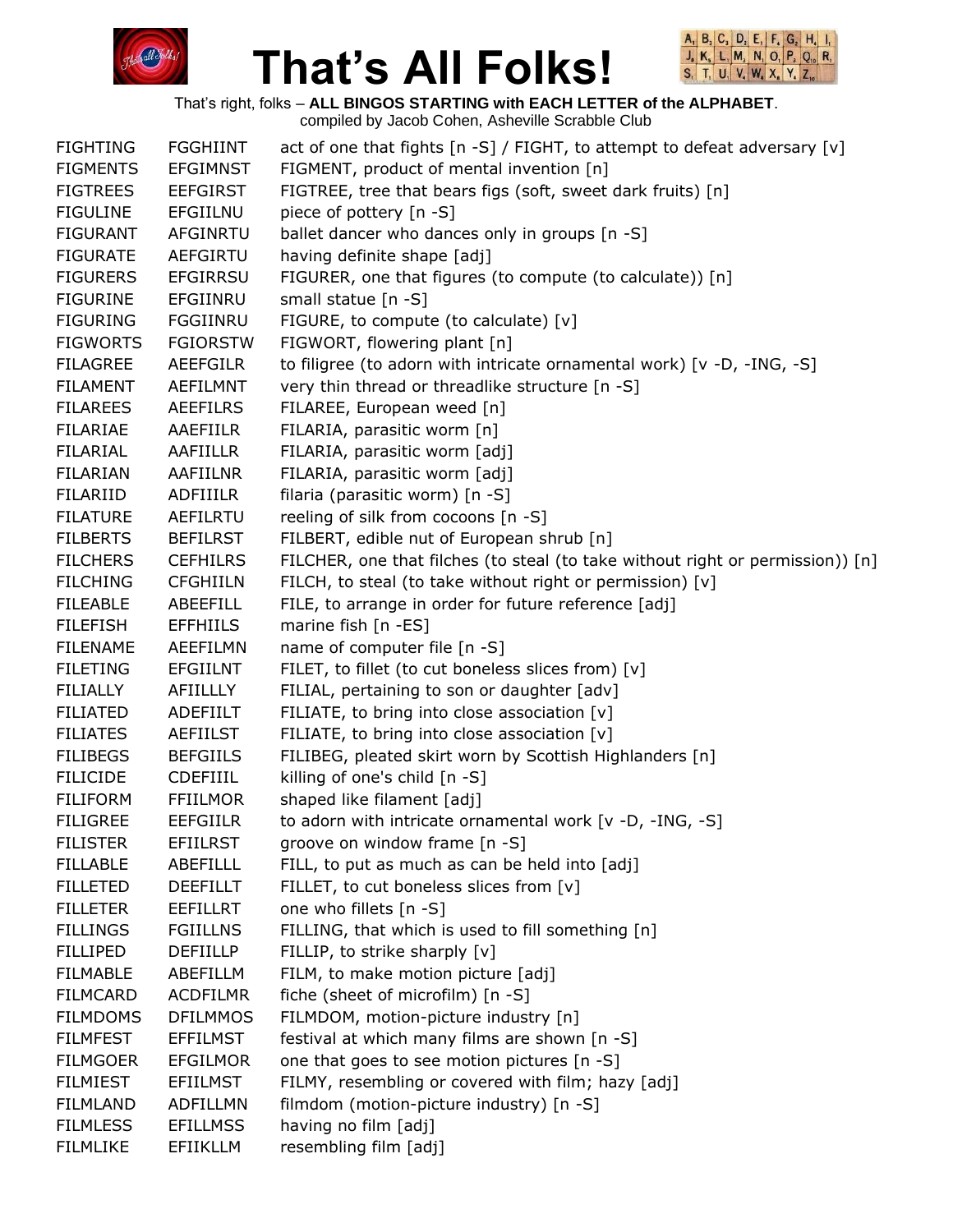



That's right, folks – **ALL BINGOS STARTING with EACH LETTER of the ALPHABET**.

| <b>FILMSETS</b> | <b>EFILMSST</b> | FILMSET, to photoset (to prepare for printing by photographic means) $[v]$                  |
|-----------------|-----------------|---------------------------------------------------------------------------------------------|
| <b>FILTERED</b> | <b>DEEFILRT</b> | FILTER, to pass through filter (device for removing suspended matter) $[v]$                 |
| <b>FILTERER</b> | <b>EEFILRRT</b> | one that filters (to pass through filter (device for removing suspended matter)) [n -S]     |
| <b>FILTHIER</b> | <b>EFHIILRT</b> | FILTHY, offensively dirty [adj]                                                             |
| <b>FILTHILY</b> | <b>FHIILLTY</b> | FILTHY, offensively dirty [adv]                                                             |
| <b>FILTRATE</b> | <b>AEFILRTT</b> | to filter (to pass through filter (device for removing suspended matter)) [v -D, -TING, -S] |
| <b>FIMBRIAE</b> | ABEFIIMR        | FIMBRIA, fringe or fringe-like structure [n]                                                |
| <b>FIMBRIAL</b> | ABFIILMR        | FIMBRIA, fringe or fringe-like structure [adj]                                              |
| <b>FINAGLED</b> | <b>ADEFGILN</b> | FINAGLE, to obtain by trickery [v]                                                          |
| <b>FINAGLER</b> | <b>AEFGILNR</b> | one that finagles (to obtain by trickery) [n -S]                                            |
| <b>FINAGLES</b> | <b>AEFGILNS</b> | FINAGLE, to obtain by trickery [v]                                                          |
| <b>FINALISE</b> | <b>AEFIILNS</b> | finalize (to put into finished form) [v -D, -SING, -S]                                      |
| <b>FINALISM</b> | <b>AFIILMNS</b> | doctrine that all events are determined by ultimate purposes [n -S]                         |
| <b>FINALIST</b> | <b>AFIILNST</b> | contestant who reaches last part of competition [n -S]                                      |
| <b>FINALITY</b> | <b>AFIILNTY</b> | state of being conclusive [n -TIES]                                                         |
| <b>FINALIZE</b> | AEFIILNZ        | to put into finished form [v -D, -ZING, -S]                                                 |
| <b>FINANCED</b> | <b>ACDEFINN</b> | FINANCE, to supply money for $[v]$                                                          |
| <b>FINANCES</b> | <b>ACEFINNS</b> | FINANCE, to supply money for $[v]$                                                          |
| <b>FINBACKS</b> | <b>ABCFIKNS</b> | FINBACK, rorqual (large whale) [n]                                                          |
| <b>FINDABLE</b> | <b>ABDEFILN</b> | FIND, to come upon after search [adj]                                                       |
| <b>FINDINGS</b> | <b>DFGIINNS</b> | FINDING, something that is found [n]                                                        |
| <b>FINEABLE</b> | ABEEFILN        | finable (subject to payment of fine) [adj]                                                  |
| <b>FINENESS</b> | <b>EEFINNSS</b> | quality of being fine (excellent) [n -ES]                                                   |
| <b>FINERIES</b> | <b>EEFIINRS</b> | FINERY, elaborate adornment [n]                                                             |
| <b>FINESPUN</b> | <b>EFINNPSU</b> | developed with extreme care [adj]                                                           |
| <b>FINESSED</b> | <b>DEEFINSS</b> | FINESSE, to bring about by adroit maneuvering [v]                                           |
| <b>FINESSES</b> | <b>EEFINSSS</b> | FINESSE, to bring about by adroit maneuvering [v]                                           |
| <b>FINFOOTS</b> | <b>FFINOOST</b> | FINFOOT, aquatic bird [n]                                                                   |
| <b>FINGERED</b> | <b>DEEFGINR</b> | FINGER, to touch with fingers (terminating members of hand) [v]                             |
| <b>FINGERER</b> | <b>EEFGINRR</b> | one that fingers (to touch with fingers (terminating members of hand)) [n -S]               |
| <b>FINIALED</b> | <b>ADEFIILN</b> | FINIAL, crowning ornament [adj]                                                             |
| <b>FINICKIN</b> | <b>CFIIIKNN</b> | finicky (difficult to please) [adj]                                                         |
| <b>FINIKING</b> | <b>FGIIIKNN</b> | finicky (difficult to please) [adj]                                                         |
| <b>FINISHED</b> | <b>DEFHIINS</b> | FINISH, to bring to end [v]                                                                 |
| <b>FINISHER</b> | <b>EFHIINRS</b> | one that finishes (to bring to end) [n -S]                                                  |
| <b>FINISHES</b> | <b>EFHIINSS</b> | FINISH, to bring to end [v]                                                                 |
| <b>FINITELY</b> | EFIILNTY        | to finite extent [adv]                                                                      |
| <b>FINITISM</b> | <b>FIIIMNST</b> | belief that particular entity is finite [n -S]                                              |
| <b>FINITIST</b> | <b>FIIINSTT</b> | advocate of finitism [n -S]                                                                 |
| <b>FINITUDE</b> | <b>DEFIINTU</b> | state of being finite [n -S]                                                                |
| <b>FINMARKS</b> | <b>AFIKMNRS</b> | FINMARK, former monetary unit of Finland [n]                                                |
| <b>FINNICKY</b> | <b>CFIIKNNY</b> | finicky (difficult to please) [adj -KIER, -KIEST]                                           |
| <b>FINNIEST</b> | <b>EFIINNST</b> | FINNY, having or characterized by fins [adj]                                                |
| <b>FINNMARK</b> | AFIKMNNR        | finmark (former monetary unit of Finland) [n -S]                                            |
| <b>FINOCHIO</b> | <b>CFHIINOO</b> | perennial herb [n -S]                                                                       |
| <b>FIREABLE</b> | <b>ABEEFILR</b> | FIRE, to project by discharging from gun [adj]                                              |
| <b>FIREARMS</b> | <b>AEFIMRRS</b> | FIREARM, weapon from which shot is discharged by gunpowder [n]                              |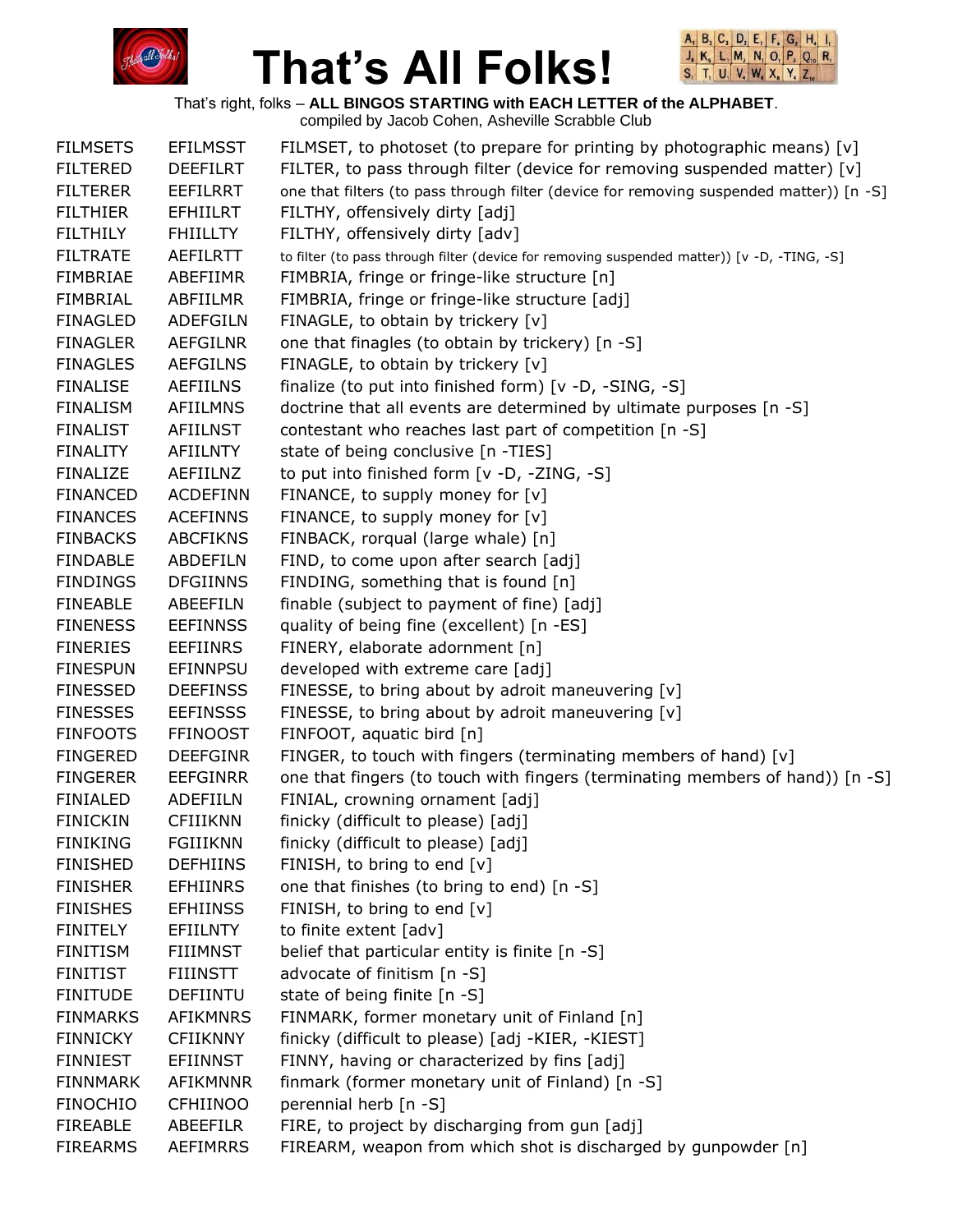



That's right, folks – **ALL BINGOS STARTING with EACH LETTER of the ALPHABET**.

| <b>FIREBACK</b> | ABCEFIKR        | cast-iron plate along back of fireplace [n -S]                      |
|-----------------|-----------------|---------------------------------------------------------------------|
| FIREBALL        | ABEFILLR        | luminous meteor [n -S]                                              |
| <b>FIREBASE</b> | ABEEFIRS        | military base from which fire is directed against enemy [n -S]      |
| <b>FIREBIRD</b> | <b>BDEFIIRR</b> | brightly colored bird [n -S]                                        |
| FIREBOAT        | ABEFIORT        | boat equipped with fire-fighting apparatus [n -S]                   |
| <b>FIREBOMB</b> | <b>BBEFIMOR</b> | to attack with incendiary bombs [v -ED, -ING, -S]                   |
| FIREBRAT        | ABEFIRRT        | small, wingless insect [n -S]                                       |
| <b>FIREBUGS</b> | <b>BEFGIRSU</b> | FIREBUG, arsonist (one that commits arson) [n]                      |
| <b>FIRECLAY</b> | <b>ACEFILRY</b> | heat-resistant clay [n -S]                                          |
| <b>FIREDAMP</b> | <b>ADEFIMPR</b> | combustible gas [n -S]                                              |
| <b>FIREDOGS</b> | <b>DEFGIORS</b> | FIREDOG, andiron (metal support for holding wood in fireplace) [n]  |
| <b>FIREFANG</b> | <b>AEFFGINR</b> | to decompose by oxidation [v -ED, -ING, -S]                         |
| <b>FIREHALL</b> | <b>AEFHILLR</b> | fire station $[n -S]$                                               |
| <b>FIREHOSE</b> | <b>EEFHIORS</b> | hose used by firefighters [n -S]                                    |
| <b>FIRELESS</b> | <b>EEFILRSS</b> | having no fire [adj]                                                |
| <b>FIRELOCK</b> | <b>CEFIKLOR</b> | type of gun $[n - S]$                                               |
| <b>FIREPANS</b> | <b>AEFINPRS</b> | FIREPAN, open pan for holding live coals [n]                        |
| <b>FIREPINK</b> | <b>EFIIKNPR</b> | flowering plant [n -S]                                              |
| <b>FIREPITS</b> | EFIIPRST        | FIREPIT, depression dug in ground in which fire is made [n]         |
| <b>FIREPLUG</b> | EFGILPRU        | hydrant (outlet from water main) [n -S]                             |
| <b>FIREPOTS</b> | <b>EFIOPRST</b> | FIREPOT, clay pot filled with burning items [n]                     |
| <b>FIREREEL</b> | <b>EEEFILRR</b> | fire engine [n -S]                                                  |
| FIREROOM        | <b>EFIMOORR</b> | room containing ship's boilers [n -S]                               |
| <b>FIRESHIP</b> | <b>EFHIIPRS</b> | burning ship sent among enemy's ships [n -S]                        |
| <b>FIRESIDE</b> | <b>DEEFIIRS</b> | area immediately surrounding fireplace [n -S]                       |
| <b>FIRETRAP</b> | AEFIPRRT        | building that is likely to catch on fire [n -S]                     |
| <b>FIREWALL</b> | AEFILLRW        | computer component that prevents unauthorized access to data [n -S] |
| <b>FIREWEED</b> | <b>DEEEFIRW</b> | perennial herb [n -S]                                               |
| <b>FIREWOOD</b> | <b>DEFIOORW</b> | wood used as fuel [n -S]                                            |
| <b>FIREWORK</b> | <b>EFIKORRW</b> | device for producing striking display of light or loud noise [n -S] |
| <b>FIREWORM</b> | EFIMORRW        | glowworm (luminous insect) [n -S]                                   |
| <b>FIRMNESS</b> | <b>EFIMNRSS</b> | state of being firm (unyielding to pressure) [n -ES]                |
| <b>FIRMWARE</b> | <b>AEFIMRRW</b> | computer programs permanently stored on microchip [n -S]            |
| <b>FIRRIEST</b> | <b>EFIIRRST</b> | FIRRY, abounding in firs [adj]                                      |
| <b>FISCALLY</b> | <b>ACFILLSY</b> | with regard to financial matters [adv]                              |
| <b>FISHABLE</b> | <b>ABEFHILS</b> | suitable for fishing [adj]                                          |
| <b>FISHBOAT</b> | <b>ABFHIOST</b> | watercraft used for fishing [n -S]                                  |
| <b>FISHBOLT</b> | <b>BFHILOST</b> | type of bolt $[n - S]$                                              |
| <b>FISHBONE</b> | <b>BEFHINOS</b> | bone of fish [n -S]                                                 |
| <b>FISHBOWL</b> | <b>BFHILOSW</b> | bowl in which live fish are kept [n -S]                             |
| <b>FISHEYES</b> | <b>EEFHISSY</b> | FISHEYE, suspicious stare [n]                                       |
| <b>FISHGIGS</b> | <b>FGGHIISS</b> | FISHGIG, pronged implement for spearing fish [n]                    |
| <b>FISHHOOK</b> | <b>FHHIKOOS</b> | barbed hook for catching fish [n -S]                                |
| <b>FISHIEST</b> | <b>EFHIISST</b> | FISHY, of or resembling fish [adj]                                  |
| <b>FISHINGS</b> | <b>FGHIINSS</b> | FISHING, occupation or pastime of catching fish [n]                 |
| <b>FISHKILL</b> | <b>FHIIKLLS</b> | sudden destruction of large numbers of fish [n -S]                  |
| <b>FISHLESS</b> | <b>EFHILSSS</b> | having no fish [adj]                                                |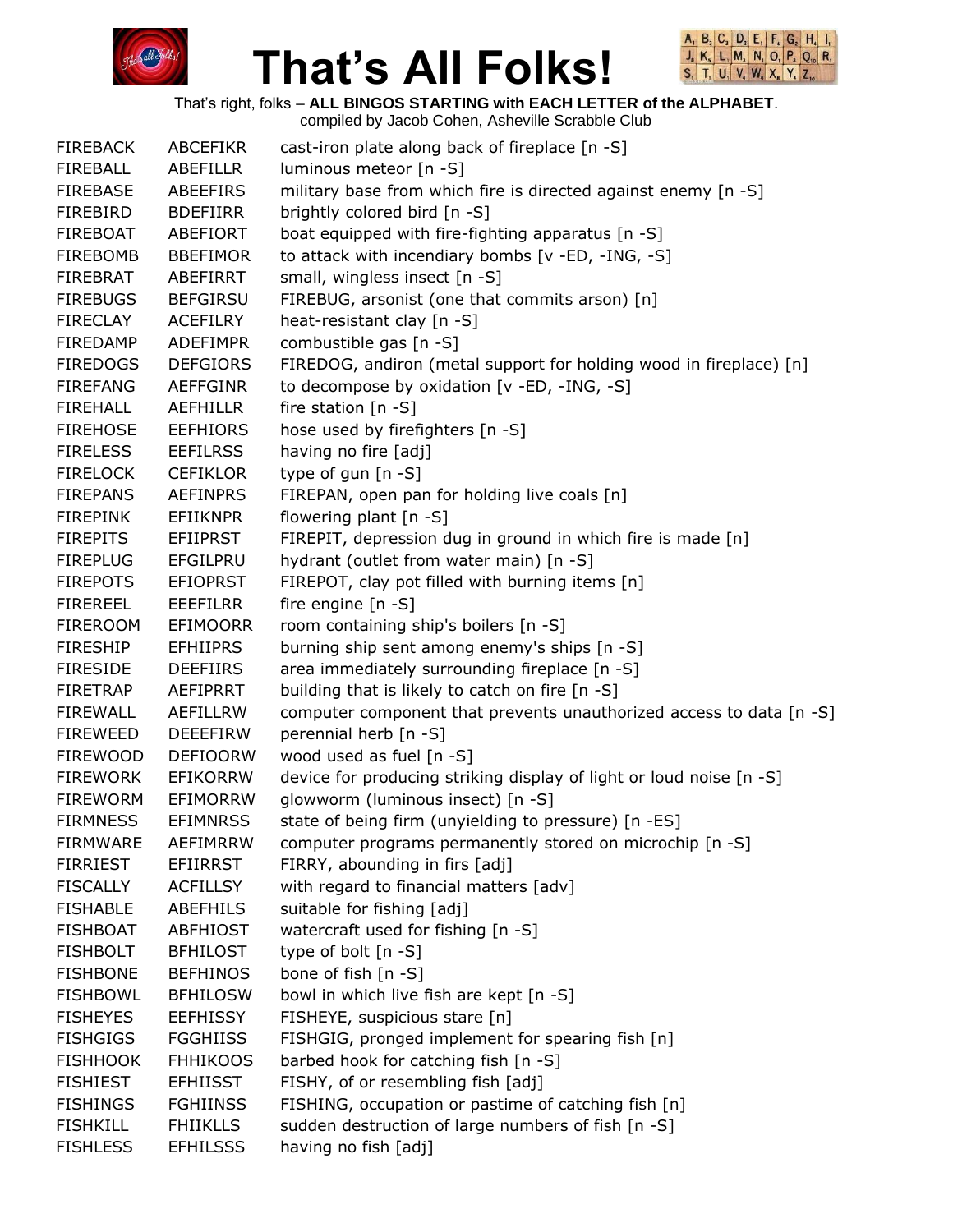



That's right, folks – **ALL BINGOS STARTING with EACH LETTER of the ALPHABET**.

| <b>FISHLIKE</b> | <b>EFHIIKLS</b> | resembling fish [adj]                                                                                 |
|-----------------|-----------------|-------------------------------------------------------------------------------------------------------|
| <b>FISHLINE</b> | <b>EFHIILNS</b> | line used in fishing [n -S]                                                                           |
| <b>FISHMEAL</b> | <b>AEFHILMS</b> | ground dried fish [n -S]                                                                              |
| <b>FISHNETS</b> | <b>EFHINSST</b> | FISHNET, net for catching fish [n]                                                                    |
| <b>FISHPOLE</b> | <b>EFHILOPS</b> | fishing rod $[n -S]$                                                                                  |
| <b>FISHPOND</b> | <b>DFHINOPS</b> | pond abounding in edible fish [n -S]                                                                  |
| <b>FISHTAIL</b> | <b>AFHIILST</b> | to have rear end of moving vehicle slide from side to side [v -ED, -ING, -S]                          |
| <b>FISHWAYS</b> | <b>AFHISSWY</b> | FISHWAY, device for enabling fish to pass around dam [n]                                              |
| <b>FISHWIFE</b> | <b>EFFHIISW</b> | woman who sells fish [n -IVES]                                                                        |
| <b>FISHWORM</b> | <b>FHIMORSW</b> | worm used as bait $[n - S]$                                                                           |
| <b>FISSIONS</b> | <b>FIINOSSS</b> | FISSION, to split into parts [v]                                                                      |
| <b>FISSIPED</b> | <b>DEFIIPSS</b> | mammal that has separated toes [n -S]                                                                 |
| <b>FISSURAL</b> | <b>AFILRSSU</b> | pertaining to long narrow opening [adj]                                                               |
| <b>FISSURED</b> | <b>DEFIRSSU</b> | FISSURE, to split (to separate lengthwise) [v]                                                        |
| <b>FISSURES</b> | <b>EFIRSSSU</b> | FISSURE, to split (to separate lengthwise) [v]                                                        |
| <b>FISTFULS</b> | <b>FFILSSTU</b> | FISTFUL, handful (as much as hand can hold) [n]                                                       |
| <b>FISTINGS</b> | <b>FGIINSST</b> | FISTING, offensive word [n]                                                                           |
| <b>FISTNOTE</b> | <b>EFINOSTT</b> | part of text to which attention is drawn by index mark [n -S]                                         |
| <b>FISTULAE</b> | <b>AEFILSTU</b> | FISTULA, duct formed by imperfect closing of wound [n]                                                |
| <b>FISTULAR</b> | AFILRSTU        | FISTULA, duct formed by imperfect closing of wound [adj]                                              |
| <b>FISTULAS</b> | AFILSSTU        | FISTULA, duct formed by imperfect closing of wound [n]                                                |
| <b>FITCHETS</b> | <b>CEFHISTT</b> | FITCHET, fitch (polecat (carnivorous mammal)) [n]                                                     |
| <b>FITCHEWS</b> | <b>CEFHISTW</b> | FITCHEW, fitch (polecat (carnivorous mammal)) [n]                                                     |
| <b>FITFULLY</b> | <b>FFILLTUY</b> | FITFUL, recurring irregularly [adv]                                                                   |
| <b>FITMENTS</b> | <b>EFIMNSTT</b> | FITMENT, equipment [n]                                                                                |
| <b>FITTABLE</b> | ABEFILTT        | capable of being fitted [adj]                                                                         |
| <b>FITTINGS</b> | <b>FGIINSTT</b> | FITTING, small often standardized accessory part [n]                                                  |
| <b>FIVEFOLD</b> | <b>DEFFILOV</b> | five times as great [adj]                                                                             |
| <b>FIVEPINS</b> | <b>EFIINPSV</b> | bowling game [n FIVEPINS]                                                                             |
| <b>FIXATIFS</b> | <b>AFFIISTX</b> | FIXATIF, fixative (substance for preserving paintings or drawings) [n]                                |
| <b>FIXATING</b> | <b>AFGIINTX</b> | FIXATE, to make stable or stationary [v]                                                              |
| <b>FIXATION</b> | <b>AFIINOTX</b> | act of fixating (to make stable or stationary) [n -S]                                                 |
| <b>FIXATIVE</b> | <b>AEFIITVX</b> | substance for preserving paintings or drawings [n -S]                                                 |
| <b>FIXITIES</b> | <b>EFIIISTX</b> | FIXITY, stability (quality of being stable (resistant to sudden change or position or condition)) [n] |
| <b>FIXTURES</b> | <b>EFIRSTUX</b> | FIXTURE, permanent part or appendage of house [n]                                                     |
| <b>FIZZIEST</b> | <b>EFIISTZZ</b> | FIZZY, fizzing [adj]                                                                                  |
| <b>FIZZLING</b> | <b>FGIILNZZ</b> | FIZZLE, to fizz (to make hissing or sputtering sound) [v]                                             |
| <b>FLABBIER</b> | ABBEFILR        | FLABBY, flaccid (lacking firmness) [adj]                                                              |
| <b>FLABBILY</b> | ABBFILLY        | FLABBY, flaccid (lacking firmness (state of being firm (unyielding to pressure))) [adv]               |
| <b>FLABELLA</b> | <b>AABEFLLL</b> | fan-shaped anatomical structures [n FLABELLA]                                                         |
| <b>FLACKERY</b> | <b>ACEFKLRY</b> | publicity [n -RIES]                                                                                   |
| <b>FLACKING</b> | <b>ACFGIKLN</b> | FLACK, to work as press agent [v]                                                                     |
| <b>FLAGELLA</b> | AAEFGLLL        | long, slender plant shoots [n FLAGELLA]                                                               |
| <b>FLAGGERS</b> | <b>AEFGGLRS</b> | FLAGGER, one that flags (to mark with flag (piece of cloth used as symbol)) [n]                       |
| <b>FLAGGIER</b> | <b>AEFGGILR</b> | FLAGGY, drooping [adj]                                                                                |
| <b>FLAGGING</b> | <b>AFGGGILN</b> | FLAG, to mark with flag (piece of cloth used as symbol) [v] / type of pavement (paved surface) [n -S] |
| <b>FLAGLESS</b> | <b>AEFGLLSS</b> | having no flag [adj]                                                                                  |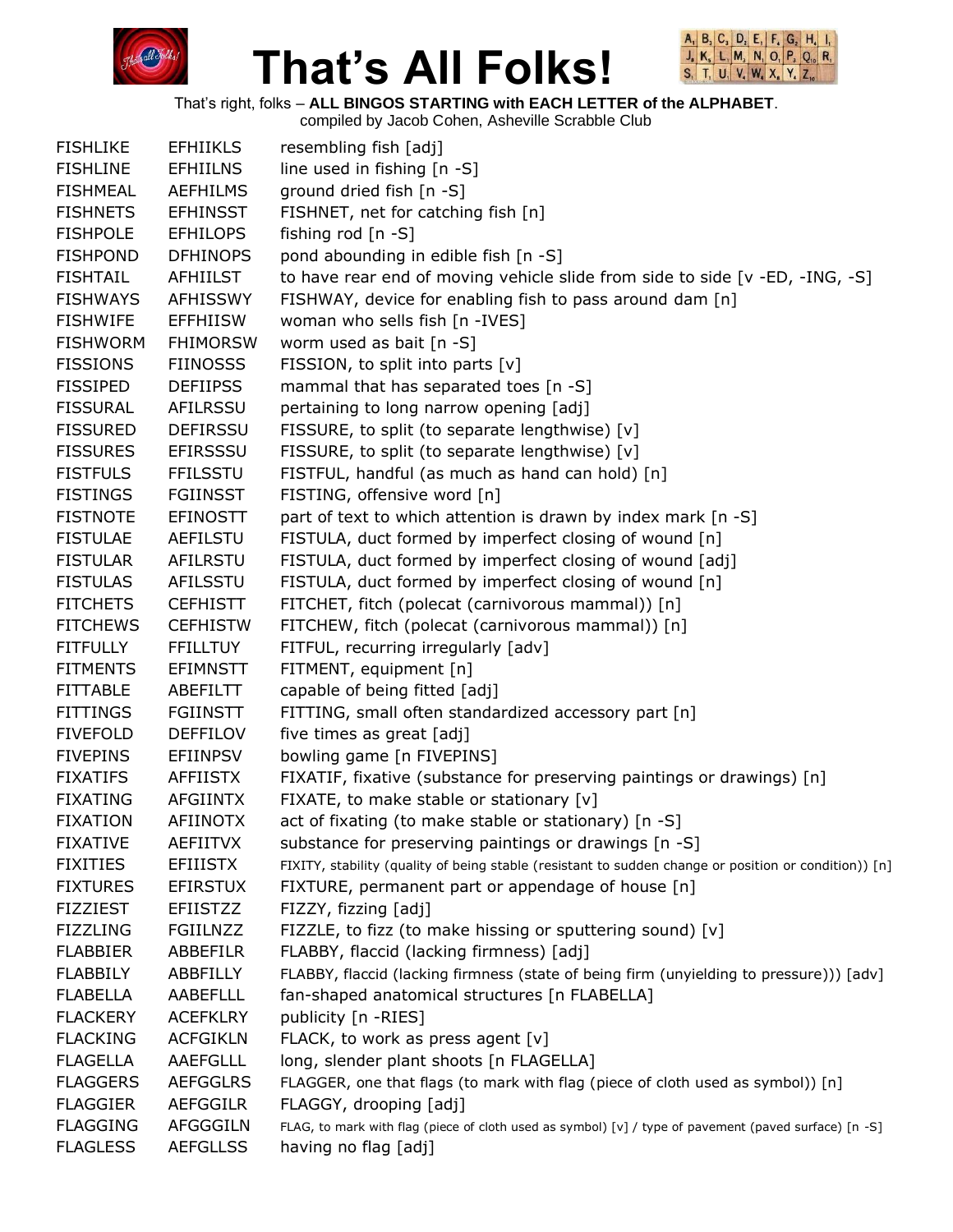



That's right, folks – **ALL BINGOS STARTING with EACH LETTER of the ALPHABET**.

| <b>FLAGPOLE</b> | <b>AEFGLLOP</b> | pole on which flag is displayed [n -S]                                                         |
|-----------------|-----------------|------------------------------------------------------------------------------------------------|
| <b>FLAGRANT</b> | AAFGLNRT        | extremely conspicuous [adj]                                                                    |
| <b>FLAGSHIP</b> | <b>AFGHILPS</b> | ship bearing flag of fleet [n -S]                                                              |
| <b>FLAILING</b> | <b>AFGIILLN</b> | FLAIL, to swing freely [v]                                                                     |
| <b>FLAKIEST</b> | <b>AEFIKLST</b> | FLAKEY, flaky (resembling flakes (antiaircraft fire)) [adj] / FLAKY [adj]                      |
| FLAMBEAU        | AABEFLMU        | flaming torch [n -S, -X]                                                                       |
| <b>FLAMBEED</b> | ABDEEFLM        | FLAMBE, to douse with liqueur and ignite [v]                                                   |
| <b>FLAMENCO</b> | <b>ACEFLMNO</b> | strongly rhythmic style of dancing [n -S]                                                      |
| <b>FLAMEOUT</b> | <b>AEFLMOTU</b> | failure of jet engine in flight [n -S]                                                         |
| <b>FLAMIEST</b> | <b>AEFILMST</b> | FLAMY, flaming [adj]                                                                           |
| <b>FLAMINES</b> | <b>AEFILMNS</b> | FLAMEN, priest of ancient Rome [n]                                                             |
| <b>FLAMINGO</b> | AFGILMNO        | wading bird [n -ES, -S]                                                                        |
| <b>FLAMMING</b> | AFGILMMN        | FLAM, to deceive (to mislead by falsehood) [v]                                                 |
| <b>FLANCARD</b> | <b>AACDFLNR</b> | piece of armor for side of horse [n -S]                                                        |
| <b>FLANERIE</b> | AEEFILNR        | idleness (state of being idle (inactive (not active))) [n -S]                                  |
| <b>FLANEURS</b> | <b>AEFLNRSU</b> | FLANEUR, idler (one that idles (to pass time idly)) [n]                                        |
| <b>FLANGERS</b> | <b>AEFGLNRS</b> | FLANGER, one that flanges (to provide with protecting rim) [n]                                 |
| <b>FLANGING</b> | <b>AFGGILNN</b> | FLANGE, to provide with protecting rim [v] / providing of protecting rim on object [n -S]      |
| <b>FLANKERS</b> | <b>AEFKLNRS</b> | FLANKER, one that flanks (to be located at side of) [n]                                        |
| <b>FLANKING</b> | AFGIKLNN        | FLANK, to be located at side of $[v]$                                                          |
| <b>FLANNELS</b> | <b>AEFLLNNS</b> | FLANNEL, to cover with flannel (soft fabric) [v]                                               |
| <b>FLAPERON</b> | <b>AEFLNOPR</b> | airfoil that functions as flap and aileron [n -S]                                              |
| <b>FLAPJACK</b> | <b>AACFJKLP</b> | pancake [n -S]                                                                                 |
| <b>FLAPLESS</b> | <b>AEFLLPSS</b> | having no flap (flat appendage) [adj]                                                          |
| <b>FLAPPERS</b> | <b>AEFLPPRS</b> | FLAPPER, one that flaps (to wave up and down) [n]                                              |
| <b>FLAPPIER</b> | <b>AEFILPPR</b> | FLAPPY, flapping [adj]                                                                         |
| <b>FLAPPING</b> | <b>AFGILNPP</b> | FLAP, to wave up and down $[v]$                                                                |
| <b>FLAREUPS</b> | <b>AEFLPRSU</b> | FLAREUP, sudden outbreak [n]                                                                   |
| <b>FLASHERS</b> | <b>AEFHLRSS</b> | FLASHER, one that flashes (to send forth sudden burst of light) [n]                            |
| <b>FLASHGUN</b> | AFGHLNSU        | photographic apparatus [n -S]                                                                  |
| <b>FLASHIER</b> | <b>AEFHILRS</b> | FLASHY, gaudy (tastelessly showy) [adj]                                                        |
| <b>FLASHILY</b> | <b>AFHILLSY</b> | FLASHY, gaudy (tastelessly showy) [adv]                                                        |
| <b>FLASHING</b> | <b>AFGHILNS</b> | FLASH, to send forth sudden burst of light [v] / sheet metal used in waterproofing roof [n -S] |
| <b>FLASKETS</b> | <b>AEFKLSST</b> | FLASKET, small flask [n]                                                                       |
| <b>FLATBEDS</b> | <b>ABDEFLST</b> | FLATBED, type of truck or trailer [n]                                                          |
| <b>FLATBOAT</b> | <b>AABFLOTT</b> | flat-bottomed boat [n -S]                                                                      |
| <b>FLATBROD</b> | <b>ABDFLORT</b> | rye wafer [n -S]                                                                               |
| <b>FLATCAPS</b> | <b>AACFLPST</b> | FLATCAP, type of hat [n]                                                                       |
| <b>FLATCARS</b> | <b>AACFLRST</b> | FLATCAR, railroad car without sides or roof [n]                                                |
| <b>FLATFEET</b> | <b>AEEFFLTT</b> | FLATFOOT, foot condition [n]                                                                   |
| <b>FLATFISH</b> | <b>AFFHILST</b> | any of order of marine fishes [n -ES]                                                          |
| <b>FLATFOOT</b> | <b>AFFLOOTT</b> | foot condition [n -FEET] / to walk with dragging gait [v -ED, -ING, -S]                        |
| <b>FLATHEAD</b> | <b>AADEFHLT</b> | marine food fish [n -S]                                                                        |
| <b>FLATIRON</b> | <b>AFILNORT</b> | device for pressing clothes [n -S]                                                             |
| <b>FLATLAND</b> | <b>AADFLLNT</b> | land lacking significant variation in elevation [n -S]                                         |
| <b>FLATLETS</b> | <b>AEFLLSTT</b> | FLATLET, type of apartment [n]                                                                 |
| <b>FLATLINE</b> | AEFILLNT        | to register as having no brain waves or heartbeat [v -D, -NING, -S]                            |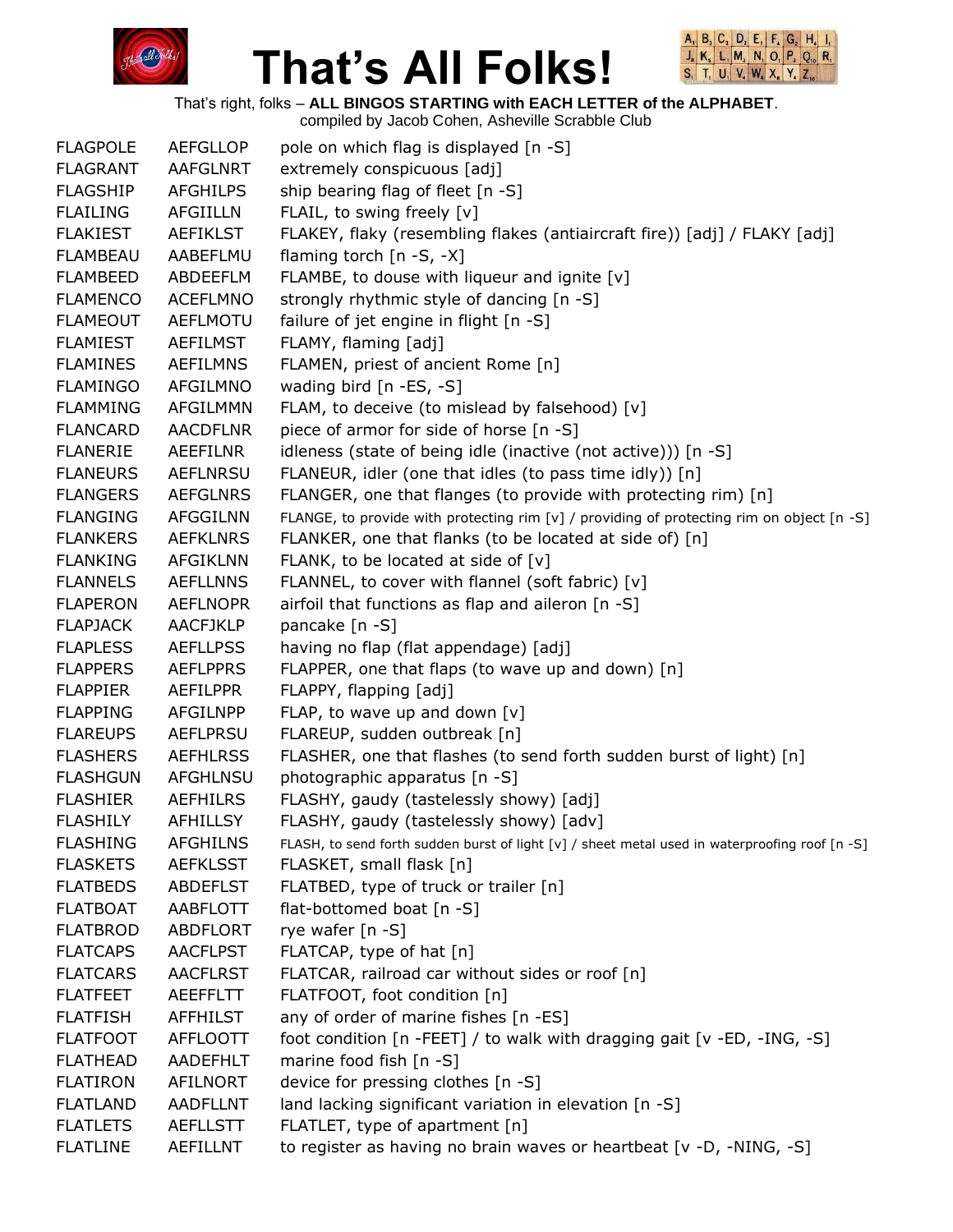



That's right, folks – **ALL BINGOS STARTING with EACH LETTER of the ALPHABET**.

| <b>FLATLING</b> | <b>AFGILLNT</b> | with flat side or edge [adv]                                    |
|-----------------|-----------------|-----------------------------------------------------------------|
| <b>FLATLONG</b> | <b>AFGLLNOT</b> | flatling (with flat side or edge) [adv]                         |
| <b>FLATMATE</b> | <b>AAEFLMTT</b> | one with whom apartment is shared [n -S]                        |
| <b>FLATNESS</b> | <b>AEFLNSST</b> | state of being flat (having smooth or even surface) [n -ES]     |
| <b>FLATPACK</b> | <b>AACFKLPT</b> | package for integrated circuit [n -S]                           |
| <b>FLATTENS</b> | <b>AEFLNSTT</b> | FLATTEN, to make or become flat [v]                             |
| <b>FLATTERS</b> | <b>AEFLRSTT</b> | FLATTER, to praise excessively [v]                              |
| <b>FLATTERY</b> | <b>AEFLRTTY</b> | act of flattering (to praise excessively) [n -S]                |
| <b>FLATTEST</b> | <b>AEFLSTTT</b> | FLAT, having smooth or even surface [adj]                       |
| <b>FLATTIES</b> | <b>AEFILSTT</b> | FLATTIE, flat-heeled shoe [n]                                   |
| <b>FLATTING</b> | <b>AFGILNTT</b> | FLAT, to flatten (to make or become flat) [v]                   |
| <b>FLATTISH</b> | AFHILSTT        | somewhat flat [adj]                                             |
| <b>FLATTOPS</b> | <b>AFLOPSTT</b> | FLATTOP, aircraft carrier [n]                                   |
| <b>FLATUSES</b> | <b>AEFLSSTU</b> | FLATUS, intestinal gas [n]                                      |
| <b>FLATWARE</b> | <b>AAEFLRTW</b> | tableware that is fairly flat [n -S]                            |
| <b>FLATWASH</b> | <b>AAFHLSTW</b> | flatwork (laundry that can be ironed mechanically) [n -ES]      |
| <b>FLATWAYS</b> | <b>AAFLSTWY</b> | flatwise (with flat side in particular position) [adv]          |
| <b>FLATWISE</b> | <b>AEFILSTW</b> | with flat side in particular position [adv]                     |
| <b>FLATWORK</b> | <b>AFKLORTW</b> | laundry that can be ironed mechanically [n -S]                  |
| <b>FLATWORM</b> | <b>AFLMORTW</b> | flat-bodied worm [n -S]                                         |
| <b>FLAUNTED</b> | <b>ADEFLNTU</b> | FLAUNT, to exhibit in gaudy manner [v]                          |
| <b>FLAUNTER</b> | <b>AEFLNRTU</b> | one that flaunts (to exhibit in gaudy manner) [n -S]            |
| <b>FLAUTIST</b> | AFILSTTU        | flutist (one who plays flute) [n -S]                            |
| <b>FLAVANOL</b> | <b>AAFLLNOV</b> | flavonol (derivative of flavone) [n -S]                         |
| <b>FLAVINES</b> | <b>AEFILNSV</b> | FLAVINE, flavin (yellow pigment) [n]                            |
| <b>FLAVONES</b> | <b>AEFLNOSV</b> | FLAVONE, chemical compound [n]                                  |
| <b>FLAVONOL</b> | <b>AFLLNOOV</b> | derivative of flavone [n -S]                                    |
| <b>FLAVORED</b> | ADEFLORV        | FLAVOR, to give flavor (distinctive taste) to [v]               |
| <b>FLAVORER</b> | <b>AEFLORRV</b> | one that flavors (to give flavor (distinctive taste) to) [n -S] |
| <b>FLAVOURS</b> | <b>AFLORSUV</b> | FLAVOUR, to flavor (to give flavor (distinctive taste) to) [v]  |
| <b>FLAVOURY</b> | <b>AFLORUVY</b> | flavory (full of flavor) [adj]                                  |
| <b>FLAWIEST</b> | <b>AEFILSTW</b> | FLAWY, full of flaws [adj]                                      |
| <b>FLAWLESS</b> | <b>AEFLLSSW</b> | having no flaw [adj]                                            |
| <b>FLAXIEST</b> | <b>AEFILSTX</b> | FLAXY, flaxen (of pale yellow color) [adj]                      |
| <b>FLAXSEED</b> | <b>ADEEFLSX</b> | seed of flax $[n - S]$                                          |
| <b>FLEABAGS</b> | <b>AABEFGLS</b> | FLEABAG, inferior hotel [n]                                     |
| <b>FLEABANE</b> | AABEEFLN        | flowering plant [n -S]                                          |
| <b>FLEABITE</b> | ABEEFILT        | bite of flea [n -S]                                             |
| <b>FLEAPITS</b> | <b>AEFILPST</b> | FLEAPIT, run-down movie theater [n]                             |
| <b>FLEAWORT</b> | <b>AEFLORTW</b> | European herb [n -S]                                            |
| <b>FLECKING</b> | <b>CEFGIKLN</b> | FLECK, to mark with flecks (tiny streaks or spots) [v]          |
| <b>FLECTION</b> | <b>CEFILNOT</b> | act of bending (to curve (to deviate from straightness)) [n -S] |
| <b>FLEDGIER</b> | <b>DEEFGILR</b> | FLEDGY, covered with fears [adj]                                |
| <b>FLEDGING</b> | <b>DEFGGILN</b> | FLEDGE, to furnish with feathers [v]                            |
| <b>FLEECERS</b> | <b>CEEEFLRS</b> | FLEECER, one that fleeces (to remove coat of wool from) [n]     |
| <b>FLEECHED</b> | <b>CDEEEFHL</b> | FLEECH, to coax (to cajole (to persuade by flattery)) [v]       |
| <b>FLEECHES</b> | <b>CEEEFHLS</b> | FLEECH, to coax (to cajole (to persuade by flattery)) [v]       |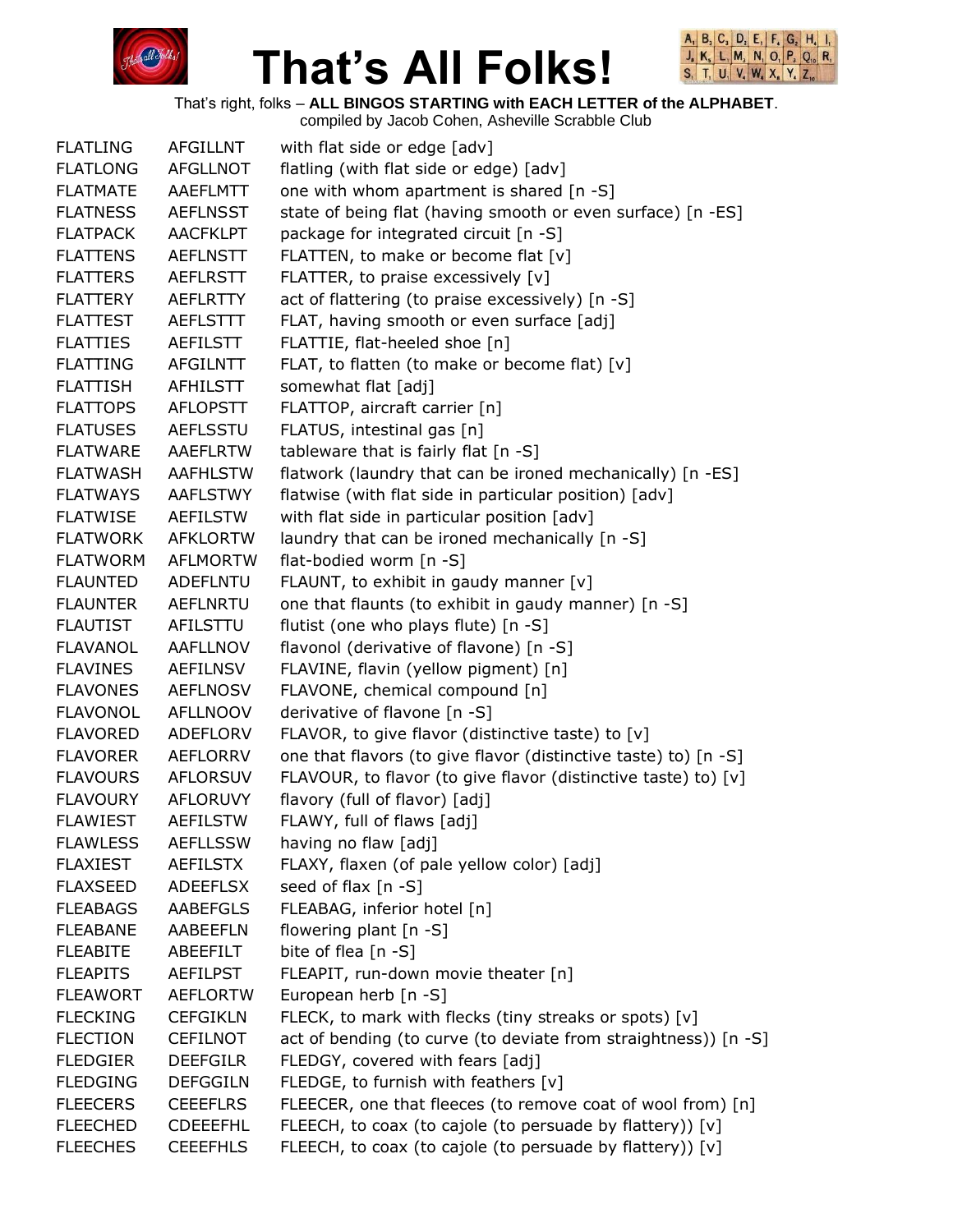



That's right, folks – **ALL BINGOS STARTING with EACH LETTER of the ALPHABET**.

| <b>FLEECIER</b> | <b>CEEEFILR</b> | FLEECY, woolly (consisting of or resembling wool) [adj]                                                   |
|-----------------|-----------------|-----------------------------------------------------------------------------------------------------------|
| <b>FLEECILY</b> | <b>CEEFILLY</b> | FLEECY, woolly (consisting of or resembling wool) [adv]                                                   |
| <b>FLEECING</b> | <b>CEEFGILN</b> | FLEECE, to remove coat of wool from [v]                                                                   |
| <b>FLEERING</b> | <b>EEFGILNR</b> | FLEER, to deride (to ridicule (to make fun of)) [v]                                                       |
| <b>FLEETEST</b> | <b>EEEFLSTT</b> | FLEET, swift (moving with great rate of motion) [adj]                                                     |
| <b>FLEETING</b> | <b>EEFGILNT</b> | FLEET, to move swiftly [v]                                                                                |
| <b>FLEHMENS</b> | <b>EEFHLMNS</b> | FLEHMEN, to inhale with mouth open and upper lip curled [v]                                               |
| <b>FLEISHIG</b> | <b>EFGHIILS</b> | made of meat or meat products [adj]                                                                       |
| <b>FLENCHED</b> | <b>CDEEFHLN</b> | FLENCH, to flense (to strip blubber or skin from) [v]                                                     |
| <b>FLENCHES</b> | <b>CEEFHLNS</b> | FLENCH, to flense (to strip blubber or skin from) [v]                                                     |
| <b>FLENSERS</b> | <b>EEFLNRSS</b> | FLENSER, one that flenses (to strip blubber or skin from) [n]                                             |
| <b>FLENSING</b> | <b>EFGILNNS</b> | FLENSE, to strip blubber or skin from [v]                                                                 |
| <b>FLESHERS</b> | <b>EEFHLRSS</b> | FLESHER, one that removes flesh from animal hides [n]                                                     |
| <b>FLESHIER</b> | <b>EEFHILRS</b> | FLESHY, having much flesh [adj]                                                                           |
| <b>FLESHILY</b> | <b>EFHILLSY</b> | FLESHY, having much flesh [adv]                                                                           |
| <b>FLESHING</b> | <b>EFGHILNS</b> | distribution of lean and fat on animal [n -S] / FLESH, to plunge into flesh (soft body tissue) [v]        |
| <b>FLESHPOT</b> | <b>EFHLOPST</b> | pot for cooking meat [n -S]                                                                               |
| <b>FLETCHED</b> | <b>CDEEFHLT</b> | FLETCH, to fledge (to furnish with feathers) [v]                                                          |
| <b>FLETCHER</b> | <b>CEEFHLRT</b> | one that makes arrows [n -S]                                                                              |
| <b>FLETCHES</b> | <b>CEEFHLST</b> | FLETCH, to fledge (to furnish with feathers) [v]                                                          |
| <b>FLEURONS</b> | <b>EFLNORSU</b> | FLEURON, floral ornament [n]                                                                              |
| <b>FLEXAGON</b> | AEFGLNOX        | folded paper construction [n -S]                                                                          |
| <b>FLEXIBLE</b> | <b>BEEFILLX</b> | capable of being bent [adj]                                                                               |
| <b>FLEXIBLY</b> | <b>BEFILLXY</b> | FLEXIBLE, capable of being bent [adv]                                                                     |
| <b>FLEXIONS</b> | <b>EFILNOSX</b> | FLEXION, flection (act of bending (to curve)) [n]                                                         |
| <b>FLEXTIME</b> | <b>EEFILMTX</b> | system that allows flexible working hours [n -S]                                                          |
| <b>FLEXUOSE</b> | <b>EEFLOSUX</b> | flexuous (winding) [adj]                                                                                  |
| <b>FLEXUOUS</b> | <b>EFLOSUUX</b> | winding [adj]                                                                                             |
| <b>FLEXURAL</b> | <b>AEFLLRUX</b> | FLEXURE, act of bending (to curve (to deviate from straightness)) [adj]                                   |
| <b>FLEXURES</b> | <b>EEFLRSUX</b> | FLEXURE, act of bending (to curve (to deviate from straightness)) [n]                                     |
| <b>FLEXWING</b> | <b>EFGILNWX</b> | collapsible fabric wing used in hang gliders [n -S]                                                       |
| <b>FLICHTER</b> | <b>CEFHILRT</b> | to flicker (to move waveringly) [v -ED, -ING, -S]                                                         |
| <b>FLICKERS</b> | <b>CEFIKLRS</b> | FLICKER, to move waveringly [v]                                                                           |
| <b>FLICKERY</b> | <b>CEFIKLRY</b> | flickering [adj -RIER, -RIEST]                                                                            |
| <b>FLICKING</b> | <b>CFGIIKLN</b> | FLICK, to strike with quick, light blow [v]                                                               |
| <b>FLIGHTED</b> | <b>DEFGHILT</b> | FLIGHT, to fly in flock [v]                                                                               |
| <b>FLIMFLAM</b> | AFFILLMM        | to swindle (to take money or property from by fraudulent means) [v - MMED, - MMING, -S]                   |
| <b>FLIMSIER</b> | <b>EFIILMRS</b> | FLIMSY, lacking solidity or strength [adj]                                                                |
| <b>FLIMSIES</b> | <b>EFIILMSS</b> | FLIMSY, thin paper [n]                                                                                    |
| <b>FLIMSILY</b> | <b>FIILLMSY</b> | FLIMSY, lacking solidity or strength [adv]                                                                |
| <b>FLINCHED</b> | <b>CDEFHILN</b> | FLINCH, to shrink back involuntarily [v]                                                                  |
| <b>FLINCHER</b> | <b>CEFHILNR</b> | one that flinches (to shrink back involuntarily) [n -S]                                                   |
| <b>FLINCHES</b> | <b>CEFHILNS</b> | FLINCH, to shrink back involuntarily [v]                                                                  |
| <b>FLINDERS</b> | <b>DEFILNRS</b> | FLINDER, small fragment [n]                                                                               |
| <b>FLINGERS</b> | <b>EFGILNRS</b> | FLINGER, one that flings (to throw with force) [n]                                                        |
| <b>FLINGING</b> | <b>FGGIILNN</b> | FLING, to throw with force [v]                                                                            |
| <b>FLINKITE</b> | <b>EFIIKLNT</b> | mineral (naturally occurring inorganic substance having characteristic set of physical properties) [n -S] |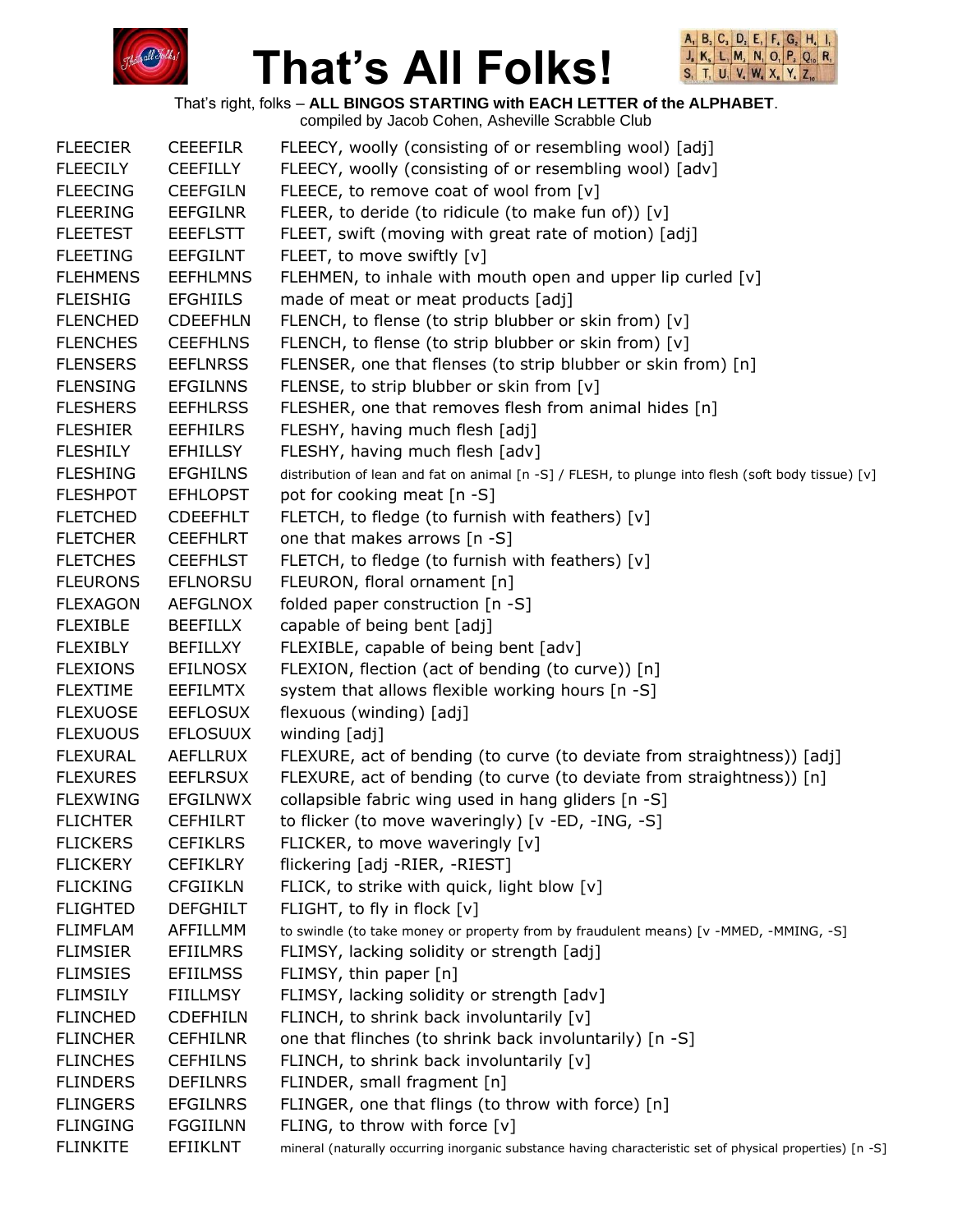



That's right, folks – **ALL BINGOS STARTING with EACH LETTER of the ALPHABET**.

| <b>FLINTIER</b> | <b>EFIILNRT</b> | FLINTY, resembling flint [adj]                                                                  |
|-----------------|-----------------|-------------------------------------------------------------------------------------------------|
| <b>FLINTILY</b> | <b>FIILLNTY</b> | FLINTY, resembling flint [adv]                                                                  |
| <b>FLINTING</b> | <b>FGIILNNT</b> | FLINT, to provide with flint (spark-producing rock) [v]                                         |
| <b>FLIPBOOK</b> | <b>BFIKLOOP</b> | book of series of images that when flipped give illusion of movement [n -S]                     |
| <b>FLIPFLOP</b> | <b>FFILLOPP</b> | to perform backward somersault [v -PPED, -PPING, -S]                                            |
| <b>FLIPPANT</b> | <b>AFILNPPT</b> | impudent (offensively bold or disrespectful) [adj]                                              |
| <b>FLIPPERS</b> | <b>EFILPPRS</b> | FLIPPER, broad, flat limb adapted for swimming [n]                                              |
| <b>FLIPPEST</b> | <b>EFILPPST</b> | FLIP, flippant (impudent (offensively bold or disrespectful)) [adj]                             |
| <b>FLIPPIER</b> | <b>EFIILPPR</b> | FLIPPY, flaring at bottom [adj]                                                                 |
| <b>FLIPPING</b> | <b>FGIILNPP</b> | FLIP, to throw with brisk motion [v]                                                            |
| <b>FLIRTERS</b> | <b>EFILRRST</b> | FLIRTER, one that flirts (to behave amorously without serious intent) [n]                       |
| <b>FLIRTIER</b> | EFIILRRT        | FLIRTY, given to flirting [adj]                                                                 |
| <b>FLIRTING</b> | <b>FGIILNRT</b> | FLIRT, to behave amorously without serious intent [v]                                           |
| <b>FLITCHED</b> | <b>CDEFHILT</b> | FLITCH, to cut into strips [v]                                                                  |
| <b>FLITCHES</b> | <b>CEFHILST</b> | FLITCH, to cut into strips [v]                                                                  |
| <b>FLITTERS</b> | <b>EFILRSTT</b> | FLITTER, to flutter (to wave rapidly and irregularly) [v]                                       |
| <b>FLITTING</b> | <b>FGIILNTT</b> | FLIT, to move lightly and swiftly [v]                                                           |
| <b>FLIVVERS</b> | <b>EFILRSVV</b> | FLIVVER, old, battered car [n]                                                                  |
| <b>FLIXWEED</b> | <b>DEEFILWX</b> | plant of mustard family [n -S]                                                                  |
| <b>FLOATAGE</b> | AAEFGLOT        | flotage (act of floating (to rest or remain on surface of liquid)) [n -S]                       |
| <b>FLOATELS</b> | <b>AEFLLOST</b> | FLOATEL, houseboat used as hotel [n]                                                            |
| <b>FLOATERS</b> | <b>AEFLORST</b> | FLOATER, one that floats (to rest or remain on surface of liquid) [n]                           |
| <b>FLOATIER</b> | AEFILORT        | FLOATY, tending to float [adj]                                                                  |
| <b>FLOATING</b> | <b>AFGILNOT</b> | FLOAT, to rest or remain on surface of liquid [v]                                               |
| <b>FLOCCING</b> | <b>CCFGILNO</b> | FLOC, to aggregate into floccules [v]                                                           |
| <b>FLOCCOSE</b> | <b>CCEFLOOS</b> | having woolly tufts [adj]                                                                       |
| <b>FLOCCULE</b> | <b>CCEFLLOU</b> | tuft-like mass [n -S]                                                                           |
| <b>FLOCCULI</b> | <b>CCFILLOU</b> | small, loosely aggregated masses [n FLOCCULI]                                                   |
| <b>FLOCKIER</b> | <b>CEFIKLOR</b> | FLOCKY, woolly (consisting of or resembling wool) [adj]                                         |
| <b>FLOCKING</b> | <b>CFGIKLNO</b> | FLOCK, to gather or move in crowd [v] / velvety design in short fibers on cloth or paper [n -S] |
| <b>FLOGGERS</b> | <b>EFGGLORS</b> | FLOGGER, one that flogs (to beat with whip or rod) [n]                                          |
| <b>FLOGGING</b> | <b>FGGGILNO</b> | FLOG, to beat with whip or rod [v] / whipping (material used to whip) $[n -S]$                  |
| <b>FLOKATIS</b> | <b>AFIKLOST</b> | FLOKATI, Greek handwoven rug [n]                                                                |
| <b>FLOODERS</b> | <b>DEFLOORS</b> | FLOODER, one that floods (to inundate (to overwhelm with water)) [n]                            |
| <b>FLOODING</b> | <b>DFGILNOO</b> | filling with fluid to excess [n -S] / FLOOD, to inundate (to overwhelm with water) [v]          |
| <b>FLOODLIT</b> | <b>DFILLOOT</b> | illuminated by floodlights [adj]                                                                |
| <b>FLOODWAY</b> | <b>ADFLOOWY</b> | overflow channel [n -S]                                                                         |
| <b>FLOORAGE</b> | <b>AEFGLOOR</b> | floor space $[n -S]$                                                                            |
| <b>FLOORERS</b> | <b>EFLOORRS</b> | FLOORER, one that floors (to provide with floor (level base of room)) [n]                       |
| <b>FLOORING</b> | <b>FGILNOOR</b> | floor [n -S] / FLOOR, to provide with floor (level base of room) [v]                            |
| <b>FLOORPAN</b> | <b>AFLNOOPR</b> | bottom part of interior of motor vehicle [n -S]                                                 |
| <b>FLOOSIES</b> | <b>EFILOOSS</b> | FLOOSIE, floozy (prostitute) [n] / FLOOSY, floozy (prostitute) [n]                              |
| <b>FLOOZIES</b> | <b>EFILOOSZ</b> | FLOOZIE, floozy (prostitute) [n] / FLOOZY, prostitute [n]                                       |
| <b>FLOPOVER</b> | <b>EFLOOPRV</b> | defect in television reception [n -S]                                                           |
| <b>FLOPPERS</b> | <b>EFLOPPRS</b> | FLOPPER, one that flops (to fall heavily and noisily) [n]                                       |
| <b>FLOPPIER</b> | <b>EFILOPPR</b> | FLOPPY, soft and flexible [adj]                                                                 |
| <b>FLOPPIES</b> | <b>EFILOPPS</b> | FLOPPY, type of computer disk [n]                                                               |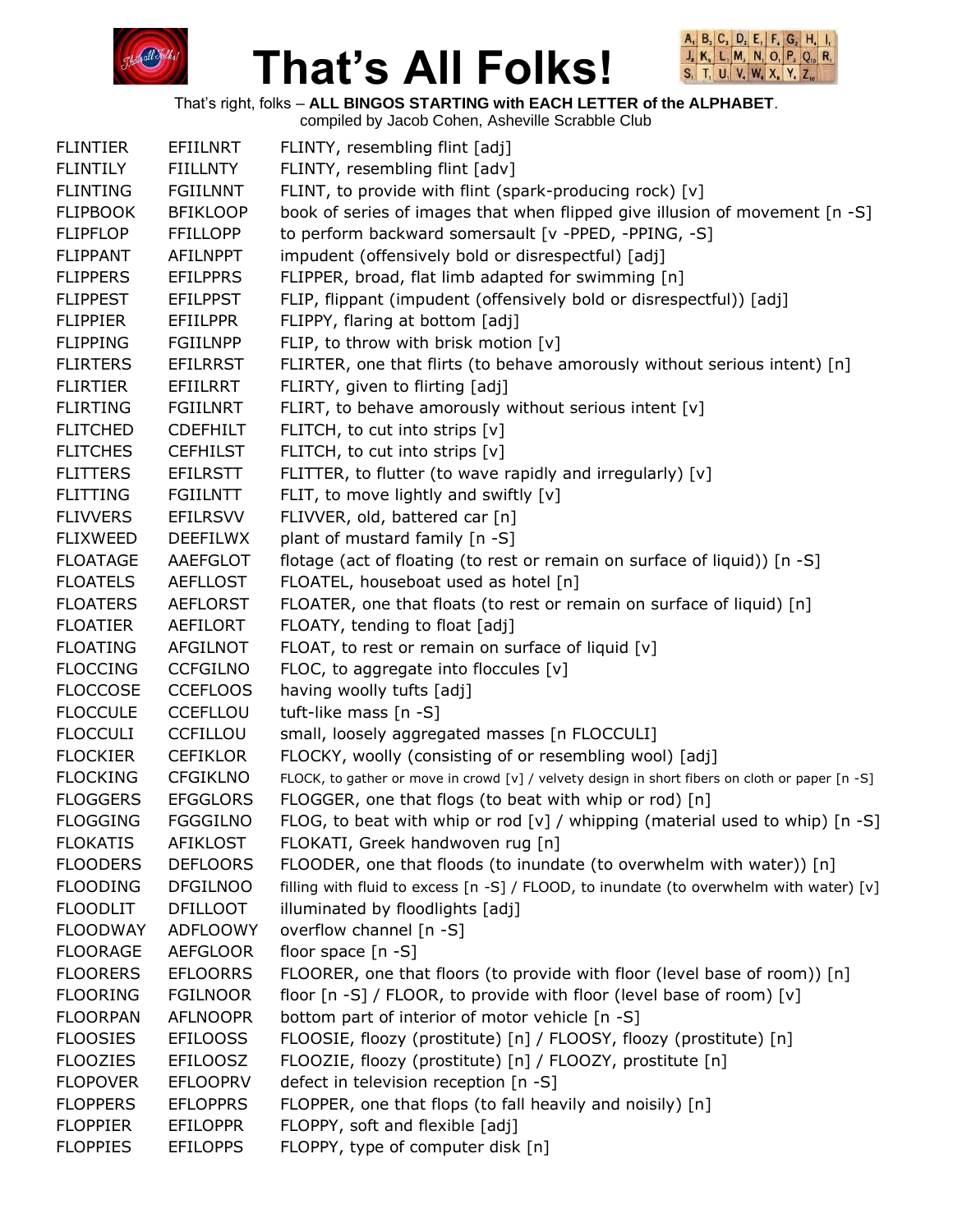



That's right, folks – **ALL BINGOS STARTING with EACH LETTER of the ALPHABET**.

| <b>FLOPPILY</b> | <b>FILLOPPY</b> | FLOPPY, soft and flexible [adv]                                                   |
|-----------------|-----------------|-----------------------------------------------------------------------------------|
| <b>FLOPPING</b> | <b>FGILNOPP</b> | FLOP, to fall heavily and noisily [v]                                             |
| <b>FLORALLY</b> | AFLLLORY        | in manner like that of flower [adv]                                               |
| <b>FLOREATS</b> | <b>AEFLORST</b> | FLOREAT, may he/she/it flourish [v]                                               |
| <b>FLORENCE</b> | <b>CEEFLNOR</b> | florin (former gold coin of Europe) [n -S]                                        |
| <b>FLORIDLY</b> | <b>DFILLORY</b> | FLORID, ruddy (having healthy, reddish color) [adv]                               |
| <b>FLORIGEN</b> | <b>EFGILNOR</b> | plant hormone [n -S]                                                              |
| <b>FLORISTS</b> | <b>FILORSST</b> | FLORIST, grower or seller of flowers [n]                                          |
| <b>FLORUITS</b> | <b>FILORSTU</b> | FLORUIT, to describe time period when someone is known to have lived $[v]$        |
| <b>FLOSSERS</b> | <b>EFLORSSS</b> | FLOSSER, one that flosses (to clean between teeth with thread) [n]                |
| <b>FLOSSIER</b> | <b>EFILORSS</b> | FLOSSY, resembling floss (soft, light fiber) [adj]                                |
| <b>FLOSSIES</b> | <b>EFILOSSS</b> | FLOSSIE, floozy (prostitute) [n]                                                  |
| <b>FLOSSILY</b> | <b>FILLOSSY</b> | FLOSSY, resembling floss (soft, light fiber) [adv]                                |
| <b>FLOSSING</b> | <b>FGILNOSS</b> | act of one that flosses [n -S] / FLOSS, to clean between teeth with thread [v]    |
| <b>FLOTAGES</b> | <b>AEFGLOST</b> | FLOTAGE, act of floating (to rest or remain on surface of liquid) [n]             |
| <b>FLOTILLA</b> | AFILLLOT        | fleet of ships $[n -S]$                                                           |
| <b>FLOTSAMS</b> | <b>AFLMOSST</b> | FLOTSAM, floating wreckage of ship or its cargo [n]                               |
| <b>FLOUNCED</b> | CDEFLNOU        | FLOUNCE, to move with exaggerated motions [v]                                     |
| <b>FLOUNCES</b> | <b>CEFLNOSU</b> | FLOUNCE, to move with exaggerated motions [v]                                     |
| <b>FLOUNDER</b> | DEFLNORU        | to struggle clumsily [v -ED, -ING, -S]                                            |
| <b>FLOURIER</b> | EFILORRU        | FLOURY, resembling flour [adj]                                                    |
| <b>FLOURING</b> | <b>FGILNORU</b> | FLOUR, to cover with flour (finely ground meal of grain) [v]                      |
| <b>FLOURISH</b> | <b>FHILORSU</b> | to thrive (to grow vigorously) [v -ED, -ING, -ES]                                 |
| <b>FLOUTERS</b> | <b>EFLORSTU</b> | FLOUTER, one that flouts (to treat with contempt) [n]                             |
| <b>FLOUTING</b> | <b>FGILNOTU</b> | FLOUT, to treat with contempt [v]                                                 |
| <b>FLOWABLE</b> | ABEFLLOW        | FLOW, to move steadily and smoothly along [adj]                                   |
| <b>FLOWAGES</b> | <b>AEFGLOSW</b> | FLOWAGE, act of flowing (to move steadily and smoothly along) [n]                 |
| <b>FLOWERED</b> | <b>DEEFLORW</b> | FLOWER, to put forth flowers (reproductive structures of seed-bearing plants) [v] |
| <b>FLOWERER</b> | <b>EEFLORRW</b> | plant that flowers at certain time [n -S]                                         |
| <b>FLOWERET</b> | <b>EEFLORTW</b> | floret (small flower) [n -S]                                                      |
| <b>FLUBBERS</b> | <b>BBEFLRSU</b> | FLUBBER, one that flubs (to bungle (to work, make, or do clumsily)) [n]           |
| <b>FLUBBING</b> | <b>BBFGILNU</b> | FLUB, to bungle (to work, make, or do clumsily) [v]                               |
| <b>FLUBDUBS</b> | <b>BBDFLSUU</b> | FLUBDUB, pretentious nonsense [n]                                                 |
| <b>FLUENTLY</b> | <b>EFLLNTUY</b> | FLUENT, spoken or written with effortless ease [adv]                              |
| <b>FLUERICS</b> | <b>CEFILRSU</b> | fluidics (branch of mechanical engineering) [n FLUERICS]                          |
| <b>FLUFFERS</b> | <b>EFFFLRSU</b> | FLUFFER, one that fluffs (to make fluffy) [n]                                     |
| <b>FLUFFIER</b> | EFFFILRU        | FLUFFY, light and soft [adj]                                                      |
| <b>FLUFFILY</b> | <b>FFFILLUY</b> | FLUFFY, light and soft [adv]                                                      |
| <b>FLUFFING</b> | <b>FFFGILNU</b> | FLUFF, to make fluffy [v]                                                         |
| <b>FLUIDICS</b> | <b>CDFIILSU</b> | branch of mechanical engineering [n FLUIDICS]                                     |
| <b>FLUIDISE</b> | <b>DEFIILSU</b> | to fluidize (to cause to flow like fluid) [v -D, -SING, -S]                       |
| <b>FLUIDITY</b> | <b>DFIILTUY</b> | quality of being able to flow [n -TIES]                                           |
| <b>FLUIDIZE</b> | <b>DEFIILUZ</b> | to cause to flow like fluid [v -D, -ZING, -S]                                     |
| <b>FLUIDRAM</b> | ADFILMRU        | unit of liquid capacity [n -S]                                                    |
| <b>FLUKIEST</b> | <b>EFIKLSTU</b> | FLUKEY, fluky (happening by or depending on chance) [adj] / FLUKY [adj]           |
| <b>FLUMMERY</b> | <b>EFLMMRUY</b> | sweet dessert [n -RIES]                                                           |
| <b>FLUMPING</b> | <b>FGILMNPU</b> | FLUMP, to fall heavily [v]                                                        |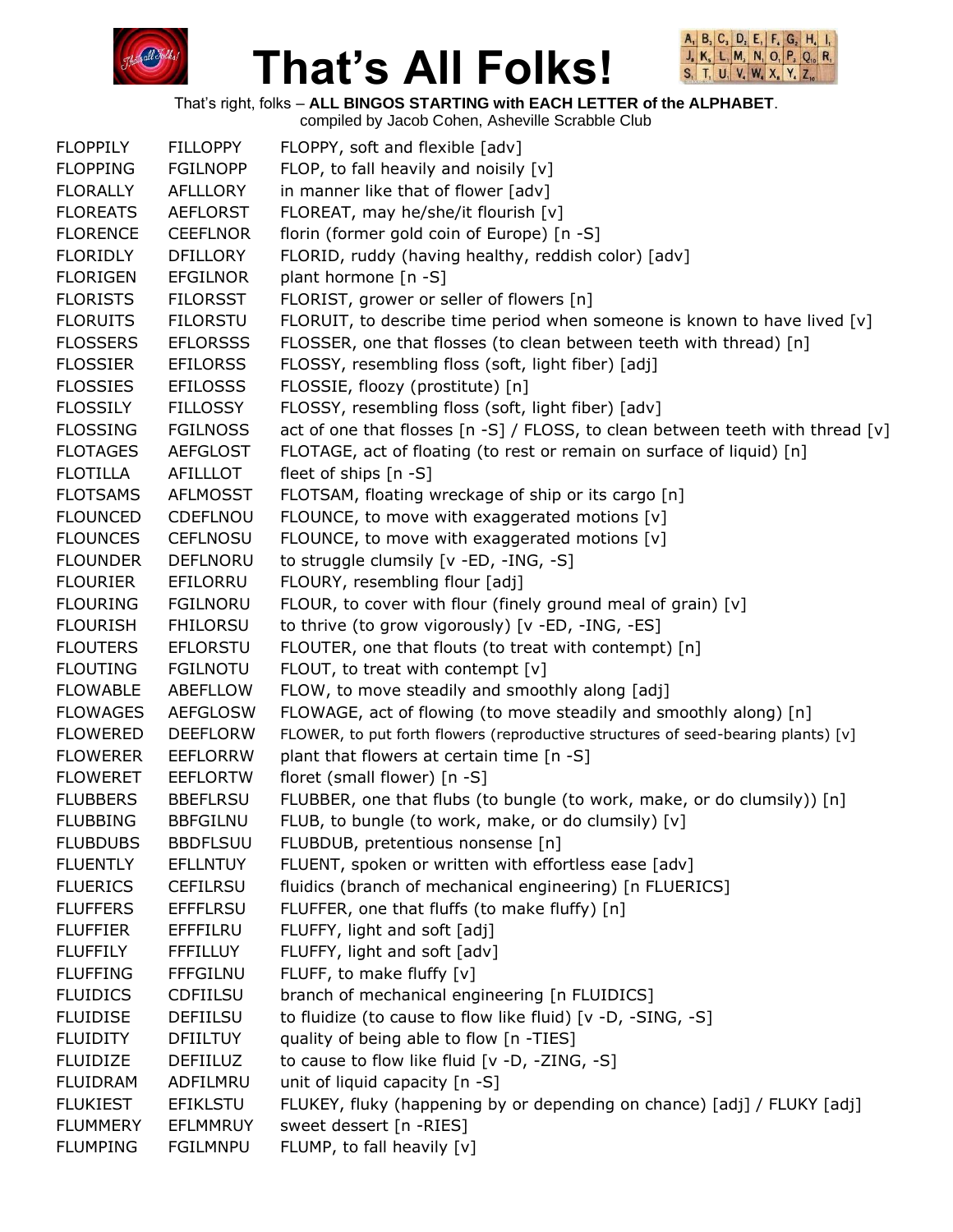



That's right, folks – **ALL BINGOS STARTING with EACH LETTER of the ALPHABET**.

| <b>FLUNKERS</b> | <b>EFKLNRSU</b> | FLUNKER, one that flunks (to fail examination or course) [n]                                              |
|-----------------|-----------------|-----------------------------------------------------------------------------------------------------------|
| <b>FLUNKEYS</b> | <b>EFKLNSUY</b> | FLUNKEY, flunky (servile follower) [n]                                                                    |
| <b>FLUNKIES</b> | <b>EFIKLNSU</b> | FLUNKIE, flunky (servile follower) [n] / FLUNKY, servile follower [n]                                     |
| <b>FLUNKING</b> | <b>FGIKLNNU</b> | FLUNK, to fail examination or course [v]                                                                  |
| <b>FLUORENE</b> | EEFLNORU        | chemical compound [n -S]                                                                                  |
| <b>FLUORIDE</b> | DEFILORU        | compound of fluorine [n -S]                                                                               |
| <b>FLUORIDS</b> | <b>DFILORSU</b> | FLUORID, fluoride (compound of fluorine) [n]                                                              |
| <b>FLUORINE</b> | EFILNORU        | gaseous element [n -S]                                                                                    |
| <b>FLUORINS</b> | <b>FILNORSU</b> | FLUORIN, fluorine (gaseous element) [n]                                                                   |
| <b>FLUORITE</b> | EFILORTU        | mineral (naturally occurring inorganic substance having characteristic set of physical properties) [n -S] |
| <b>FLURRIED</b> | DEFILRRU        | FLURRY, to confuse (to mix up mentally) [v]                                                               |
| <b>FLURRIES</b> | <b>EFILRRSU</b> | FLURRY, to confuse (to mix up mentally) $[v]$                                                             |
| <b>FLUSHERS</b> | <b>EFHLRSSU</b> | FLUSHER, one that flushes (to blush (to become red)) [n]                                                  |
| <b>FLUSHEST</b> | <b>EFHLSSTU</b> | FLUSH, ruddy (having healthy, reddish color) [adj]                                                        |
| <b>FLUSHING</b> | <b>FGHILNSU</b> | act of blushing (to become red) $\lceil n - S \rceil$ / FLUSH, to blush (to become red) $\lceil v \rceil$ |
| <b>FLUSTERS</b> | <b>EFLRSSTU</b> | FLUSTER, to put into state of nervous confusion [v]                                                       |
| <b>FLUTEYER</b> | <b>EEFLRTUY</b> | FLUTEY, fluty (resembling flute in sound) [adj]                                                           |
| <b>FLUTIEST</b> | EFILSTTU        | FLUTEY, fluty (resembling flute in sound) [adj] / FLUTY [adj]                                             |
| <b>FLUTINGS</b> | <b>FGILNSTU</b> | FLUTING, series of parallel grooves [n]                                                                   |
| <b>FLUTISTS</b> | <b>FILSSTTU</b> | FLUTIST, one who plays flute [n]                                                                          |
| <b>FLUTTERS</b> | <b>EFLRSTTU</b> | FLUTTER, to wave rapidly and irregularly [v]                                                              |
| <b>FLUTTERY</b> | <b>EFLRRTUY</b> | marked by fluttering [adj -RIER, -RIEST]                                                                  |
| <b>FLUXGATE</b> | <b>AEFGLTUX</b> | device to measure magnetic field [n -S]                                                                   |
| <b>FLUXIONS</b> | <b>FILNOSUX</b> | FLUXION, act of flowing (to move steadily and smoothly along) [n]                                         |
| <b>FLYAWAYS</b> | <b>AAFLSWYY</b> | FLYAWAY, one that is elusive [n]                                                                          |
| <b>FLYBELTS</b> | <b>BEFLLSTY</b> | FLYBELT, area infested with tsetse flies [n]                                                              |
| <b>FLYBLOWN</b> | <b>BFLLNOWY</b> | FLYBLOW, to taint (to touch or affect slightly with something bad) [v]                                    |
| <b>FLYBLOWS</b> | <b>BFLLOSWY</b> | FLYBLOW, to taint (to touch or affect slightly with something bad) [v]                                    |
| <b>FLYBOATS</b> | <b>ABFLOSTY</b> | FLYBOAT, small, fast boat [n]                                                                             |
| <b>FLYLINES</b> | <b>EFILLNSY</b> | FLYLINE, type of line used in fly fishing [n]                                                             |
| <b>FLYOVERS</b> | <b>EFLORSVY</b> | FLYOVER, flight of aircraft over specific location [n]                                                    |
| <b>FLYPAPER</b> | <b>AEFLPPRY</b> | paper designed to catch or kill flies [n -S]                                                              |
| <b>FLYPASTS</b> | <b>AFLPSSTY</b> | FLYPAST, flyby (flight of aircraft close to specified place) [n]                                          |
| <b>FLYSCHES</b> | <b>CEFHLSSY</b> | FLYSCH, sandstone deposit [n]                                                                             |
| <b>FLYSHEET</b> | <b>EEFHLSTY</b> | circular (leaflet intended for wide distribution) [n -S]                                                  |
| <b>FLYSPECK</b> | <b>CEFKLPSY</b> | to mark with minute spots [v -ED, -ING, -S]                                                               |
| <b>FLYTIERS</b> | <b>EFILRSTY</b> | FLYTIER, maker of fishing flies [n]                                                                       |
| <b>FLYTINGS</b> | <b>FGILNSTY</b> | FLYTING, dispute in verse form [n]                                                                        |
| <b>FLYTRAPS</b> | <b>AFLPRSTY</b> | FLYTRAP, trap for catching flies [n]                                                                      |
| <b>FLYWHEEL</b> | <b>EEFHLLWY</b> | heavy disk used in machinery [n -S]                                                                       |
| <b>FOALINGS</b> | <b>AFGILNOS</b> | FOALING, act of giving birth to horse [n]                                                                 |
| <b>FOAMABLE</b> | AABEFLMO        | FOAM, to form foam (light, bubbly, gas and liquid mass) [adj]                                             |
| <b>FOAMIEST</b> | <b>AEFIMOST</b> | FOAMY, covered with foam [adj]                                                                            |
| <b>FOAMLESS</b> | <b>AEFLMOSS</b> | being without foam [adj]                                                                                  |
| <b>FOAMLIKE</b> | AEFIKLMO        | resembling foam [adj]                                                                                     |
| <b>FOCACCIA</b> | <b>AACCCFIO</b> | flat Italian bread [n -S]                                                                                 |
| <b>FOCALISE</b> | <b>ACEFILOS</b> | to focalize (to focus (to bring to focus)) [v -D, -SING, -S]                                              |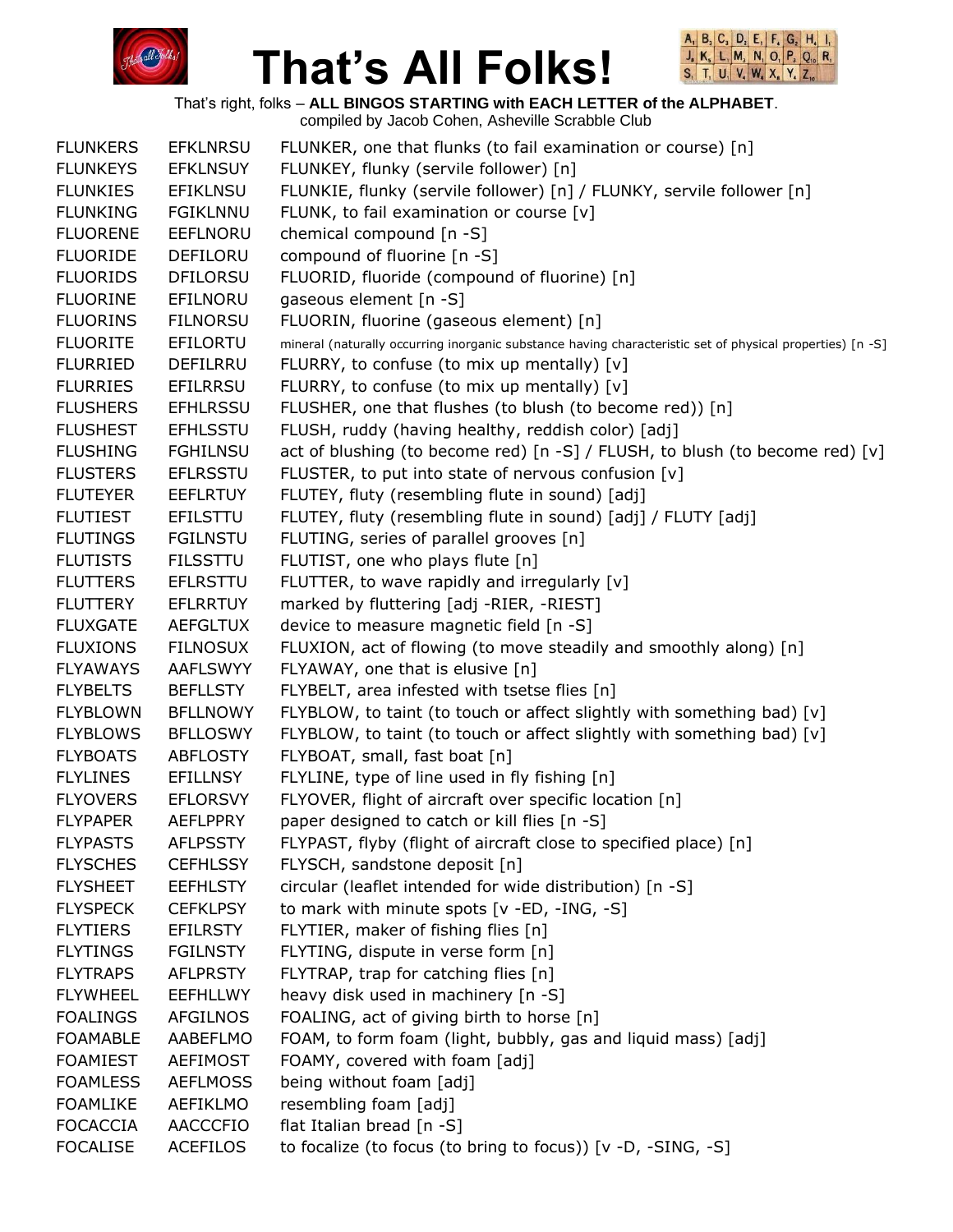



That's right, folks – **ALL BINGOS STARTING with EACH LETTER of the ALPHABET**.

| <b>FOCALIZE</b> | <b>ACEFILOZ</b> | to focus (to bring to focus) $[v -D, -ZING, -S]$                                           |
|-----------------|-----------------|--------------------------------------------------------------------------------------------|
| <b>FOCUSERS</b> | <b>CEFORSSU</b> | FOCUSER, one that focuses (to bring to focus) [n]                                          |
| <b>FOCUSING</b> | <b>CFGINOSU</b> | FOCUS, to bring to focus [v]                                                               |
| <b>FOCUSSED</b> | <b>CDEFOSSU</b> | FOCUS, to bring to focus [v]                                                               |
| <b>FOCUSSES</b> | <b>CEFOSSSU</b> | FOCUS, to bring to focus [v]                                                               |
| <b>FODDERED</b> | <b>DDDEEFOR</b> | FODDER, to feed with coarse food [v]                                                       |
| <b>FOETIDLY</b> | <b>DEFILOTY</b> | FOETID, fetid (having offensive odor) [adv]                                                |
| <b>FOETUSES</b> | <b>EEFOSSTU</b> | FOETUS, fetus (unborn organism carried within womb in later stages of its development) [n] |
| <b>FOGBOUND</b> | <b>BDFGNOOU</b> | surrounded by fog [adj]                                                                    |
| <b>FOGEYDOM</b> | <b>DEFGMOOY</b> | fogydom (all fogies) [n -S]                                                                |
| <b>FOGEYISH</b> | <b>EFGHIOSY</b> | FOGEY, fogy (old-fashioned person) [adj]                                                   |
| <b>FOGEYISM</b> | <b>EFGIMOSY</b> | fogyism (old-fashioned behavior) [n -S]                                                    |
| <b>FOGFRUIT</b> | <b>FFGIORTU</b> | flowering plant [n -S]                                                                     |
| <b>FOGGAGES</b> | <b>AEFGGGOS</b> | FOGGAGE, second growth of grass [n]                                                        |
| <b>FOGGIEST</b> | <b>EFGGIOST</b> | FOGGY, filled with fog [adj]                                                               |
| <b>FOGGINGS</b> | <b>FGGGINOS</b> | FOGGING, covering with fog [n]                                                             |
| <b>FOGHORNS</b> | <b>FGHNOORS</b> | FOGHORN, horn sounded in fog [n]                                                           |
| <b>FOGLIGHT</b> | <b>FGGHILOT</b> | motor-vehicle light used in foggy conditions [n -S]                                        |
| <b>FOGYDOMS</b> | <b>DFGMOOSY</b> | FOGYDOM, all fogies [n]                                                                    |
| <b>FOGYISMS</b> | <b>FGIMOSSY</b> | FOGYISM, old-fashioned behavior [n]                                                        |
| <b>FOILABLE</b> | ABEFILLO        | FOIL, to prevent success of [adj]                                                          |
| <b>FOILISTS</b> | <b>FIILOSST</b> | FOILIST, one who fences with foil (sword without cutting edges) [n]                        |
| <b>FOILSMAN</b> | AFILMNOS        | fencer (one that fences (to practice art of fencing)) [n -MEN]                             |
| <b>FOILSMEN</b> | <b>EFILMNOS</b> | FOILSMAN, fencer (one that fences (to practice art of fencing)) [n]                        |
| <b>FOISTING</b> | <b>FGIINOST</b> | FOIST, to force upon slyly [v]                                                             |
| <b>FOLACINS</b> | <b>ACFILNOS</b> | FOLACIN, B vitamin [n]                                                                     |
| <b>FOLDABLE</b> | ABDEFLLO        | FOLD, to lay one part over another part of [adj]                                           |
| <b>FOLDAWAY</b> | <b>AADFLOWY</b> | designed to fold out of way [adj] / object designed to be folded out of way [n -S]         |
| <b>FOLDBOAT</b> | <b>ABDFLOOT</b> | faltboat (collapsible boat resembling kayak) [n -S]                                        |
| <b>FOLDEROL</b> | <b>DEFLLOOR</b> | falderal (nonsense (behavior or language that is meaningless or absurd)) [n -S]            |
| <b>FOLDOUTS</b> | <b>DFLOOSTU</b> | FOLDOUT, gatefold (folded insert in book or magazine) [n]                                  |
| <b>FOLIAGED</b> | <b>ADEFGILO</b> | FOLIAGE, growth of leaves of plant [adj]                                                   |
| <b>FOLIAGES</b> | <b>AEFGILOS</b> | FOLIAGE, growth of leaves of plant [n]                                                     |
| <b>FOLIATED</b> | <b>ADEFILOT</b> | FOLIATE, to hammer into thin plates $[v]$                                                  |
| <b>FOLIATES</b> | <b>AEFILOST</b> | FOLIATE, to hammer into thin plates [v]                                                    |
| <b>FOLIOING</b> | <b>FGIILNOO</b> | FOLIO, to number pages of $[v]$                                                            |
| <b>FOLKIEST</b> | <b>EFIKLOST</b> | FOLKIE, being in style of folk music [adj] / FOLKY [adj]                                   |
| <b>FOLKLIFE</b> | <b>EFFIKLLO</b> | traditions, skills, and products of people [n -S, -IVES]                                   |
| <b>FOLKLIKE</b> | <b>EFIKKLLO</b> | folkish (characteristic of common people) [adj]                                            |
| <b>FOLKLORE</b> | <b>EFKLLOOR</b> | lore of people [n -S]                                                                      |
| <b>FOLKMOOT</b> | <b>FKLMOOOT</b> | general assembly of people in early England [n -S]                                         |
| <b>FOLKMOTE</b> | <b>EFKLMOOT</b> | folkmoot (general assembly of people in early England) [n -S]                              |
| <b>FOLKMOTS</b> | <b>FKLMOOST</b> | FOLKMOT, folkmoot (general assembly of people in early England) [n]                        |
| <b>FOLKSIER</b> | <b>EFIKLORS</b> | FOLKSY, friendly (inclined to approve, help, or support) [adj]                             |
| <b>FOLKSILY</b> | <b>FIKLLOSY</b> | FOLKSY, friendly (inclined to approve, help, or support) [adv]                             |
| <b>FOLKSONG</b> | <b>FGKLNOOS</b> | song of folk music of area [n -S]                                                          |
| <b>FOLKTALE</b> | AEFKLLOT        | tale forming part of oral tradition of people [n -S]                                       |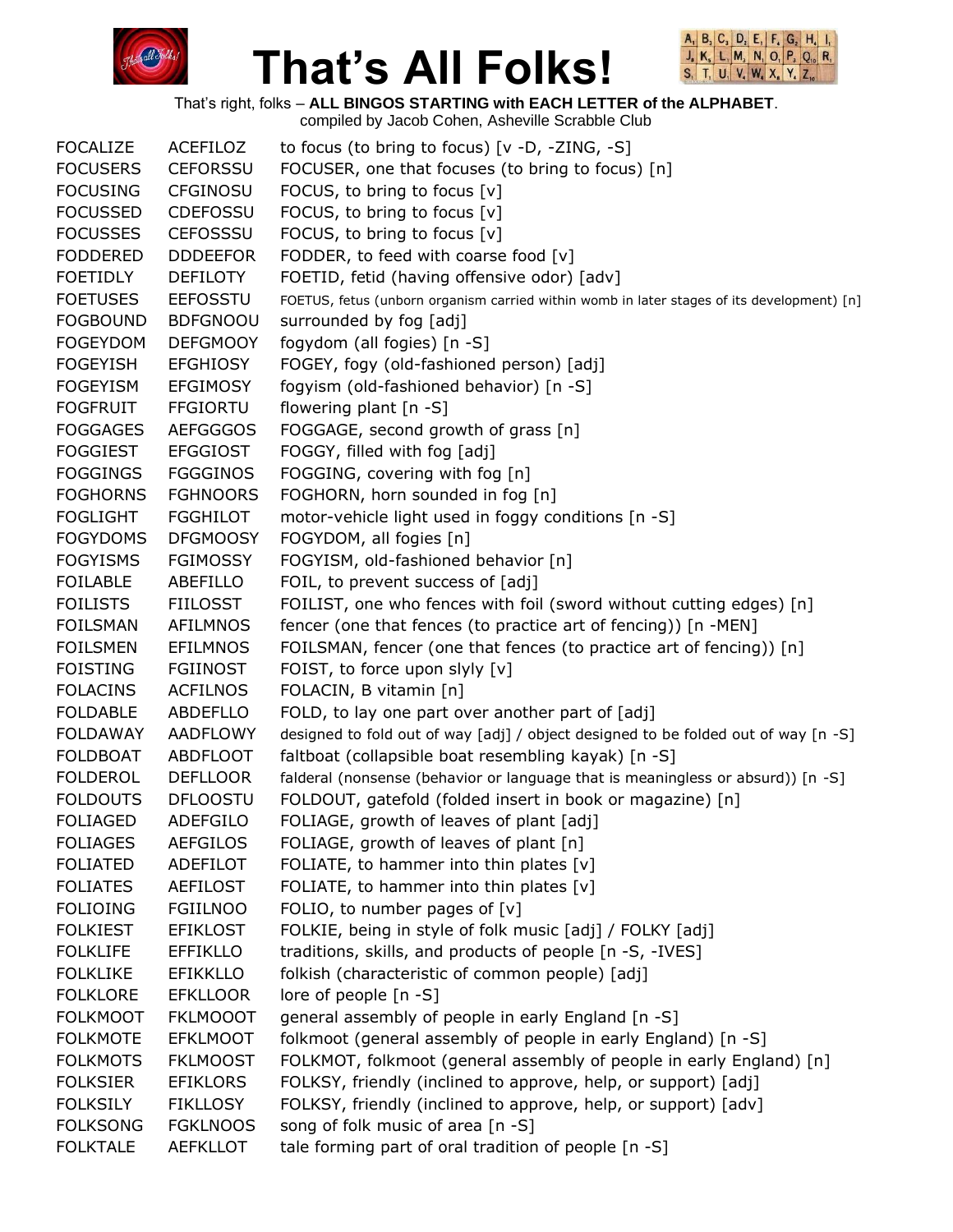



That's right, folks – **ALL BINGOS STARTING with EACH LETTER of the ALPHABET**.

compiled by Jacob Cohen, Asheville Scrabble Club FOLKWAYS AFKLOSWY FOLKWAY, traditional custom of people [n] FOLLICLE CEFILLLO small bodily cavity [n -S] FOLLOWED DEFLLOOW FOLLOW, to come or go after [v] FOLLOWER EFLLOORW one that follows (to come or go after) [n -S] FOLLOWUP FLLOOPUW news article that adds information to previous article [n -S] FOMENTED DEEFMNOT FOMENT, to promote development of [v] FOMENTER EEFMNORT one that foments (to promote development of) [n -S] FONDANTS ADFNNOST FONDANT, soft, creamy candy [n] FONDLERS DEFLNORS FONDLER, one that fondles (to caress (to touch lovingly)) [n] FONDLING DFGILNNO FONDLE, to caress (to touch lovingly) [v] / one that is fondled [n -S] FONDNESS DEFNNOSS affection (fond attachment, devotion, or love) [n -ES] FONDUING DFGINNOU FONDUE, to cook in pot of melted cheese [v] FONTANEL AEFLNNOT space in fetal and infantile skull [n -S] FONTINAS AFINNOST FONTINA, Italian cheese [n] FOODLAND ADDFLNOO land for production of food [n -S] FOODLESS DEFLOOSS FOOD, substance taken into body to maintain life and growth [adj] FOODWAYS ADFOOSWY eating habits of people [n -S] FOOFARAW AAFFOORW excessive ornamentation [n -S] FOOLFISH FFHILOOS marine fish [n -ES] FOOLSCAP ACFLOOPS paper size [n -S] FOOSBALL ABFLLOOS table game resembling soccer [n -S] FOOTAGES AEFGOOST FOOTAGE, length or quantity expressed in feet [n] FOOTBAGS ABFGOOST FOOTBAG, small bag filled with pellets that is kept aloft with feet [n] FOOTBALL ABFLLOOT type of ball [n -S] FOOTBATH ABFHOOTT bath for feet [n -S] FOOTBEDS BDEFOOST FOOTBED, insole in boot or shoe [n] FOOTBOYS BFOOOSTY FOOTBOY, serving boy [n] FOOTFALL AFFLLOOT sound of footstep [n -S] FOOTGEAR AEFGOORT footwear (wearing apparel for feet) [n FOOTGEAR, -S] FOOTHILL FHILLOOT low hill at foot of higher hills [n -S] FOOTHOLD DFHLOOOT secure support for feet [n -S] FOOTIEST EFIOOSTT FOOTY, paltry (petty (insignificant)) [adj] FOOTINGS FGINOOST FOOTING, foothold (secure support for feet) [n] FOOTLERS EFLOORST FOOTLER, one that footles (to waste time) [n] FOOTLESS EFLOOSST having no feet [adj] FOOTLIKE EFIKLOOT resembling foot (terminal part of leg on which body stands and moves) [adj] FOOTLING FGILNOOT FOOTLE, to waste time [v] FOOTLONG FGLNOOOT hot dog one foot long [n -S] FOOTMARK AFKMOORT mark left by foot on surface [n -S] FOOTNOTE EFNOOOTT to furnish with explanatory notes [v -ED, -ING, -S] FOOTPACE ACEFOOPT walking pace [n -S] FOOTPADS ADFOOPST FOOTPAD, one who robs pedestrian [n] FOOTPATH AFHOOPTT path for pedestrians [n -S] FOOTRACE ACEFOORT race run on foot [n -S] FOOTREST EFOORSTT support for feet [n -S] FOOTROPE EFOOOPRT rope used in sailing [n -S] FOOTSIES EFIOOSST FOOTSIE, flirting game played with feet [n] / FOOTSY, footsie (flirting game played with feet) [n]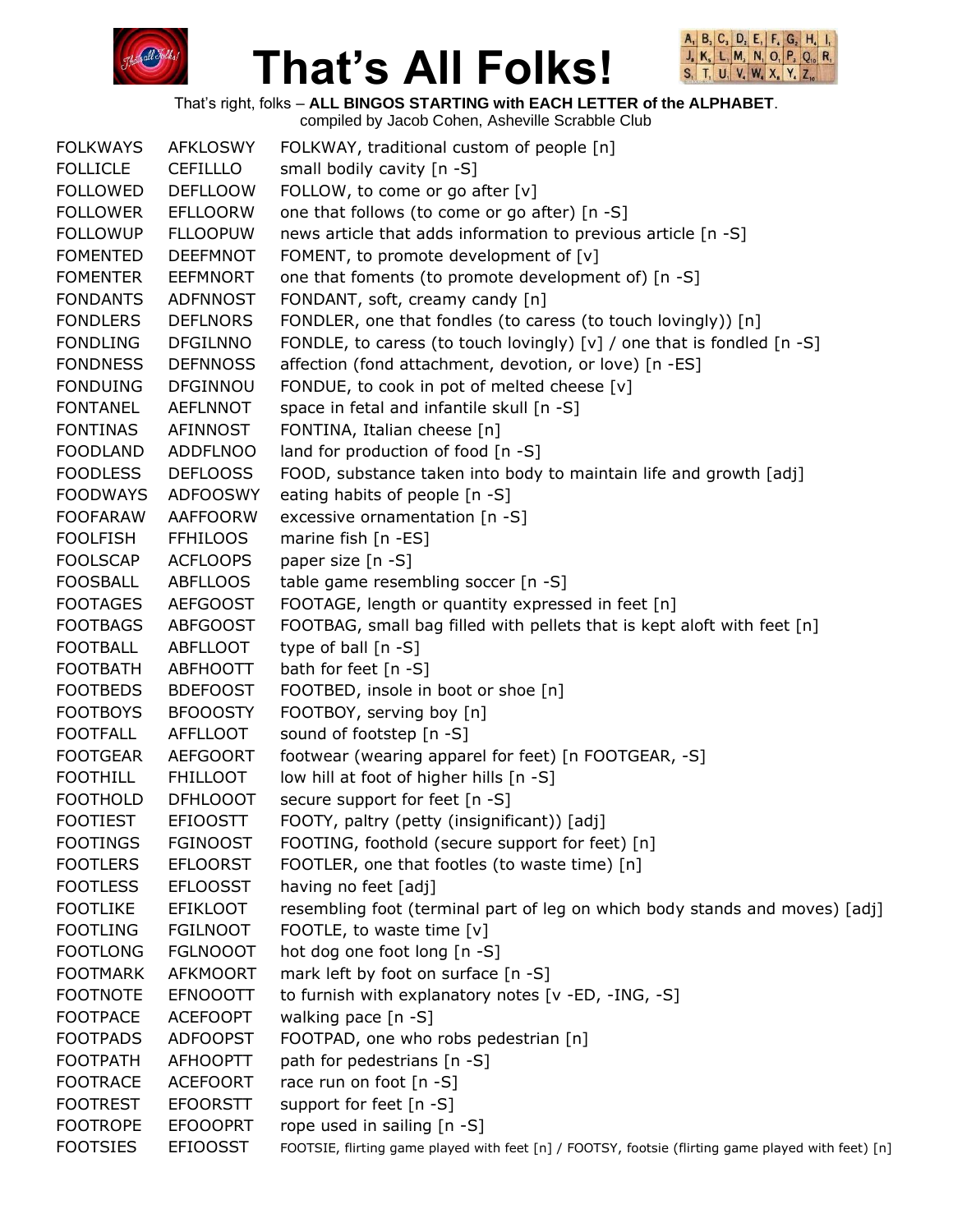



That's right, folks – **ALL BINGOS STARTING with EACH LETTER of the ALPHABET**.

| <b>FOOTSLOG</b> | <b>FGLOOOST</b> | to march through mud [v -GGED, -GGING, -S]                                |
|-----------------|-----------------|---------------------------------------------------------------------------|
| <b>FOOTSORE</b> | <b>EFOOORST</b> | having sore or tired feet [adj]                                           |
| <b>FOOTSTEP</b> | <b>EFOOPSTT</b> | step with foot [n -S]                                                     |
| <b>FOOTWALL</b> | <b>AFLLOOTW</b> | layer of rock beneath vein of ore [n -S]                                  |
| <b>FOOTWAYS</b> | <b>AFOOSTWY</b> | FOOTWAY, footpath (path for pedestrians) [n]                              |
| <b>FOOTWEAR</b> | <b>AEFOORTW</b> | wearing apparel for feet [n FOOTWEAR]                                     |
| <b>FOOTWELL</b> | <b>EFLLOOTW</b> | space for feet in motor vehicle [n -S]                                    |
| <b>FOOTWORK</b> | <b>FKOOORTW</b> | use of feet [n -S]                                                        |
| <b>FOOTWORN</b> | <b>FNOOORTW</b> | footsore (having sore or tired feet) [adj]                                |
| <b>FOOZLERS</b> | <b>EFLOORSZ</b> | FOOZLER, one that foozles (to bungle (to work, make, or do clumsily)) [n] |
| <b>FOOZLING</b> | <b>FGILNOOZ</b> | FOOZLE, to bungle (to work, make, or do clumsily) [v]                     |
| <b>FORAGERS</b> | <b>AEFGORRS</b> | FORAGER, one that forages (to search about) [n]                           |
| <b>FORAGING</b> | AFGGINOR        | FORAGE, to search about [v]                                               |
| <b>FORAMENS</b> | <b>AEFMNORS</b> | FORAMEN, small anatomical opening [n]                                     |
| FORAMINA        | AAFIMNOR        | FORAMEN, small anatomical opening [n]                                     |
| <b>FORAYERS</b> | <b>AEFORRSY</b> | FORAYER, one that forays (to raid (to make sudden assault on)) [n]        |
| <b>FORAYING</b> | AFGINORY        | FORAY, to raid (to make sudden assault on) [v]                            |
| <b>FORBEARS</b> | <b>ABEFORRS</b> | FORBEAR, to refrain from [v]                                              |
| FORBIDAL        | ABDFILOR        | act of forbidding (to command not to do something) [n -S]                 |
| <b>FORBODED</b> | <b>BDDEFOOR</b> | FORBODE, to forebode (to indicate in advance) [v]                         |
| <b>FORBODES</b> | <b>BDEFOORS</b> | FORBODE, to forebode (to indicate in advance) [v]                         |
| <b>FORBORNE</b> | <b>BEFNOORR</b> | FORBEAR, to refrain from [v]                                              |
| <b>FORCEDLY</b> | <b>CDEFLORY</b> | FORCE, to overcome resistance by exertion of strength [adv]               |
| <b>FORCEFUL</b> | <b>CEFFLORU</b> | strong (having great strength) [adj]                                      |
| <b>FORCEOUT</b> | <b>CEFOORTU</b> | play by which runner in baseball is put out [n -S]                        |
| <b>FORCIBLE</b> | <b>BCEFILOR</b> | effected by force [adj]                                                   |
| <b>FORCIBLY</b> | <b>BCFILORY</b> | FORCIBLE, effected by force [adv]                                         |
| <b>FORCIPES</b> | <b>CEFIOPRS</b> | FORCEPS, instrument for seizing and holding objects [n]                   |
| <b>FORDABLE</b> | ABDEFLOR        | FORD, to cross by wading [adj]                                            |
| <b>FORDLESS</b> | <b>DEFLORSS</b> | unable to be forded [adj]                                                 |
| <b>FORDOING</b> | <b>DFGINOOR</b> | FORDO, to destroy (to damage beyond repair or renewal) [v]                |
| <b>FOREARMS</b> | <b>AEFMORRS</b> | FOREARM, to arm in advance [v]                                            |
| <b>FOREBAYS</b> | <b>ABEFORSY</b> | FOREBAY, reservoir from which water is taken to run equipment [n]         |
| <b>FOREBEAR</b> | ABEEFORR        | ancestor [n -S]                                                           |
| <b>FOREBODE</b> | <b>BDEEFOOR</b> | to indicate in advance [v -D, -DING, -S]                                  |
| <b>FOREBODY</b> | <b>BDEFOORY</b> | forward part of ship [n -DIES]                                            |
| <b>FOREBOOM</b> | <b>BEFMOOOR</b> | boom of ship's foremast [n -S]                                            |
| <b>FORECAST</b> | <b>ACEFORST</b> | to estimate or calculate in advance [v -ED, -ING, -S]                     |
| <b>FOREDATE</b> | <b>ADEEFORT</b> | to antedate (to be of earlier date than) [v -D, -TING, -S]                |
| <b>FOREDECK</b> | <b>CDEEFKOR</b> | forward part of ship's deck [n -S]                                        |
| <b>FOREDOES</b> | <b>DEEFOORS</b> | FOREDO, to fordo (to destroy (to damage beyond repair or renewal)) [v]    |
| <b>FOREDONE</b> | <b>DEEFNOOR</b> | FOREDO, to fordo (to destroy (to damage beyond repair or renewal)) $[v]$  |
| <b>FOREDOOM</b> | <b>DEFMOOOR</b> | to doom in advance [v -ED, -ING, -S]                                      |
| <b>FOREFACE</b> | <b>ACEEFFOR</b> | front part of head of quadruped [n -S]                                    |
| <b>FOREFEEL</b> | <b>EEEFFLOR</b> | to have premonition of [v -FELT, -ING, -S]                                |
| <b>FOREFEET</b> | <b>EEEFFORT</b> | FOREFOOT, one of front feet of animal [n]                                 |
| <b>FOREFELT</b> | <b>EEFFLORT</b> | FOREFEEL, to have premonition of [v]                                      |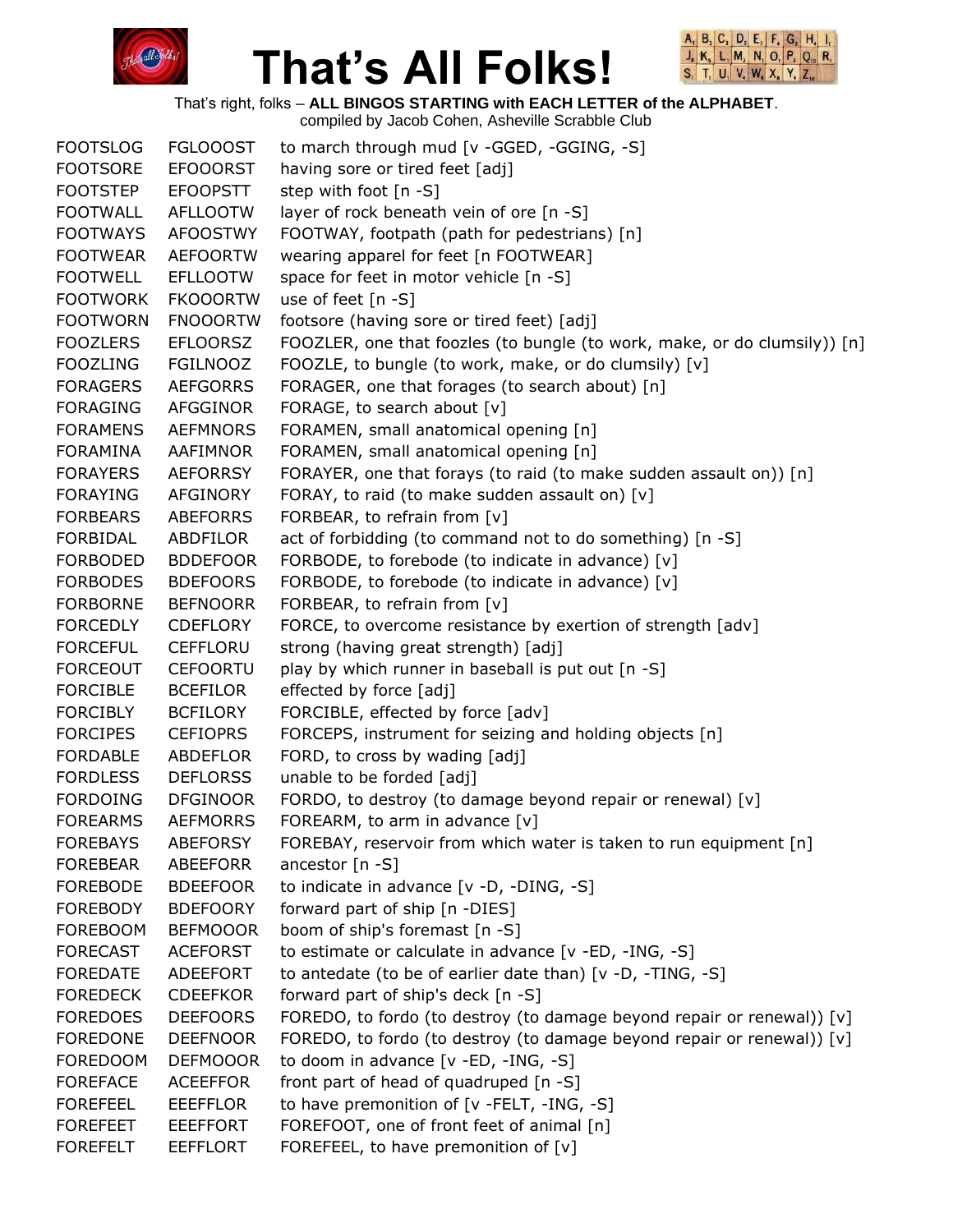



That's right, folks – **ALL BINGOS STARTING with EACH LETTER of the ALPHABET**.

| one of front feet of animal [n -FEET]<br><b>FOREFOOT</b><br><b>EFFOOORT</b><br>one that foregoes (to go before) [n -S]<br><b>FOREGOER</b><br><b>EEFGOORR</b><br>FOREGO, to go before [v]<br><b>FOREGOES</b><br><b>EEFGOORS</b><br><b>FOREGONE</b><br><b>EEFGNOOR</b><br>FOREGO, to go before [v]<br><b>FOREGUTS</b><br><b>EFGORSTU</b><br>FOREGUT, front part of embryonic alimentary canal [n]<br>type of tennis stroke [n -S]<br><b>FOREHAND</b><br><b>ADEFHNOR</b><br>part of face above eyes [n -S]<br><b>FOREHEAD</b><br><b>ADEEFHOR</b><br>hoof of forefoot [n -S, -OOVES]<br><b>FOREHOOF</b><br><b>EFFHOOOR</b><br><b>FOREKNEW</b><br><b>EEFKNORW</b><br>FOREKNOW, to know in advance [v]<br><b>FOREKNOW</b><br>to know in advance [v -NEW, -N, -ING, -S]<br><b>EFKNOORW</b><br>ADEFLORY<br>woman who supervises workers [n -DIES]<br>FORELADY<br>projecting mass of land [n -S]<br><b>FORELAND</b><br><b>ADEFLNOR</b><br>FORELEG, one of front legs of animal [n]<br><b>FORELEGS</b><br><b>EEFGLORS</b><br>foreleg (one of front legs of animal) [n -S]<br><b>FORELIMB</b><br><b>BEFILMOR</b><br>to fasten with linchpin [v -ED, -ING, -S]<br><b>FORELOCK</b><br><b>CEFKLOOR</b><br>forward mast of ship [n -S]<br><b>FOREMAST</b><br><b>AEFMORST</b><br>milk secreted immediately after childbirth [n -S]<br><b>FOREMILK</b><br><b>EFIKLMOR</b><br><b>EFMOORST</b><br>first in position [adj]<br><b>FOREMOST</b><br>first name $[n -S]$<br><b>FORENAME</b><br><b>AEEFMNOR</b><br><b>FORENOON</b><br><b>EFNNOOOR</b><br>period of daylight before noon [n -S]<br>argumentative exercise [n -S]<br><b>FORENSIC</b><br><b>CEFINORS</b><br><b>FOREPART</b><br>front part $[n -S]$<br><b>AEFOPRRT</b><br>already in past [adj]<br><b>FOREPAST</b><br><b>AEFOPRST</b><br>FOREPAW, paw of foreleg [n]<br><b>FOREPAWS</b><br><b>AEFOPRSW</b><br>forward part of ship's hold [n -S]<br><b>FOREPEAK</b><br><b>AEEFKOPR</b><br>erotic stimulation preceding sexual intercourse [n -S]<br><b>FOREPLAY</b><br><b>AEFLOPRY</b><br>first rank $[n -S]$<br><b>FORERANK</b><br><b>AEFKNORR</b><br><b>FORERUNS</b><br><b>EFNORRSU</b><br>FORERUN, to run in advance of $[v]$<br><b>FORESAID</b><br>ADEFIORS<br>previously said [adj]<br>lowest sail on foremast [n -S]<br><b>FORESAIL</b><br>AEFILORS<br><b>FORESEEN</b><br><b>EEEFNORS</b><br>FORESEE, to see in advance [v]<br><b>FORESEER</b><br><b>EEEFORRS</b><br>one that foresees (to see in advance) [n -S]<br><b>FORESEES</b><br><b>EEEFORSS</b><br>FORESEE, to see in advance [v]<br>to show in advance [v -ED, -N, -ING, -S]<br><b>FORESHOW</b><br><b>EFHOORSW</b><br>front side [n -S]<br><b>FORESIDE</b><br><b>DEEFIORS</b><br>prepuce (fold of skin covering penis) [n -S]<br><b>FORESKIN</b><br><b>EFIKNORS</b><br>of or pertaining to forest [adj]<br><b>FORESTAL</b><br><b>AEFLORST</b><br><b>FORESTAY</b><br><b>AEFORSTY</b><br>wire or rope used to support foremast [n -S]<br>FOREST, to convert into forest (densely wooded area) [v]<br><b>FORESTED</b><br><b>DEEFORST</b><br>one skilled in forestry [n -S]<br><b>FORESTER</b><br><b>EEFORRST</b><br>science of planting and managing forests [n -RIES]<br><b>FORESTRY</b><br><b>EFORRSTY</b><br>to tell of or about in advance [v -TOLD, -ING, -S]<br><b>FORETELL</b><br><b>EEFLLORT</b><br>past (time gone by) [n -S]<br><b>FORETIME</b><br><b>EEFIMORT</b><br><b>FORETOLD</b><br><b>DEFLOORT</b><br>FORETELL, to tell of or about in advance [v]<br>FORETOP, platform at head of ship's foremast [n]<br><b>FORETOPS</b><br><b>EFOOPRST</b><br>FOREVER, indefinite length of time [n]<br><b>FOREVERS</b><br><b>EEFORRSV</b> | <b>FOREFEND</b> | <b>DEEFFNOR</b> | to forfend (to protect (to keep from harm, attack, or injury)) [v -ED, -ING, -S] |
|---------------------------------------------------------------------------------------------------------------------------------------------------------------------------------------------------------------------------------------------------------------------------------------------------------------------------------------------------------------------------------------------------------------------------------------------------------------------------------------------------------------------------------------------------------------------------------------------------------------------------------------------------------------------------------------------------------------------------------------------------------------------------------------------------------------------------------------------------------------------------------------------------------------------------------------------------------------------------------------------------------------------------------------------------------------------------------------------------------------------------------------------------------------------------------------------------------------------------------------------------------------------------------------------------------------------------------------------------------------------------------------------------------------------------------------------------------------------------------------------------------------------------------------------------------------------------------------------------------------------------------------------------------------------------------------------------------------------------------------------------------------------------------------------------------------------------------------------------------------------------------------------------------------------------------------------------------------------------------------------------------------------------------------------------------------------------------------------------------------------------------------------------------------------------------------------------------------------------------------------------------------------------------------------------------------------------------------------------------------------------------------------------------------------------------------------------------------------------------------------------------------------------------------------------------------------------------------------------------------------------------------------------------------------------------------------------------------------------------------------------------------------------------------------------------------------------------------------------------------------------------------------------------------------------------------------------------------------------------------------------------------------------------------------------------------------------------------------------------------------------------------------------------------------------------------------------------------------------------------------------------------------------------------------------------------------------------------------------------------------------------------------------------------------------------------------------------------------------------------------------------------------------------------------------------------------------------------------------------------------------------------------|-----------------|-----------------|----------------------------------------------------------------------------------|
|                                                                                                                                                                                                                                                                                                                                                                                                                                                                                                                                                                                                                                                                                                                                                                                                                                                                                                                                                                                                                                                                                                                                                                                                                                                                                                                                                                                                                                                                                                                                                                                                                                                                                                                                                                                                                                                                                                                                                                                                                                                                                                                                                                                                                                                                                                                                                                                                                                                                                                                                                                                                                                                                                                                                                                                                                                                                                                                                                                                                                                                                                                                                                                                                                                                                                                                                                                                                                                                                                                                                                                                                                                             |                 |                 |                                                                                  |
|                                                                                                                                                                                                                                                                                                                                                                                                                                                                                                                                                                                                                                                                                                                                                                                                                                                                                                                                                                                                                                                                                                                                                                                                                                                                                                                                                                                                                                                                                                                                                                                                                                                                                                                                                                                                                                                                                                                                                                                                                                                                                                                                                                                                                                                                                                                                                                                                                                                                                                                                                                                                                                                                                                                                                                                                                                                                                                                                                                                                                                                                                                                                                                                                                                                                                                                                                                                                                                                                                                                                                                                                                                             |                 |                 |                                                                                  |
|                                                                                                                                                                                                                                                                                                                                                                                                                                                                                                                                                                                                                                                                                                                                                                                                                                                                                                                                                                                                                                                                                                                                                                                                                                                                                                                                                                                                                                                                                                                                                                                                                                                                                                                                                                                                                                                                                                                                                                                                                                                                                                                                                                                                                                                                                                                                                                                                                                                                                                                                                                                                                                                                                                                                                                                                                                                                                                                                                                                                                                                                                                                                                                                                                                                                                                                                                                                                                                                                                                                                                                                                                                             |                 |                 |                                                                                  |
|                                                                                                                                                                                                                                                                                                                                                                                                                                                                                                                                                                                                                                                                                                                                                                                                                                                                                                                                                                                                                                                                                                                                                                                                                                                                                                                                                                                                                                                                                                                                                                                                                                                                                                                                                                                                                                                                                                                                                                                                                                                                                                                                                                                                                                                                                                                                                                                                                                                                                                                                                                                                                                                                                                                                                                                                                                                                                                                                                                                                                                                                                                                                                                                                                                                                                                                                                                                                                                                                                                                                                                                                                                             |                 |                 |                                                                                  |
|                                                                                                                                                                                                                                                                                                                                                                                                                                                                                                                                                                                                                                                                                                                                                                                                                                                                                                                                                                                                                                                                                                                                                                                                                                                                                                                                                                                                                                                                                                                                                                                                                                                                                                                                                                                                                                                                                                                                                                                                                                                                                                                                                                                                                                                                                                                                                                                                                                                                                                                                                                                                                                                                                                                                                                                                                                                                                                                                                                                                                                                                                                                                                                                                                                                                                                                                                                                                                                                                                                                                                                                                                                             |                 |                 |                                                                                  |
|                                                                                                                                                                                                                                                                                                                                                                                                                                                                                                                                                                                                                                                                                                                                                                                                                                                                                                                                                                                                                                                                                                                                                                                                                                                                                                                                                                                                                                                                                                                                                                                                                                                                                                                                                                                                                                                                                                                                                                                                                                                                                                                                                                                                                                                                                                                                                                                                                                                                                                                                                                                                                                                                                                                                                                                                                                                                                                                                                                                                                                                                                                                                                                                                                                                                                                                                                                                                                                                                                                                                                                                                                                             |                 |                 |                                                                                  |
|                                                                                                                                                                                                                                                                                                                                                                                                                                                                                                                                                                                                                                                                                                                                                                                                                                                                                                                                                                                                                                                                                                                                                                                                                                                                                                                                                                                                                                                                                                                                                                                                                                                                                                                                                                                                                                                                                                                                                                                                                                                                                                                                                                                                                                                                                                                                                                                                                                                                                                                                                                                                                                                                                                                                                                                                                                                                                                                                                                                                                                                                                                                                                                                                                                                                                                                                                                                                                                                                                                                                                                                                                                             |                 |                 |                                                                                  |
|                                                                                                                                                                                                                                                                                                                                                                                                                                                                                                                                                                                                                                                                                                                                                                                                                                                                                                                                                                                                                                                                                                                                                                                                                                                                                                                                                                                                                                                                                                                                                                                                                                                                                                                                                                                                                                                                                                                                                                                                                                                                                                                                                                                                                                                                                                                                                                                                                                                                                                                                                                                                                                                                                                                                                                                                                                                                                                                                                                                                                                                                                                                                                                                                                                                                                                                                                                                                                                                                                                                                                                                                                                             |                 |                 |                                                                                  |
|                                                                                                                                                                                                                                                                                                                                                                                                                                                                                                                                                                                                                                                                                                                                                                                                                                                                                                                                                                                                                                                                                                                                                                                                                                                                                                                                                                                                                                                                                                                                                                                                                                                                                                                                                                                                                                                                                                                                                                                                                                                                                                                                                                                                                                                                                                                                                                                                                                                                                                                                                                                                                                                                                                                                                                                                                                                                                                                                                                                                                                                                                                                                                                                                                                                                                                                                                                                                                                                                                                                                                                                                                                             |                 |                 |                                                                                  |
|                                                                                                                                                                                                                                                                                                                                                                                                                                                                                                                                                                                                                                                                                                                                                                                                                                                                                                                                                                                                                                                                                                                                                                                                                                                                                                                                                                                                                                                                                                                                                                                                                                                                                                                                                                                                                                                                                                                                                                                                                                                                                                                                                                                                                                                                                                                                                                                                                                                                                                                                                                                                                                                                                                                                                                                                                                                                                                                                                                                                                                                                                                                                                                                                                                                                                                                                                                                                                                                                                                                                                                                                                                             |                 |                 |                                                                                  |
|                                                                                                                                                                                                                                                                                                                                                                                                                                                                                                                                                                                                                                                                                                                                                                                                                                                                                                                                                                                                                                                                                                                                                                                                                                                                                                                                                                                                                                                                                                                                                                                                                                                                                                                                                                                                                                                                                                                                                                                                                                                                                                                                                                                                                                                                                                                                                                                                                                                                                                                                                                                                                                                                                                                                                                                                                                                                                                                                                                                                                                                                                                                                                                                                                                                                                                                                                                                                                                                                                                                                                                                                                                             |                 |                 |                                                                                  |
|                                                                                                                                                                                                                                                                                                                                                                                                                                                                                                                                                                                                                                                                                                                                                                                                                                                                                                                                                                                                                                                                                                                                                                                                                                                                                                                                                                                                                                                                                                                                                                                                                                                                                                                                                                                                                                                                                                                                                                                                                                                                                                                                                                                                                                                                                                                                                                                                                                                                                                                                                                                                                                                                                                                                                                                                                                                                                                                                                                                                                                                                                                                                                                                                                                                                                                                                                                                                                                                                                                                                                                                                                                             |                 |                 |                                                                                  |
|                                                                                                                                                                                                                                                                                                                                                                                                                                                                                                                                                                                                                                                                                                                                                                                                                                                                                                                                                                                                                                                                                                                                                                                                                                                                                                                                                                                                                                                                                                                                                                                                                                                                                                                                                                                                                                                                                                                                                                                                                                                                                                                                                                                                                                                                                                                                                                                                                                                                                                                                                                                                                                                                                                                                                                                                                                                                                                                                                                                                                                                                                                                                                                                                                                                                                                                                                                                                                                                                                                                                                                                                                                             |                 |                 |                                                                                  |
|                                                                                                                                                                                                                                                                                                                                                                                                                                                                                                                                                                                                                                                                                                                                                                                                                                                                                                                                                                                                                                                                                                                                                                                                                                                                                                                                                                                                                                                                                                                                                                                                                                                                                                                                                                                                                                                                                                                                                                                                                                                                                                                                                                                                                                                                                                                                                                                                                                                                                                                                                                                                                                                                                                                                                                                                                                                                                                                                                                                                                                                                                                                                                                                                                                                                                                                                                                                                                                                                                                                                                                                                                                             |                 |                 |                                                                                  |
|                                                                                                                                                                                                                                                                                                                                                                                                                                                                                                                                                                                                                                                                                                                                                                                                                                                                                                                                                                                                                                                                                                                                                                                                                                                                                                                                                                                                                                                                                                                                                                                                                                                                                                                                                                                                                                                                                                                                                                                                                                                                                                                                                                                                                                                                                                                                                                                                                                                                                                                                                                                                                                                                                                                                                                                                                                                                                                                                                                                                                                                                                                                                                                                                                                                                                                                                                                                                                                                                                                                                                                                                                                             |                 |                 |                                                                                  |
|                                                                                                                                                                                                                                                                                                                                                                                                                                                                                                                                                                                                                                                                                                                                                                                                                                                                                                                                                                                                                                                                                                                                                                                                                                                                                                                                                                                                                                                                                                                                                                                                                                                                                                                                                                                                                                                                                                                                                                                                                                                                                                                                                                                                                                                                                                                                                                                                                                                                                                                                                                                                                                                                                                                                                                                                                                                                                                                                                                                                                                                                                                                                                                                                                                                                                                                                                                                                                                                                                                                                                                                                                                             |                 |                 |                                                                                  |
|                                                                                                                                                                                                                                                                                                                                                                                                                                                                                                                                                                                                                                                                                                                                                                                                                                                                                                                                                                                                                                                                                                                                                                                                                                                                                                                                                                                                                                                                                                                                                                                                                                                                                                                                                                                                                                                                                                                                                                                                                                                                                                                                                                                                                                                                                                                                                                                                                                                                                                                                                                                                                                                                                                                                                                                                                                                                                                                                                                                                                                                                                                                                                                                                                                                                                                                                                                                                                                                                                                                                                                                                                                             |                 |                 |                                                                                  |
|                                                                                                                                                                                                                                                                                                                                                                                                                                                                                                                                                                                                                                                                                                                                                                                                                                                                                                                                                                                                                                                                                                                                                                                                                                                                                                                                                                                                                                                                                                                                                                                                                                                                                                                                                                                                                                                                                                                                                                                                                                                                                                                                                                                                                                                                                                                                                                                                                                                                                                                                                                                                                                                                                                                                                                                                                                                                                                                                                                                                                                                                                                                                                                                                                                                                                                                                                                                                                                                                                                                                                                                                                                             |                 |                 |                                                                                  |
|                                                                                                                                                                                                                                                                                                                                                                                                                                                                                                                                                                                                                                                                                                                                                                                                                                                                                                                                                                                                                                                                                                                                                                                                                                                                                                                                                                                                                                                                                                                                                                                                                                                                                                                                                                                                                                                                                                                                                                                                                                                                                                                                                                                                                                                                                                                                                                                                                                                                                                                                                                                                                                                                                                                                                                                                                                                                                                                                                                                                                                                                                                                                                                                                                                                                                                                                                                                                                                                                                                                                                                                                                                             |                 |                 |                                                                                  |
|                                                                                                                                                                                                                                                                                                                                                                                                                                                                                                                                                                                                                                                                                                                                                                                                                                                                                                                                                                                                                                                                                                                                                                                                                                                                                                                                                                                                                                                                                                                                                                                                                                                                                                                                                                                                                                                                                                                                                                                                                                                                                                                                                                                                                                                                                                                                                                                                                                                                                                                                                                                                                                                                                                                                                                                                                                                                                                                                                                                                                                                                                                                                                                                                                                                                                                                                                                                                                                                                                                                                                                                                                                             |                 |                 |                                                                                  |
|                                                                                                                                                                                                                                                                                                                                                                                                                                                                                                                                                                                                                                                                                                                                                                                                                                                                                                                                                                                                                                                                                                                                                                                                                                                                                                                                                                                                                                                                                                                                                                                                                                                                                                                                                                                                                                                                                                                                                                                                                                                                                                                                                                                                                                                                                                                                                                                                                                                                                                                                                                                                                                                                                                                                                                                                                                                                                                                                                                                                                                                                                                                                                                                                                                                                                                                                                                                                                                                                                                                                                                                                                                             |                 |                 |                                                                                  |
|                                                                                                                                                                                                                                                                                                                                                                                                                                                                                                                                                                                                                                                                                                                                                                                                                                                                                                                                                                                                                                                                                                                                                                                                                                                                                                                                                                                                                                                                                                                                                                                                                                                                                                                                                                                                                                                                                                                                                                                                                                                                                                                                                                                                                                                                                                                                                                                                                                                                                                                                                                                                                                                                                                                                                                                                                                                                                                                                                                                                                                                                                                                                                                                                                                                                                                                                                                                                                                                                                                                                                                                                                                             |                 |                 |                                                                                  |
|                                                                                                                                                                                                                                                                                                                                                                                                                                                                                                                                                                                                                                                                                                                                                                                                                                                                                                                                                                                                                                                                                                                                                                                                                                                                                                                                                                                                                                                                                                                                                                                                                                                                                                                                                                                                                                                                                                                                                                                                                                                                                                                                                                                                                                                                                                                                                                                                                                                                                                                                                                                                                                                                                                                                                                                                                                                                                                                                                                                                                                                                                                                                                                                                                                                                                                                                                                                                                                                                                                                                                                                                                                             |                 |                 |                                                                                  |
|                                                                                                                                                                                                                                                                                                                                                                                                                                                                                                                                                                                                                                                                                                                                                                                                                                                                                                                                                                                                                                                                                                                                                                                                                                                                                                                                                                                                                                                                                                                                                                                                                                                                                                                                                                                                                                                                                                                                                                                                                                                                                                                                                                                                                                                                                                                                                                                                                                                                                                                                                                                                                                                                                                                                                                                                                                                                                                                                                                                                                                                                                                                                                                                                                                                                                                                                                                                                                                                                                                                                                                                                                                             |                 |                 |                                                                                  |
|                                                                                                                                                                                                                                                                                                                                                                                                                                                                                                                                                                                                                                                                                                                                                                                                                                                                                                                                                                                                                                                                                                                                                                                                                                                                                                                                                                                                                                                                                                                                                                                                                                                                                                                                                                                                                                                                                                                                                                                                                                                                                                                                                                                                                                                                                                                                                                                                                                                                                                                                                                                                                                                                                                                                                                                                                                                                                                                                                                                                                                                                                                                                                                                                                                                                                                                                                                                                                                                                                                                                                                                                                                             |                 |                 |                                                                                  |
|                                                                                                                                                                                                                                                                                                                                                                                                                                                                                                                                                                                                                                                                                                                                                                                                                                                                                                                                                                                                                                                                                                                                                                                                                                                                                                                                                                                                                                                                                                                                                                                                                                                                                                                                                                                                                                                                                                                                                                                                                                                                                                                                                                                                                                                                                                                                                                                                                                                                                                                                                                                                                                                                                                                                                                                                                                                                                                                                                                                                                                                                                                                                                                                                                                                                                                                                                                                                                                                                                                                                                                                                                                             |                 |                 |                                                                                  |
|                                                                                                                                                                                                                                                                                                                                                                                                                                                                                                                                                                                                                                                                                                                                                                                                                                                                                                                                                                                                                                                                                                                                                                                                                                                                                                                                                                                                                                                                                                                                                                                                                                                                                                                                                                                                                                                                                                                                                                                                                                                                                                                                                                                                                                                                                                                                                                                                                                                                                                                                                                                                                                                                                                                                                                                                                                                                                                                                                                                                                                                                                                                                                                                                                                                                                                                                                                                                                                                                                                                                                                                                                                             |                 |                 |                                                                                  |
|                                                                                                                                                                                                                                                                                                                                                                                                                                                                                                                                                                                                                                                                                                                                                                                                                                                                                                                                                                                                                                                                                                                                                                                                                                                                                                                                                                                                                                                                                                                                                                                                                                                                                                                                                                                                                                                                                                                                                                                                                                                                                                                                                                                                                                                                                                                                                                                                                                                                                                                                                                                                                                                                                                                                                                                                                                                                                                                                                                                                                                                                                                                                                                                                                                                                                                                                                                                                                                                                                                                                                                                                                                             |                 |                 |                                                                                  |
|                                                                                                                                                                                                                                                                                                                                                                                                                                                                                                                                                                                                                                                                                                                                                                                                                                                                                                                                                                                                                                                                                                                                                                                                                                                                                                                                                                                                                                                                                                                                                                                                                                                                                                                                                                                                                                                                                                                                                                                                                                                                                                                                                                                                                                                                                                                                                                                                                                                                                                                                                                                                                                                                                                                                                                                                                                                                                                                                                                                                                                                                                                                                                                                                                                                                                                                                                                                                                                                                                                                                                                                                                                             |                 |                 |                                                                                  |
|                                                                                                                                                                                                                                                                                                                                                                                                                                                                                                                                                                                                                                                                                                                                                                                                                                                                                                                                                                                                                                                                                                                                                                                                                                                                                                                                                                                                                                                                                                                                                                                                                                                                                                                                                                                                                                                                                                                                                                                                                                                                                                                                                                                                                                                                                                                                                                                                                                                                                                                                                                                                                                                                                                                                                                                                                                                                                                                                                                                                                                                                                                                                                                                                                                                                                                                                                                                                                                                                                                                                                                                                                                             |                 |                 |                                                                                  |
|                                                                                                                                                                                                                                                                                                                                                                                                                                                                                                                                                                                                                                                                                                                                                                                                                                                                                                                                                                                                                                                                                                                                                                                                                                                                                                                                                                                                                                                                                                                                                                                                                                                                                                                                                                                                                                                                                                                                                                                                                                                                                                                                                                                                                                                                                                                                                                                                                                                                                                                                                                                                                                                                                                                                                                                                                                                                                                                                                                                                                                                                                                                                                                                                                                                                                                                                                                                                                                                                                                                                                                                                                                             |                 |                 |                                                                                  |
|                                                                                                                                                                                                                                                                                                                                                                                                                                                                                                                                                                                                                                                                                                                                                                                                                                                                                                                                                                                                                                                                                                                                                                                                                                                                                                                                                                                                                                                                                                                                                                                                                                                                                                                                                                                                                                                                                                                                                                                                                                                                                                                                                                                                                                                                                                                                                                                                                                                                                                                                                                                                                                                                                                                                                                                                                                                                                                                                                                                                                                                                                                                                                                                                                                                                                                                                                                                                                                                                                                                                                                                                                                             |                 |                 |                                                                                  |
|                                                                                                                                                                                                                                                                                                                                                                                                                                                                                                                                                                                                                                                                                                                                                                                                                                                                                                                                                                                                                                                                                                                                                                                                                                                                                                                                                                                                                                                                                                                                                                                                                                                                                                                                                                                                                                                                                                                                                                                                                                                                                                                                                                                                                                                                                                                                                                                                                                                                                                                                                                                                                                                                                                                                                                                                                                                                                                                                                                                                                                                                                                                                                                                                                                                                                                                                                                                                                                                                                                                                                                                                                                             |                 |                 |                                                                                  |
|                                                                                                                                                                                                                                                                                                                                                                                                                                                                                                                                                                                                                                                                                                                                                                                                                                                                                                                                                                                                                                                                                                                                                                                                                                                                                                                                                                                                                                                                                                                                                                                                                                                                                                                                                                                                                                                                                                                                                                                                                                                                                                                                                                                                                                                                                                                                                                                                                                                                                                                                                                                                                                                                                                                                                                                                                                                                                                                                                                                                                                                                                                                                                                                                                                                                                                                                                                                                                                                                                                                                                                                                                                             |                 |                 |                                                                                  |
|                                                                                                                                                                                                                                                                                                                                                                                                                                                                                                                                                                                                                                                                                                                                                                                                                                                                                                                                                                                                                                                                                                                                                                                                                                                                                                                                                                                                                                                                                                                                                                                                                                                                                                                                                                                                                                                                                                                                                                                                                                                                                                                                                                                                                                                                                                                                                                                                                                                                                                                                                                                                                                                                                                                                                                                                                                                                                                                                                                                                                                                                                                                                                                                                                                                                                                                                                                                                                                                                                                                                                                                                                                             |                 |                 |                                                                                  |
|                                                                                                                                                                                                                                                                                                                                                                                                                                                                                                                                                                                                                                                                                                                                                                                                                                                                                                                                                                                                                                                                                                                                                                                                                                                                                                                                                                                                                                                                                                                                                                                                                                                                                                                                                                                                                                                                                                                                                                                                                                                                                                                                                                                                                                                                                                                                                                                                                                                                                                                                                                                                                                                                                                                                                                                                                                                                                                                                                                                                                                                                                                                                                                                                                                                                                                                                                                                                                                                                                                                                                                                                                                             |                 |                 |                                                                                  |
|                                                                                                                                                                                                                                                                                                                                                                                                                                                                                                                                                                                                                                                                                                                                                                                                                                                                                                                                                                                                                                                                                                                                                                                                                                                                                                                                                                                                                                                                                                                                                                                                                                                                                                                                                                                                                                                                                                                                                                                                                                                                                                                                                                                                                                                                                                                                                                                                                                                                                                                                                                                                                                                                                                                                                                                                                                                                                                                                                                                                                                                                                                                                                                                                                                                                                                                                                                                                                                                                                                                                                                                                                                             |                 |                 |                                                                                  |
|                                                                                                                                                                                                                                                                                                                                                                                                                                                                                                                                                                                                                                                                                                                                                                                                                                                                                                                                                                                                                                                                                                                                                                                                                                                                                                                                                                                                                                                                                                                                                                                                                                                                                                                                                                                                                                                                                                                                                                                                                                                                                                                                                                                                                                                                                                                                                                                                                                                                                                                                                                                                                                                                                                                                                                                                                                                                                                                                                                                                                                                                                                                                                                                                                                                                                                                                                                                                                                                                                                                                                                                                                                             |                 |                 |                                                                                  |
|                                                                                                                                                                                                                                                                                                                                                                                                                                                                                                                                                                                                                                                                                                                                                                                                                                                                                                                                                                                                                                                                                                                                                                                                                                                                                                                                                                                                                                                                                                                                                                                                                                                                                                                                                                                                                                                                                                                                                                                                                                                                                                                                                                                                                                                                                                                                                                                                                                                                                                                                                                                                                                                                                                                                                                                                                                                                                                                                                                                                                                                                                                                                                                                                                                                                                                                                                                                                                                                                                                                                                                                                                                             |                 |                 |                                                                                  |
|                                                                                                                                                                                                                                                                                                                                                                                                                                                                                                                                                                                                                                                                                                                                                                                                                                                                                                                                                                                                                                                                                                                                                                                                                                                                                                                                                                                                                                                                                                                                                                                                                                                                                                                                                                                                                                                                                                                                                                                                                                                                                                                                                                                                                                                                                                                                                                                                                                                                                                                                                                                                                                                                                                                                                                                                                                                                                                                                                                                                                                                                                                                                                                                                                                                                                                                                                                                                                                                                                                                                                                                                                                             |                 |                 |                                                                                  |
|                                                                                                                                                                                                                                                                                                                                                                                                                                                                                                                                                                                                                                                                                                                                                                                                                                                                                                                                                                                                                                                                                                                                                                                                                                                                                                                                                                                                                                                                                                                                                                                                                                                                                                                                                                                                                                                                                                                                                                                                                                                                                                                                                                                                                                                                                                                                                                                                                                                                                                                                                                                                                                                                                                                                                                                                                                                                                                                                                                                                                                                                                                                                                                                                                                                                                                                                                                                                                                                                                                                                                                                                                                             |                 |                 |                                                                                  |
|                                                                                                                                                                                                                                                                                                                                                                                                                                                                                                                                                                                                                                                                                                                                                                                                                                                                                                                                                                                                                                                                                                                                                                                                                                                                                                                                                                                                                                                                                                                                                                                                                                                                                                                                                                                                                                                                                                                                                                                                                                                                                                                                                                                                                                                                                                                                                                                                                                                                                                                                                                                                                                                                                                                                                                                                                                                                                                                                                                                                                                                                                                                                                                                                                                                                                                                                                                                                                                                                                                                                                                                                                                             |                 |                 |                                                                                  |
|                                                                                                                                                                                                                                                                                                                                                                                                                                                                                                                                                                                                                                                                                                                                                                                                                                                                                                                                                                                                                                                                                                                                                                                                                                                                                                                                                                                                                                                                                                                                                                                                                                                                                                                                                                                                                                                                                                                                                                                                                                                                                                                                                                                                                                                                                                                                                                                                                                                                                                                                                                                                                                                                                                                                                                                                                                                                                                                                                                                                                                                                                                                                                                                                                                                                                                                                                                                                                                                                                                                                                                                                                                             |                 |                 |                                                                                  |
|                                                                                                                                                                                                                                                                                                                                                                                                                                                                                                                                                                                                                                                                                                                                                                                                                                                                                                                                                                                                                                                                                                                                                                                                                                                                                                                                                                                                                                                                                                                                                                                                                                                                                                                                                                                                                                                                                                                                                                                                                                                                                                                                                                                                                                                                                                                                                                                                                                                                                                                                                                                                                                                                                                                                                                                                                                                                                                                                                                                                                                                                                                                                                                                                                                                                                                                                                                                                                                                                                                                                                                                                                                             |                 |                 |                                                                                  |
|                                                                                                                                                                                                                                                                                                                                                                                                                                                                                                                                                                                                                                                                                                                                                                                                                                                                                                                                                                                                                                                                                                                                                                                                                                                                                                                                                                                                                                                                                                                                                                                                                                                                                                                                                                                                                                                                                                                                                                                                                                                                                                                                                                                                                                                                                                                                                                                                                                                                                                                                                                                                                                                                                                                                                                                                                                                                                                                                                                                                                                                                                                                                                                                                                                                                                                                                                                                                                                                                                                                                                                                                                                             |                 |                 |                                                                                  |
|                                                                                                                                                                                                                                                                                                                                                                                                                                                                                                                                                                                                                                                                                                                                                                                                                                                                                                                                                                                                                                                                                                                                                                                                                                                                                                                                                                                                                                                                                                                                                                                                                                                                                                                                                                                                                                                                                                                                                                                                                                                                                                                                                                                                                                                                                                                                                                                                                                                                                                                                                                                                                                                                                                                                                                                                                                                                                                                                                                                                                                                                                                                                                                                                                                                                                                                                                                                                                                                                                                                                                                                                                                             |                 |                 |                                                                                  |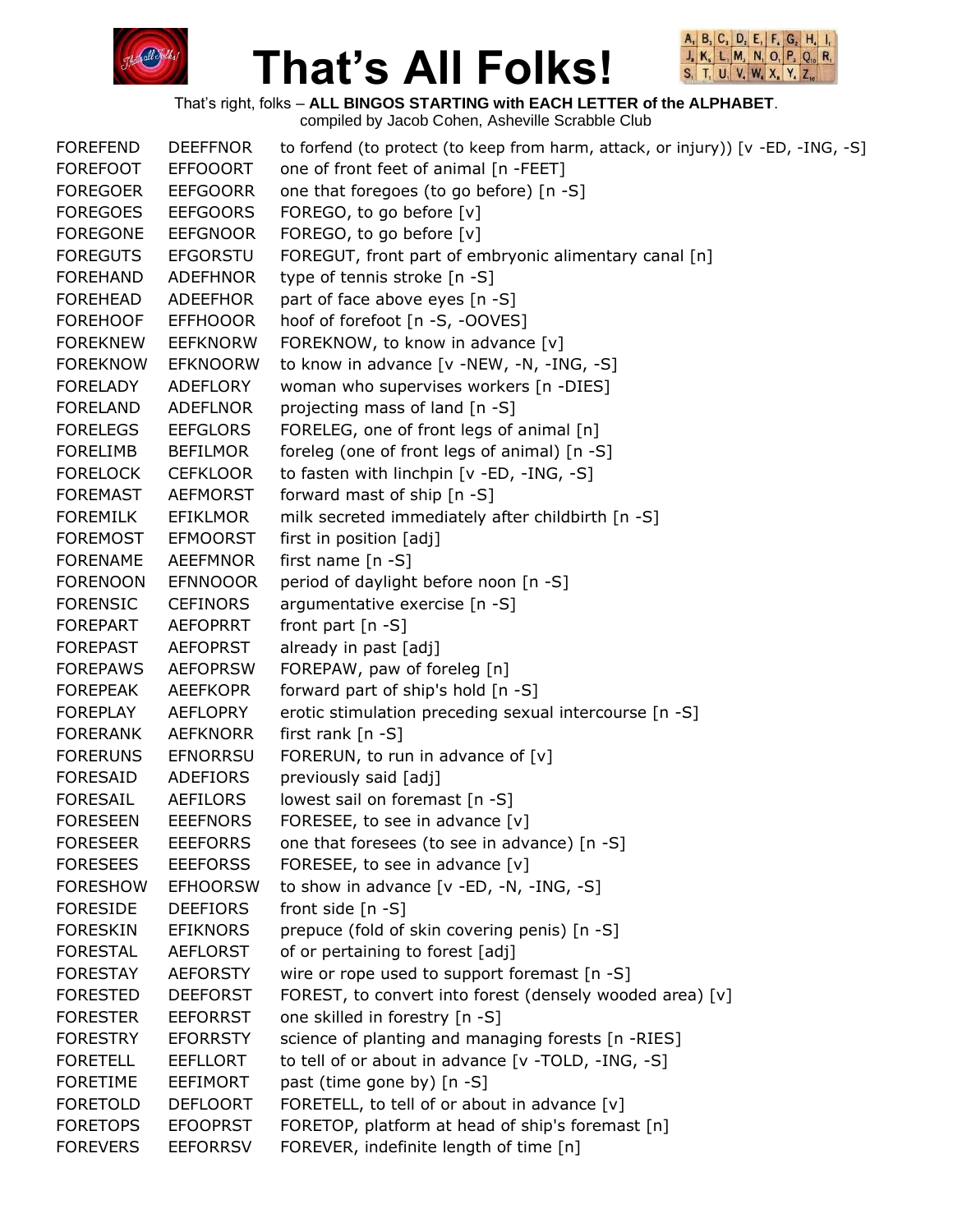



That's right, folks – **ALL BINGOS STARTING with EACH LETTER of the ALPHABET**.

| <b>FOREWARN</b> | <b>AEFNORRW</b> | to warn in advance $[v - ED, -ING, -S]$                                                       |
|-----------------|-----------------|-----------------------------------------------------------------------------------------------|
| <b>FOREWENT</b> | <b>EEFNORTW</b> | FOREGO, to go before [v]                                                                      |
| <b>FOREWING</b> | <b>EFGINORW</b> | anterior wing of insect [n -S]                                                                |
| <b>FOREWORD</b> | <b>DEFOORRW</b> | introductory statement [n -S]                                                                 |
| <b>FOREWORN</b> | <b>EFNOORRW</b> | forworn (worn out) [adj]                                                                      |
| <b>FOREYARD</b> | ADEFORRY        | lowest yard on foremast [n -S]                                                                |
| <b>FORFEITS</b> | <b>EFFIORST</b> | FORFEIT, to lose as penalty $[v]$                                                             |
| <b>FORFENDS</b> | <b>DEFFNORS</b> | FORFEND, to protect (to keep from harm, attack, or injury) [v]                                |
| <b>FORGINGS</b> | <b>FGGINORS</b> | FORGING, forgery (act of forging) [n]                                                         |
| <b>FORGIVEN</b> | <b>EFGINORV</b> | FORGIVE, to pardon (to release from liability for offense) [v]                                |
| <b>FORGIVER</b> | <b>EFGIORRV</b> | one that forgives (to pardon (to release from liability for offense)) [n -S]                  |
| <b>FORGIVES</b> | <b>EFGIORSV</b> | FORGIVE, to pardon (to release from liability for offense) [v]                                |
| <b>FORGOERS</b> | <b>EFGOORRS</b> | FORGOER, one that forgoes (to refrain from) [n]                                               |
| <b>FORGOING</b> | <b>FGGINOOR</b> | FORGO, to refrain from [v]                                                                    |
| <b>FORJUDGE</b> | <b>DEFGJORU</b> | to deprive by judgment of court [v -D, -GING, -S]                                             |
| <b>FORKBALL</b> | <b>ABFKLLOR</b> | breaking pitch in baseball [n -S]                                                             |
| <b>FORKEDLY</b> | <b>DEFKLORY</b> | FORK, to work with fork (pronged implement) [adv]                                             |
| <b>FORKFULS</b> | <b>FFKLORSU</b> | FORKFUL, as much as fork will hold [n]                                                        |
| <b>FORKIEST</b> | <b>EFIKORST</b> | FORKY, resembling fork [adj]                                                                  |
| <b>FORKLESS</b> | <b>EFKLORSS</b> | having no fork [adj]                                                                          |
| <b>FORKLIFT</b> | <b>FFIKLORT</b> | to raise or transport by means of forklift (machine with projecting prongs) [v -ED, -ING, -S] |
| <b>FORKLIKE</b> | <b>EFIKKLOR</b> | resembling fork [adj]                                                                         |
| <b>FORKSFUL</b> | <b>FFKLORSU</b> | FORKFUL, as much as fork will hold [n]                                                        |
| <b>FORMABLE</b> | <b>ABEFLMOR</b> | FORM, to produce (to bring into existence) [adj]                                              |
| <b>FORMABLY</b> | ABFLMORY        | FORM, to produce (to bring into existence) [adv]                                              |
| <b>FORMALIN</b> | AFILMNOR        | aqueous solution of formaldehyde [n -S]                                                       |
| <b>FORMALLY</b> | AFLLMORY        | in prescribed or customary manner [adv]                                                       |
| <b>FORMANTS</b> | <b>AFMNORST</b> | FORMANT, characteristic component of quality of speech sound [n]                              |
| <b>FORMATES</b> | <b>AEFMORST</b> | FORMATE, chemical salt [n]                                                                    |
| <b>FORMERLY</b> | <b>EFLMORRY</b> | previously (in previous (coming or occurring before in time or order) manner) [adv]           |
| <b>FORMICAS</b> | <b>ACFIMORS</b> | FORMICA, trademark [n]                                                                        |
| <b>FORMLESS</b> | <b>EFLMORSS</b> | lacking structure [adj]                                                                       |
| <b>FORMULAE</b> | AEFLMORU        | FORMULA, exact method for doing something [n]                                                 |
| <b>FORMULAS</b> | AFLMORSU        | FORMULA, exact method for doing something [n]                                                 |
| <b>FORMWORK</b> | <b>FKMOORRW</b> | set of forms to hold concrete until it sets [n -S]                                            |
| <b>FORNICAL</b> | <b>ACFILNOR</b> | FORNIX, arched anatomical structure [adj]                                                     |
| <b>FORNICES</b> | <b>CEFINORS</b> | FORNIX, arched anatomical structure [n]                                                       |
| <b>FORRADER</b> | <b>ADEFORRR</b> | further ahead [adv]                                                                           |
| <b>FORSAKEN</b> | <b>AEFKNORS</b> | FORSAKE, to quit or leave entirely [v]                                                        |
| <b>FORSAKER</b> | <b>AEFKORRS</b> | one that forsakes (to quit or leave entirely) [n -S]                                          |
| <b>FORSAKES</b> | <b>AEFKORSS</b> | FORSAKE, to quit or leave entirely [v]                                                        |
| <b>FORSOOTH</b> | <b>FHOOORST</b> | in truth $\lceil$ adv $\rceil$                                                                |
| <b>FORSPENT</b> | <b>EFNOPRST</b> | worn out [adj]                                                                                |
| <b>FORSWEAR</b> | <b>AEFORRSW</b> | to deny under oath [v -WORE, -WORN, -ING, -S]                                                 |
| <b>FORSWORE</b> | <b>EFOORRSW</b> | FORSWEAR, to deny under oath [v]                                                              |
| <b>FORSWORN</b> | <b>FNOORRSW</b> | FORSWEAR, to deny under oath [v]                                                              |
| <b>FORTIETH</b> | <b>EFHIORTT</b> | one of forty equal parts [n -S]                                                               |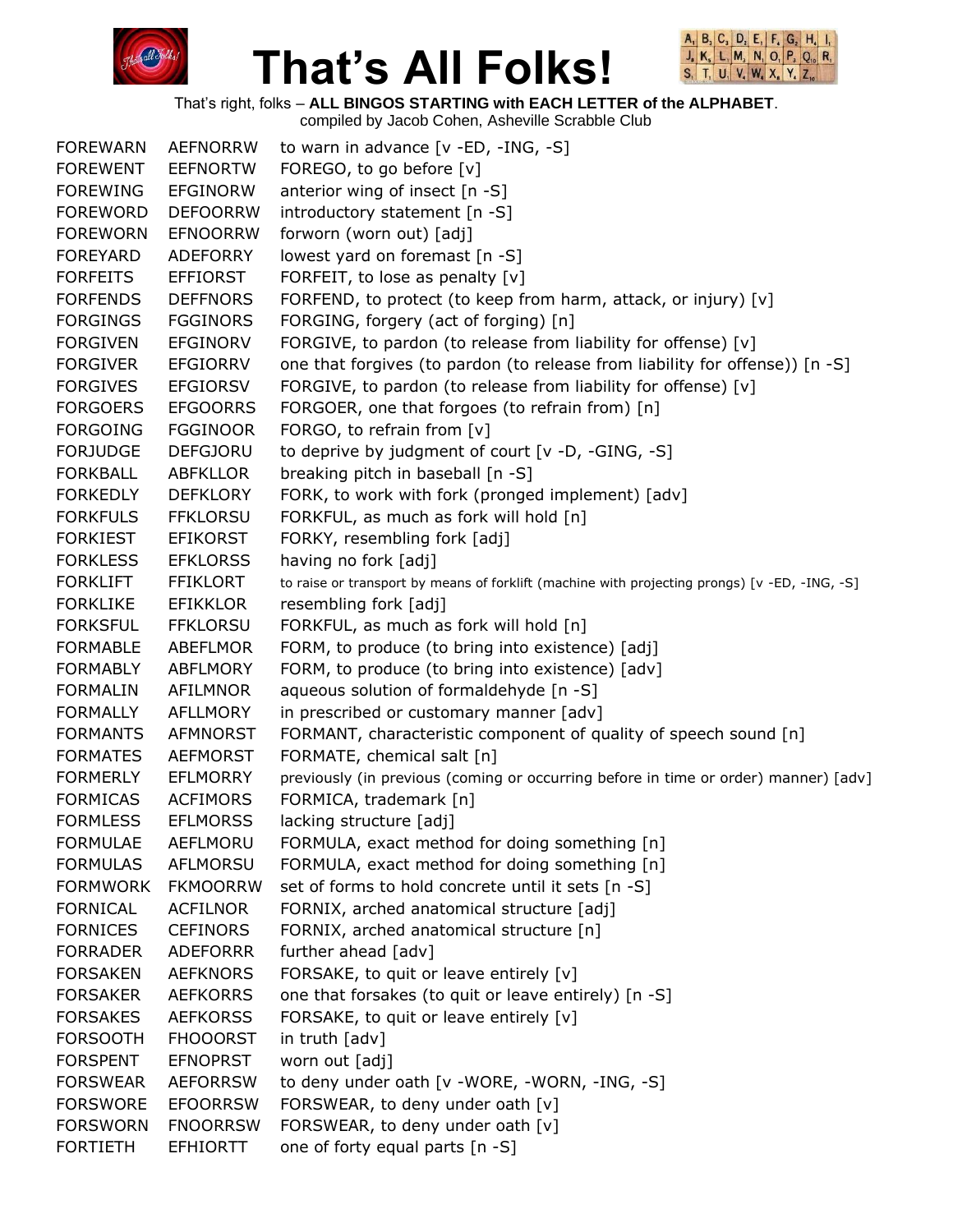



That's right, folks – **ALL BINGOS STARTING with EACH LETTER of the ALPHABET**.

| <b>FORTRESS</b> | <b>EFORRSST</b> | to fortify (to strengthen against attack) [v -ED, -ING, -S]         |
|-----------------|-----------------|---------------------------------------------------------------------|
| <b>FORTUITY</b> | <b>FIORTTUY</b> | accidental occurrence [n -TIES]                                     |
| <b>FORTUNED</b> | <b>DEFNORTU</b> | FORTUNE, to endow with wealth [v]                                   |
| <b>FORTUNES</b> | <b>EFNORSTU</b> | FORTUNE, to endow with wealth [v]                                   |
| <b>FORTYISH</b> | <b>FHIORSTY</b> | being about forty years old [adj]                                   |
| <b>FORWARDS</b> | <b>ADFORRSW</b> | FORWARD, to help onward [v]                                         |
| FORZANDI        | ADFINORZ        | FORZANDO, sforzato (playing of tone or chord with sudden force) [n] |
| <b>FORZANDO</b> | <b>ADFNOORZ</b> | sforzato (playing of tone or chord with sudden force) [n -DI, -S]   |
| <b>FOSSETTE</b> | <b>EEFOSSTT</b> | small fossa [n -S]                                                  |
| <b>FOSSICKS</b> | <b>CFIKOSSS</b> | FOSSICK, to search for gold [v]                                     |
| <b>FOSTERED</b> | <b>DEEFORST</b> | FOSTER, to promote growth of [v]                                    |
| <b>FOSTERER</b> | <b>EEFORRST</b> | one that fosters (to promote growth of) [n -S]                      |
| <b>FOUETTES</b> | <b>EEFOSTTU</b> | FOUETTE, movement in ballet [n]                                     |
| <b>FOUGHTEN</b> | <b>EFGHNOTU</b> | exhausted especially from fighting [adj]                            |
| <b>FOULARDS</b> | ADFLORSU        | FOULARD, soft fabric [n]                                            |
| <b>FOULINGS</b> | <b>FGILNOSU</b> | FOULING, deposit or crust [n]                                       |
| <b>FOULNESS</b> | <b>EFLNOSSU</b> | state of being foul (offensive to senses) [n -ES]                   |
| <b>FOUNDERS</b> | <b>DEFNORSU</b> | FOUNDER, to become disabled [v]                                     |
| <b>FOUNDING</b> | <b>DFGINNOU</b> | FOUND, FIND, to come upon after search [v]                          |
| <b>FOUNTAIN</b> | AFINNOTU        | to flow like fountain (spring of water) [v -ED, -ING, -S]           |
| <b>FOURCHEE</b> | CEEFHORU        | having end of each arm forked -- used of heraldic cross [adj]       |
| <b>FOUREYED</b> | <b>DEEFORUY</b> | wearing eyeglasses (lens used to aid vision) [adj]                  |
| <b>FOURFOLD</b> | <b>DFFLOORU</b> | four times as great [adj]                                           |
| <b>FOURGONS</b> | <b>FGNOORSU</b> | FOURGON, wagon for carrying baggage [n]                             |
| <b>FOURPLEX</b> | <b>EFLOPRUX</b> | quadplex (building having four units) [n -ES]                       |
| <b>FOURSOME</b> | <b>EFMOORSU</b> | group of four [n -S]                                                |
| <b>FOURTEEN</b> | <b>EEFNORTU</b> | number $[n - S]$                                                    |
| <b>FOURTHLY</b> | <b>FHLORTUY</b> | in fourth place [adv]                                               |
| <b>FOUSTIER</b> | EFIORSTU        | FOUSTY, moldy (musty (having stale odor)) [adj]                     |
| <b>FOVEATED</b> | <b>ADEEFOTV</b> | FOVEA, shallow anatomical depression [adj]                          |
| <b>FOVEOLAE</b> | <b>AEEFLOOV</b> | FOVEOLA, small fovea [n]                                            |
| <b>FOVEOLAR</b> | <b>AEFLOORV</b> | FOVEOLA, small fovea [adj]                                          |
| <b>FOVEOLAS</b> | <b>AEFLOOSV</b> | FOVEOLA, small fovea [n]                                            |
| <b>FOVEOLES</b> | <b>EEFLOOSV</b> | FOVEOLE, foveola (small fovea) [n]                                  |
| <b>FOVEOLET</b> | <b>EEFLOOTV</b> | foveola (small fovea) [n -S]                                        |
| <b>FOWLINGS</b> | <b>FGILNOSW</b> | FOWLING, hunting of birds [n]                                       |
| <b>FOXBERRY</b> | <b>BEFORRXY</b> | cowberry (pasture shrub) [n -RRIES]                                 |
| <b>FOXFIRES</b> | <b>EFFIORSX</b> | FOXFIRE, glow produced by certain fungi on decaying wood [n]        |
| <b>FOXGLOVE</b> | <b>EFGLOOVX</b> | flowering plant [n -S]                                              |
| <b>FOXHOLES</b> | <b>EFHLOOSX</b> | FOXHOLE, small pit used for cover in battle area [n]                |
| <b>FOXHOUND</b> | <b>DFHNOOUX</b> | hunting dog [n -S]                                                  |
| <b>FOXHUNTS</b> | <b>FHNOSTUX</b> | FOXHUNT, to hunt with hounds for fox [v]                            |
| <b>FOXINESS</b> | <b>EFINOSSX</b> | state of being foxy (crafty (skillful in deceiving)) [n -ES]        |
| <b>FOXSKINS</b> | <b>FIKNOSSX</b> | FOXSKIN, skin of fox [n]                                            |
| <b>FOXTAILS</b> | <b>AFILOSTX</b> | FOXTAIL, tail of fox [n]                                            |
| <b>FOXTROTS</b> | <b>FOORSTTX</b> | FOXTROT, to dance fox trot (dance for couples) [v]                  |
| <b>FOZINESS</b> | <b>EFINOSSZ</b> | state of being fozy (too ripe) [n -ES]                              |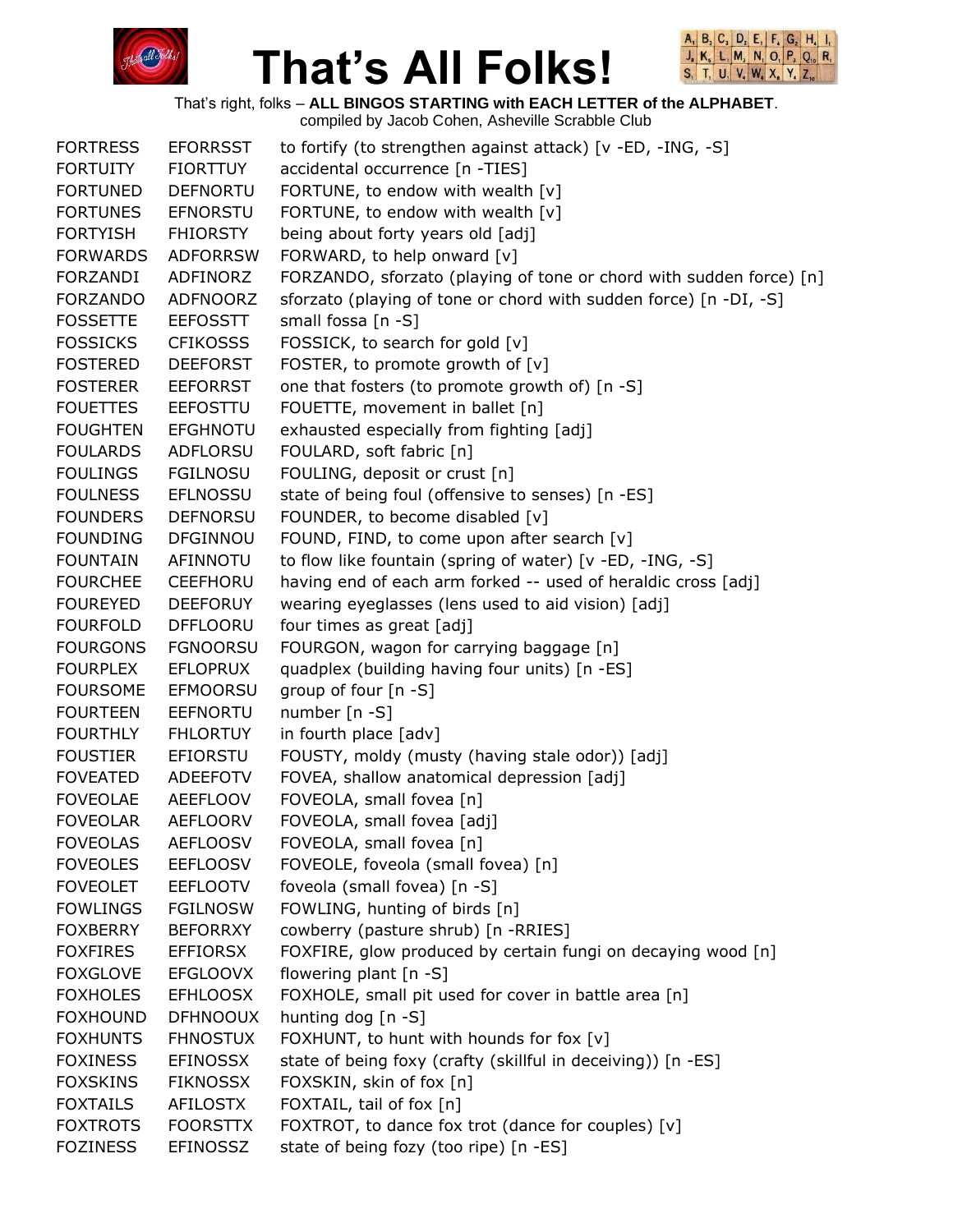



That's right, folks – **ALL BINGOS STARTING with EACH LETTER of the ALPHABET**.

| <b>FRABJOUS</b> | <b>ABFJORSU</b> | splendid (magnificent) [adj]                                                                                        |
|-----------------|-----------------|---------------------------------------------------------------------------------------------------------------------|
| <b>FRACASES</b> | <b>AACEFRSS</b> | FRACAS, brawl [n]                                                                                                   |
| <b>FRACKING</b> | <b>ACFGIKNR</b> | FRACK, to engage in fracking [v] / injection of fluid into shale beds in order to free up petroleum reserves [n -S] |
| <b>FRACTALS</b> | <b>AACFLRST</b> | FRACTAL, complex geometric curve [n]                                                                                |
| <b>FRACTION</b> | <b>ACFINORT</b> | to divide into portions [v -ED, -ING, -S]                                                                           |
| <b>FRACTURE</b> | <b>ACEFRRTU</b> | to break (to reduce to fragments) [v -D, -RING, -S]                                                                 |
| <b>FRACTURS</b> | <b>ACFRRSTU</b> | FRACTUR, fraktur (style of type) [n]                                                                                |
| <b>FRAENUMS</b> | <b>AEFMNRSU</b> | FRAENUM, frenum (connecting fold of membrane) [n]                                                                   |
| <b>FRAGGING</b> | AFGGGINR        | act of one that frags [n -S] / FRAG, to injure with type of grenade [v]                                             |
| <b>FRAGMENT</b> | <b>AEFGMNRT</b> | to break into pieces [v -ED, -ING, -S]                                                                              |
| <b>FRAGRANT</b> | <b>AAFGNRRT</b> | having pleasant odor [adj]                                                                                          |
| <b>FRAILEST</b> | <b>AEFILRST</b> | FRAIL, fragile (easily broken or damaged) [adj]                                                                     |
| <b>FRAKTURS</b> | <b>AFKRRSTU</b> | FRAKTUR, style of type [n]                                                                                          |
| <b>FRAMABLE</b> | <b>AABEFLMR</b> | FRAME, to construct by putting together various parts [adj]                                                         |
| <b>FRAMINGS</b> | <b>AFGIMNRS</b> | FRAMING, framework [n]                                                                                              |
| <b>FRANCISE</b> | <b>ACEFINRS</b> | to francize (to force to adopt French customs and language) [v -D, -SING, -S]                                       |
| <b>FRANCIUM</b> | ACFIMNRU        | radioactive element [n -S]                                                                                          |
| <b>FRANCIZE</b> | <b>ACEFINRZ</b> | to force to adopt French customs and language [v -D, -ZING, -S]                                                     |
| <b>FRANKERS</b> | <b>AEFKNRRS</b> | FRANKER, one that franks (to mark (piece of mail) for free delivery) [n]                                            |
| <b>FRANKEST</b> | <b>AEFKNRST</b> | FRANK, honest and unreserved in speech [adj]                                                                        |
| <b>FRANKING</b> | <b>AFGIKNNR</b> | FRANK, to mark (piece of mail) for free delivery [v]                                                                |
| <b>FRANKLIN</b> | <b>AFIKLNNR</b> | medieval English landowner [n -S]                                                                                   |
| <b>FRANKUMS</b> | <b>AFKMNRSU</b> | FRANKUM, hardened resin of spruce tree [n]                                                                          |
| <b>FRAPPING</b> | <b>AFGINPPR</b> | FRAP, to bind firmly [v]                                                                                            |
| <b>FRASCATI</b> | <b>AACFIRST</b> | Italian white wine $[n - S]$                                                                                        |
| <b>FRAUGHTS</b> | AFGHRSTU        | FRAUGHT, to load down [v]                                                                                           |
| <b>FRAULEIN</b> | AEFILNRU        | German governess [n -S]                                                                                             |
| <b>FRAYINGS</b> | <b>AFGINRSY</b> | FRAYING, something worn off by rubbing [n]                                                                          |
| <b>FRAZZLED</b> | <b>ADEFLRZZ</b> | FRAZZLE, to fray (to wear off by rubbing) [v]                                                                       |
| <b>FRAZZLES</b> | <b>AEFLRSZZ</b> | FRAZZLE, to fray (to wear off by rubbing) [v]                                                                       |
| <b>FREAKIER</b> | AEEFIKRR        | FREAKY, freakish (unusual (something that is usual (ordinary))) [adj]                                               |
| <b>FREAKILY</b> | <b>AEFIKLRY</b> | in freaky (freakish (unusual (not usual))) manner [adv]                                                             |
| <b>FREAKING</b> | <b>AEFGIKNR</b> | FREAK, to streak with color [v]                                                                                     |
| <b>FREAKISH</b> | <b>AEFHIKRS</b> | unusual (not usual) [adj]                                                                                           |
| <b>FREAKOUT</b> | <b>AEFKORTU</b> | event marked by wild excitement [n -S]                                                                              |
| <b>FRECKLED</b> | <b>CDEEFKLR</b> | FRECKLE, to mark with freckles (small, brownish spots) [v]                                                          |
| <b>FRECKLES</b> | <b>CEEFKLRS</b> | FRECKLE, to mark with freckles (small, brownish spots) [v]                                                          |
| <b>FREEBASE</b> | <b>ABEEEFRS</b> | to use form of cocaine that is inhaled [v -D, -SING, -S]                                                            |
| <b>FREEBEES</b> | <b>BEEEEFRS</b> | FREEBEE, freebie (something given or received without charge) [n]                                                   |
| <b>FREEBIES</b> | <b>BEEEFIRS</b> | FREEBIE, something given or received without charge [n]                                                             |
| <b>FREEBOOT</b> | <b>BEEFOORT</b> | to plunder (to rob of goods by force) [v -ED, -ING, -S]                                                             |
| <b>FREEBORN</b> | <b>BEEFNORR</b> | born free [adj]                                                                                                     |
| <b>FREEDMAN</b> | <b>ADEEFMNR</b> | man who has been freed from slavery [n -MEN]                                                                        |
| <b>FREEDMEN</b> | <b>DEEEFMNR</b> | FREEDMAN, man who has been freed from slavery [n]                                                                   |
| <b>FREEDOMS</b> | <b>DEEFMORS</b> | FREEDOM, state of being free (not subject to restriction or control) [n]                                            |
| <b>FREEFORM</b> | <b>EEFFMORR</b> | having free-flowing design or shape [adj]                                                                           |
| <b>FREEGANS</b> | <b>AEEFGNRS</b> | FREEGAN, activist who scavenges for free food to reduce consumption of resources [n]                                |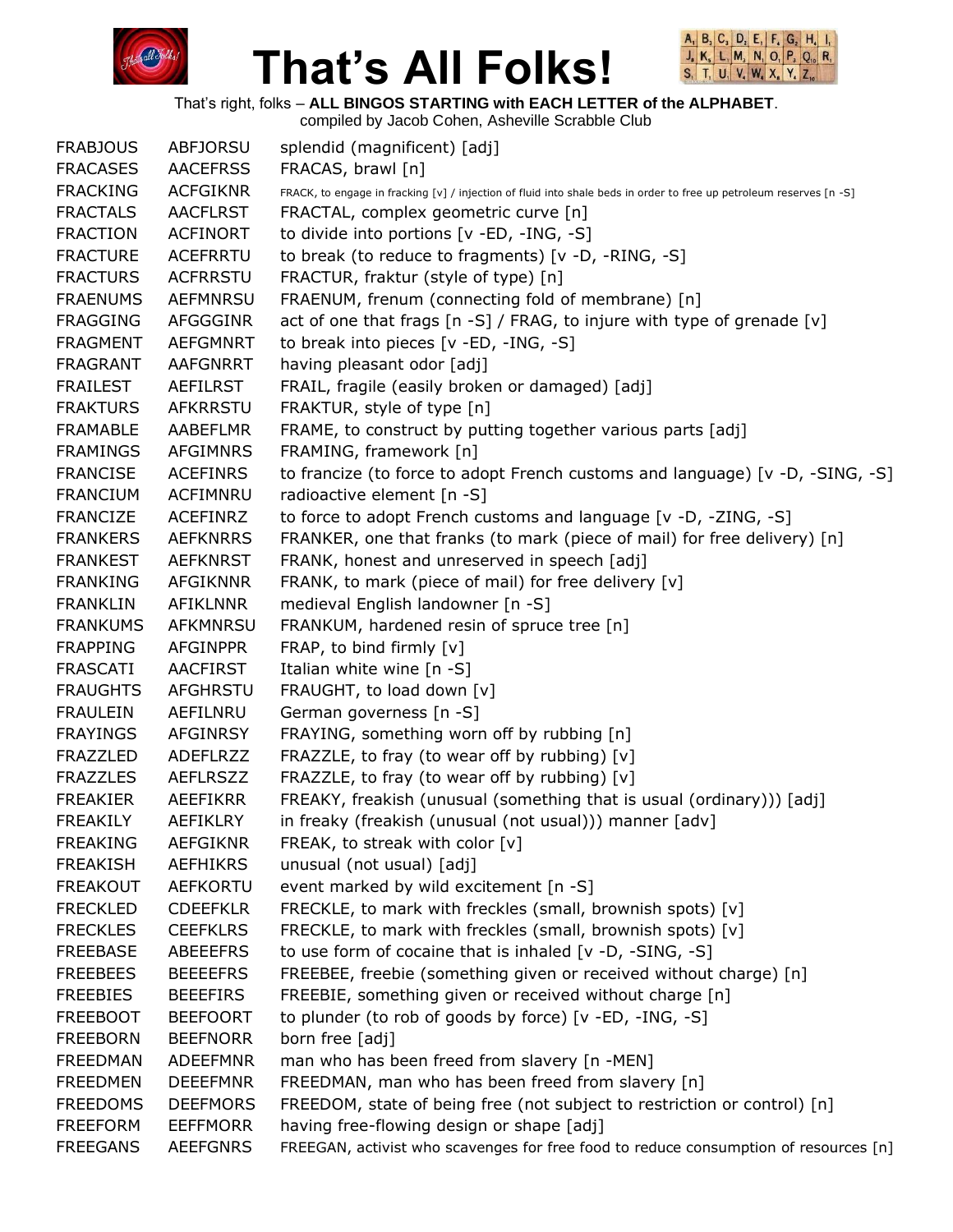



That's right, folks – **ALL BINGOS STARTING with EACH LETTER of the ALPHABET**.

| <b>FREEHAND</b> | <b>ADEEFHNR</b> | drawn by hand without mechanical aids [adj]                                                                               |
|-----------------|-----------------|---------------------------------------------------------------------------------------------------------------------------|
| <b>FREEHOLD</b> | <b>DEEFHLOR</b> | form of tenure of real property [n -S]                                                                                    |
| FREELOAD        | ADEEFLOR        | to live at expense of others [v -ED, -ING, -S]                                                                            |
| <b>FREENESS</b> | <b>EEEFNRSS</b> | freedom (state of being free (not subject to restriction or control)) [n -ES]                                             |
| <b>FREERIDE</b> | <b>DEEEFIRR</b> | type of snowboard [n -S]                                                                                                  |
| <b>FREESIAS</b> | <b>AEEFIRSS</b> | FREESIA, African herb [n]                                                                                                 |
| <b>FREEWARE</b> | <b>AEEEFRRW</b> | software distributed without charge [n -S]                                                                                |
| <b>FREEWAYS</b> | <b>AEEFRSWY</b> | FREEWAY, express highway [n]                                                                                              |
| <b>FREEWILL</b> | EEFILLRW        | voluntary [adj]                                                                                                           |
| <b>FREEZERS</b> | <b>EEEFRRSZ</b> | FREEZER, apparatus for freezing food [n]                                                                                  |
| <b>FREEZING</b> | <b>EEFGINRZ</b> | FREEZE, to become hardened into solid body by loss of heat [v] / method by which foods are frozen to preserve them [n -S] |
| <b>FREIGHTS</b> | <b>EFGHIRST</b> | FREIGHT, to load with goods for transportation [v]                                                                        |
| <b>FREMITUS</b> | <b>EFIMRSTU</b> | palpable vibration [n -ES]                                                                                                |
| <b>FRENCHED</b> | <b>CDEEFHNR</b> | FRENCH, to cut into thin strips before cooking [v]                                                                        |
| <b>FRENCHES</b> | <b>CEEFHNRS</b> | FRENCH, to cut into thin strips before cooking [v]                                                                        |
| <b>FRENETIC</b> | <b>CEEFINRT</b> | frantic person [n -S]                                                                                                     |
| <b>FRENULAR</b> | <b>AEFLNRRU</b> | FRENULUM, frenum (connecting fold of membrane) [adj]                                                                      |
| <b>FRENULUM</b> | EFLMNRUU        | frenum (connecting fold of membrane) [n -LA, -S]                                                                          |
| <b>FRENZIED</b> | <b>DEEFINRZ</b> | FRENZY, to make frantic [v]                                                                                               |
| <b>FRENZIES</b> | <b>EEFINRSZ</b> | FRENZY, to make frantic [v]                                                                                               |
| FRENZILY        | EFILNRYZ        | in frantic (wildly excited) manner [adv]                                                                                  |
| <b>FREQUENT</b> | EEFNQRTU        | occurring again and again [adj -ER, -EST] / to be in or at often [v -ED, -ING, -S]                                        |
| <b>FRESCOED</b> | <b>CDEEFORS</b> | FRESCO, to paint on surface of plaster $[v]$                                                                              |
| <b>FRESCOER</b> | <b>CEEFORRS</b> | one that frescoes (to paint on surface of plaster) [n -S]                                                                 |
| <b>FRESCOES</b> | <b>CEEFORSS</b> | FRESCO, to paint on surface of plaster [v]                                                                                |
| <b>FRESHENS</b> | <b>EEFHNRSS</b> | FRESHEN, to make or become fresh [v]                                                                                      |
| <b>FRESHERS</b> | <b>EEFHRRSS</b> | FRESHER, freshman (first-year student at high school, university, or college) [n]                                         |
| <b>FRESHEST</b> | <b>EEFHRSST</b> | FRESH, new (existing only short time) [adj]                                                                               |
| <b>FRESHETS</b> | <b>EEFHRSST</b> | FRESHET, sudden overflow of stream [n]                                                                                    |
| <b>FRESHING</b> | <b>EFGHINRS</b> | FRESH, to freshen (to make or become fresh) [v]                                                                           |
| <b>FRESHMAN</b> | <b>AEFHMNRS</b> | first-year student at high school, university, or college [n -MEN]                                                        |
| <b>FRESHMEN</b> | <b>EEFHMNRS</b> | FRESHMAN, first-year student at high school, university, or college [n]                                                   |
| <b>FRESNELS</b> | <b>EEFLNRSS</b> | FRESNEL, type of lens used in lights [n]                                                                                  |
| <b>FRETLESS</b> | <b>EEFLRSST</b> | having no fretwork [adj]                                                                                                  |
| <b>FRETSAWS</b> | <b>AEFRSSTW</b> | FRETSAW, narrow-bladed saw [n]                                                                                            |
| <b>FRETSOME</b> | <b>EEFMORST</b> | fretful (inclined to fret) [adj]                                                                                          |
| <b>FRETTERS</b> | <b>EEFRRSTT</b> | FRETTER, one that frets (to worry (to feel anxious and uneasy about something)) [n]                                       |
| <b>FRETTIER</b> | <b>EEFIRRTT</b> | FRETTY, fretful (inclined to fret) [adj]                                                                                  |
| <b>FRETTING</b> | <b>EFGINRTT</b> | FRET, to worry (to feel anxious and uneasy about something) [v]                                                           |
| <b>FRETWORK</b> | <b>EFKORRTW</b> | ornamental work consisting of interlacing parts [n -S]                                                                    |
| <b>FRIARIES</b> | AEFIIRRS        | FRIARY, monastery of friars [n]                                                                                           |
| FRIBBLED        | <b>BBDEFILR</b> | FRIBBLE, to act foolishly [v]                                                                                             |
| <b>FRIBBLER</b> | <b>BBEFILRR</b> | one that fribbles (to act foolishly) [n -S]                                                                               |
| <b>FRIBBLES</b> | <b>BBEFILRS</b> | FRIBBLE, to act foolishly [v]                                                                                             |
| <b>FRICANDO</b> | <b>ACDFINOR</b> | roasted loin of veal [n -ES]                                                                                              |
| <b>FRICTION</b> | <b>CFIINORT</b> | rubbing of one body against another [n -S]                                                                                |
| <b>FRIENDED</b> | <b>DDEEFINR</b> | FRIEND, to enter into warm association with [v]                                                                           |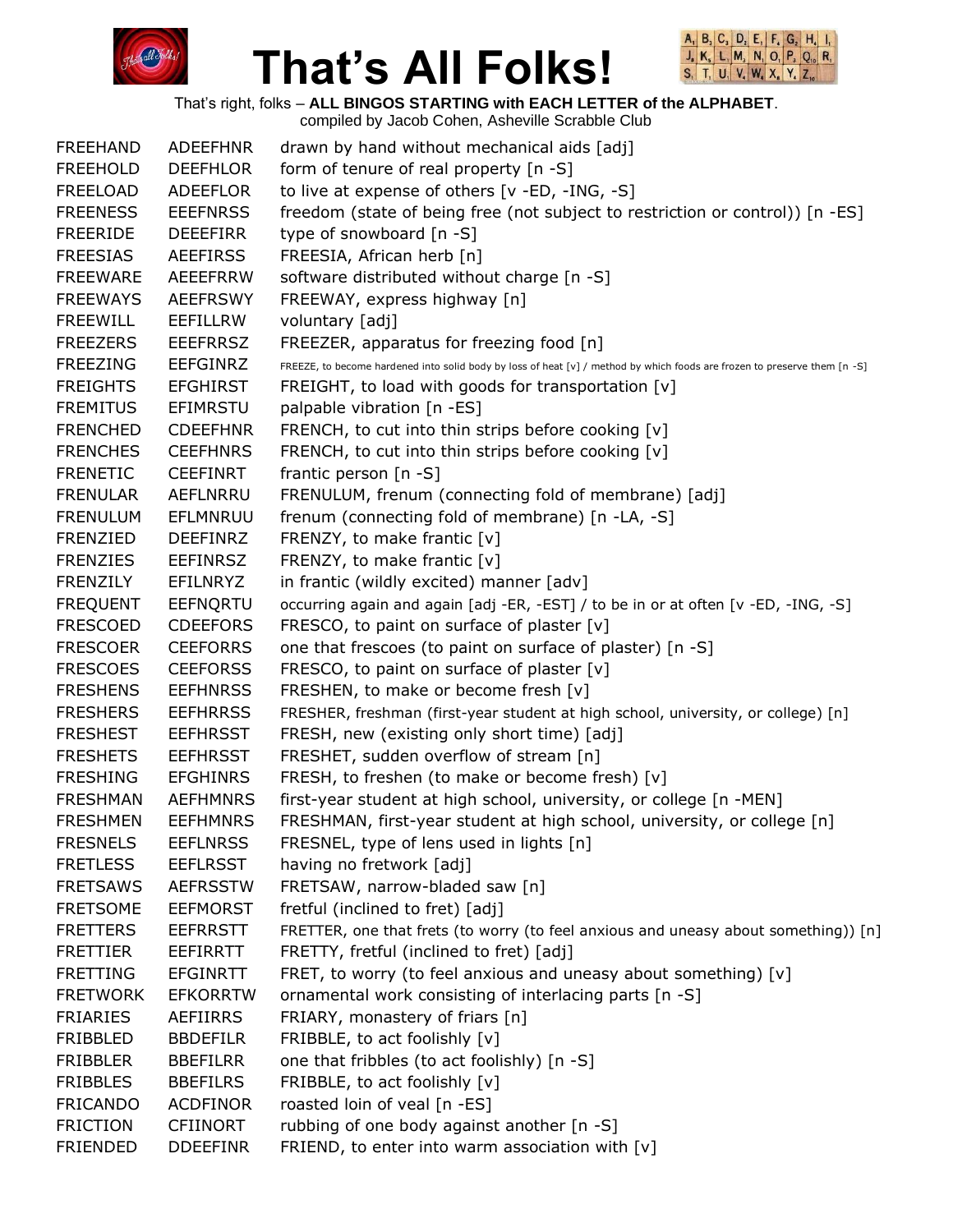



That's right, folks – **ALL BINGOS STARTING with EACH LETTER of the ALPHABET**.

| <b>FRIENDLY</b> | <b>DEFILNRY</b> | inclined to approve, help, or support [adj -LIER, -LIEST] / one who is friendly [n -LIES]               |
|-----------------|-----------------|---------------------------------------------------------------------------------------------------------|
| <b>FRIGATES</b> | <b>AEFGIRST</b> | FRIGATE, sailing vessel [n]                                                                             |
| <b>FRIGGING</b> | <b>FGGGIINR</b> | FRIG, to cheat or trick [v]                                                                             |
| <b>FRIGHTED</b> | <b>DEFGHIRT</b> | FRIGHT, to frighten (to make afraid) [v]                                                                |
| <b>FRIGHTEN</b> | <b>EFGHINRT</b> | to make afraid [v -ED, -ING, -S]                                                                        |
| <b>FRIGIDLY</b> | <b>DFGIILRY</b> | FRIGID, very cold [adv]                                                                                 |
| <b>FRIJOLES</b> | <b>EFIJLORS</b> | FRIJOL, bean used as food [n] / FRIJOLE, frijol (bean used as food) [n]                                 |
| <b>FRILLERS</b> | <b>EFILLRRS</b> | FRILLER, one that frills (to provide with frill (ornamental ruffled edge)) [n]                          |
| <b>FRILLERY</b> | <b>EFILLRRY</b> | arrangement of frills [n -RIES]                                                                         |
| <b>FRILLIER</b> | <b>EFIILLRR</b> | FRILLY, having frills [adj]                                                                             |
| <b>FRILLIES</b> | <b>EFIILLRS</b> | item of women's underwear [n FRILLIES]                                                                  |
| <b>FRILLING</b> | <b>FGIILLNR</b> | arrangement of frills [n -S] / FRILL, to provide with frill (ornamental ruffled edge) [v]               |
| <b>FRINGIER</b> | <b>EFGIINRR</b> | FRINGY, resembling fringe [adj]                                                                         |
| <b>FRINGING</b> | <b>FGGIINNR</b> | FRINGE, to provide with fringe (ornamental border) [v] / ornamental border of loose short strips [n -S] |
| <b>FRIPPERY</b> | EFIPPRRY        | excessive ornamentation [n -RIES]                                                                       |
| <b>FRISBEES</b> | <b>BEEFIRSS</b> | FRISBEE, trademark [n]                                                                                  |
| <b>FRISETTE</b> | <b>EEFIRSTT</b> | frizette (frizzed fringe of hair) [n -S]                                                                |
| <b>FRISEURS</b> | <b>EFIRRSSU</b> | FRISEUR, hairdresser [n]                                                                                |
| <b>FRISKERS</b> | <b>EFIKRRSS</b> | FRISKER, one that frisks (to move or leap about playfully) [n]                                          |
| <b>FRISKETS</b> | <b>EFIKRSST</b> | FRISKET, frame used to protect paper in printing press [n]                                              |
| <b>FRISKIER</b> | <b>EFIIKRRS</b> | FRISKY, lively and playful [adj]                                                                        |
| <b>FRISKILY</b> | <b>FIIKLRSY</b> | FRISKY, lively and playful [adv]                                                                        |
| <b>FRISKING</b> | <b>FGIIKNRS</b> | FRISK, to move or leap about playfully [v]                                                              |
| <b>FRISSONS</b> | <b>FINORSSS</b> | FRISSON, shudder [n]                                                                                    |
| <b>FRITTATA</b> | AAFIRTTT        | unfolded omelet with chopped vegetables or meat [n -S]                                                  |
| <b>FRITTERS</b> | <b>EFIRRSTT</b> | FRITTER, to squander little by little [v]                                                               |
| <b>FRITTING</b> | <b>FGIINRTT</b> | FRIT, to fuse into vitreous substance [v] / FRITT, to frit [v]                                          |
| <b>FRIULANO</b> | AFILNORU        | mild Italian cheese [n -S]                                                                              |
| <b>FRIVOLED</b> | <b>DEFILORV</b> | FRIVOL, to behave playfully [v]                                                                         |
| <b>FRIVOLER</b> | EFILORRV        | one that frivols (to behave playfully) [n -S]                                                           |
| <b>FRIZETTE</b> | EEFIRTTZ        | frizzed fringe of hair [n -S]                                                                           |
| <b>FRIZZERS</b> | <b>EFIRRSZZ</b> | FRIZZER, one that frizzes (to form into small, tight curls) [n]                                         |
| <b>FRIZZIER</b> | <b>EFIIRRZZ</b> | FRIZZY, tightly curled [adj]                                                                            |
| <b>FRIZZIES</b> | <b>EFIIRSZZ</b> | frizzy hair [n FRIZZIES]                                                                                |
| <b>FRIZZILY</b> | <b>FIILRYZZ</b> | in frizzy (tightly curled) manner [adv]                                                                 |
| <b>FRIZZING</b> | <b>FGIINRZZ</b> | FRIZZ, to form into small, tight curls [v]                                                              |
| <b>FRIZZLED</b> | <b>DEFILRZZ</b> | FRIZZLE, to frizz (to form into small, tight curls) [v]                                                 |
| <b>FRIZZLER</b> | <b>EFILRRZZ</b> | one that frizzles (to frizz (to form into small, tight curls)) [n -S]                                   |
| <b>FRIZZLES</b> | <b>EFILRSZZ</b> | FRIZZLE, to frizz (to form into small, tight curls) [v]                                                 |
| <b>FROCKING</b> | <b>CFGIKNOR</b> | FROCK, to clothe in long, loose outer garment [v]                                                       |
| <b>FROGEYED</b> | <b>DEEFGORY</b> | FROGEYE, plant disease [adj]                                                                            |
| <b>FROGEYES</b> | <b>EEFGORSY</b> | FROGEYE, plant disease [n]                                                                              |
| <b>FROGFISH</b> | <b>FFGHIORS</b> | marine fish [n -ES]                                                                                     |
| <b>FROGGIER</b> | <b>EFGGIORR</b> | FROGGY, abounding in frogs [adj]                                                                        |
| <b>FROGGING</b> | <b>FGGGINOR</b> | to hunt frogs (web-footed, tailless amphibians) [v] / type of ornamental coat fastener [n -S]           |
| <b>FROGLETS</b> | <b>EFGLORST</b> | FROGLET, young frog [n]                                                                                 |
| <b>FROGLIKE</b> | <b>EFGIKLOR</b> | resembling frog [adj]                                                                                   |
|                 |                 |                                                                                                         |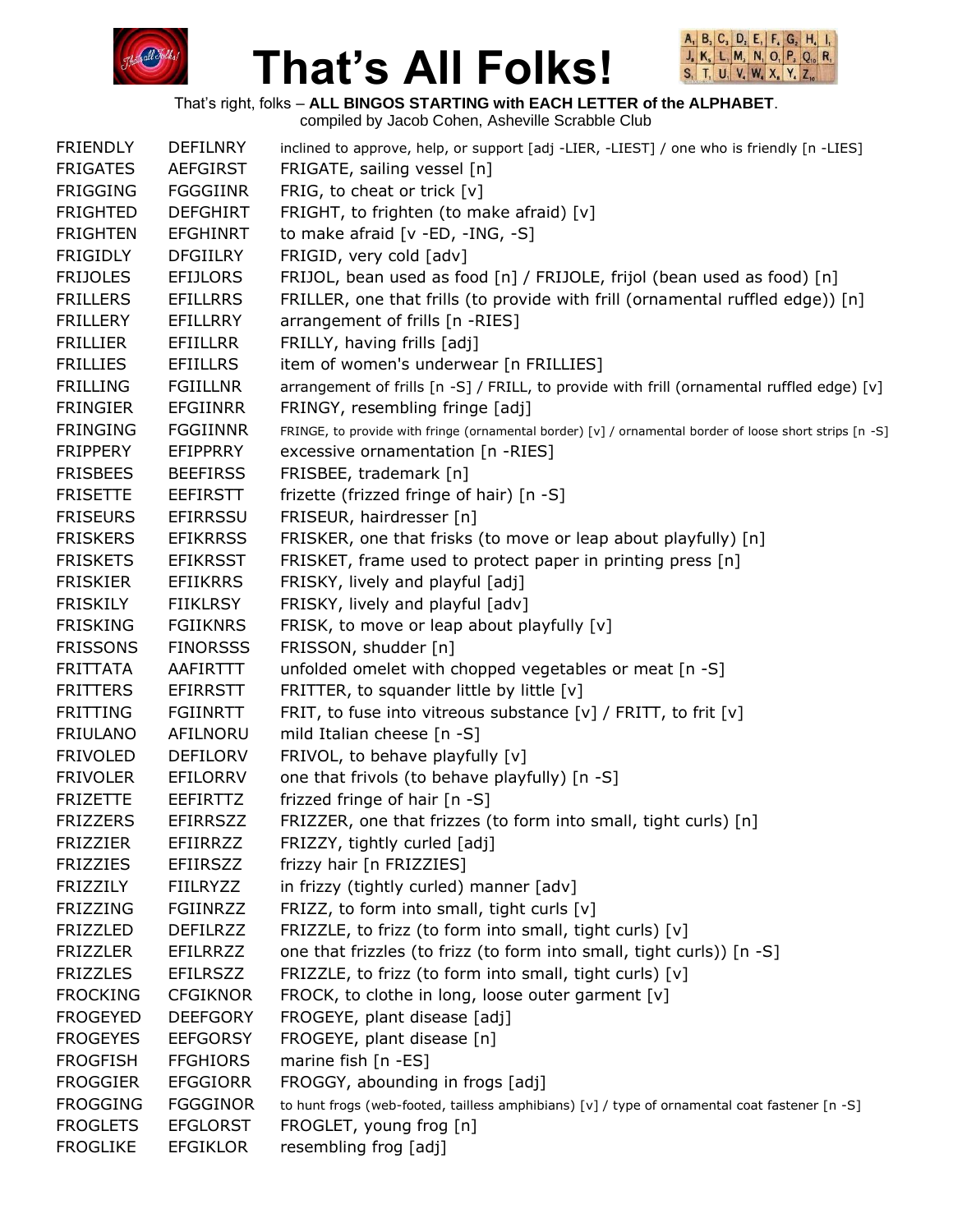



That's right, folks – **ALL BINGOS STARTING with EACH LETTER of the ALPHABET**.

| <b>FROIDEUR</b> | <b>DEFIORRU</b> | aloofness (state of being aloof (distant in interest or feeling)) [n -S]                                          |
|-----------------|-----------------|-------------------------------------------------------------------------------------------------------------------|
| <b>FROLICKY</b> | <b>CFIKLORY</b> | FROLIC, to play and run about merrily [adj]                                                                       |
| <b>FROMAGES</b> | <b>AEFGMORS</b> | FROMAGE, cheese [n]                                                                                               |
| <b>FROMENTY</b> | <b>EFMNORTY</b> | frumenty (dish of wheat boiled in milk and sweetened with sugar) [n -TIES]                                        |
| <b>FRONDEUR</b> | <b>DEFNORRU</b> | rebel $[n - S]$                                                                                                   |
| <b>FRONDOSE</b> | <b>DEFNOORS</b> | FROND, type of leaf (usually green, flattened organ of vascular plants) [adj]                                     |
| <b>FRONTAGE</b> | <b>AEFGNORT</b> | front of building or lot [n -S]                                                                                   |
| <b>FRONTALS</b> | <b>AFLNORST</b> | FRONTAL, bone of skull [n]                                                                                        |
| <b>FRONTEST</b> | <b>EFNORSTT</b> | FRONT, pertaining to or situated at forward part of surface [adj]                                                 |
| <b>FRONTIER</b> | <b>EFINORRT</b> | border between two countries [n -S]                                                                               |
| <b>FRONTING</b> | <b>FGINNORT</b> | FRONT, to provide with front (forward part) [v]                                                                   |
| <b>FRONTLET</b> | <b>EFLNORTT</b> | decorative band worn across forehead [n -S]                                                                       |
| <b>FRONTMAN</b> | <b>AFMNNORT</b> | most prominent member of group of musicians [n MENS]                                                              |
| <b>FRONTMEN</b> | <b>EFMNNORT</b> | FRONTMAN, most prominent member of group of musicians [n]                                                         |
| <b>FRONTONS</b> | <b>FNNOORST</b> | FRONTON, jai* alai* arena [n]                                                                                     |
| <b>FROSTBIT</b> | <b>BFIORSTT</b> | FROSTBITE, to injure by extreme cold [v]                                                                          |
| <b>FROSTBIT</b> | <b>BFIORSTT</b> | injured by extreme cold [adj]                                                                                     |
| <b>FROSTEDS</b> | <b>DEFORSST</b> | FROSTED, type of milk shake [n]                                                                                   |
| <b>FROSTIER</b> | <b>EFIORRST</b> | FROSTY, covered with frost [adj]                                                                                  |
| <b>FROSTILY</b> | <b>FILORSTY</b> | FROSTY, covered with frost [adv]                                                                                  |
| <b>FROSTING</b> | <b>FGINORST</b> | FROST, to cover with frost (deposit of minute ice crystals) [v] / icing (sweet mixture for covering cakes) [n -S] |
| <b>FROSTNIP</b> | <b>FINOPRST</b> | freezing of outer skin layers [n -S]                                                                              |
| <b>FROTHERS</b> | <b>EFHORRST</b> | FROTHER, one that froths (to foam (to form foam (light, bubbly, gas and liquid mass))) [n]                        |
| <b>FROTHIER</b> | <b>EFHIORRT</b> | FROTHY, foamy (covered with foam) [adj]                                                                           |
| <b>FROTHILY</b> | <b>FHILORTY</b> | FROTHY, foamy (covered with foam) [adv]                                                                           |
| <b>FROTHING</b> | <b>FGHINORT</b> | FROTH, to foam (to form foam (light, bubbly, gas and liquid mass)) [v] / layer of foam in liquid or solid [n -S]  |
| <b>FROTTAGE</b> | AEFGORTT        | masturbation by rubbing against another person [n -S]                                                             |
| <b>FROTTEUR</b> | EFORRTTU        | one who practices frottage (masturbation by rubbing against another person) [n -S]                                |
| <b>FROUFROU</b> | <b>FFOORRUU</b> | rustling sound [n -S]                                                                                             |
| <b>FROUNCED</b> | CDEFNORU        | FROUNCE, to pleat (to fold in even manner) [v]                                                                    |
| <b>FROUNCES</b> | <b>CEFNORSU</b> | FROUNCE, to pleat (to fold in even manner) [v]                                                                    |
| <b>FROUZIER</b> | EFIORRUZ        | FROUZY, frowzy (unkempt (untidy (tidy))) [adj]                                                                    |
| <b>FROWNERS</b> | <b>EFNORRSW</b> | FROWNER, one that frowns (to contract brow in displeasure) [n]                                                    |
| <b>FROWNIER</b> | <b>EFINORRW</b> | FROWNY, frowning [adj]                                                                                            |
| <b>FROWNING</b> | <b>FGINNORW</b> | FROWN, to contract brow in displeasure [v]                                                                        |
| <b>FROWSIER</b> | <b>EFIORRSW</b> | FROWSY, frowzy (unkempt (untidy (tidy))) [adj]                                                                    |
| <b>FROWSTED</b> | <b>DEFORSTW</b> | FROWST, to lounge in stuffy room [v]                                                                              |
| <b>FROWZIER</b> | EFIORRWZ        | FROWZY, unkempt (untidy (neat and orderly)) [adj]                                                                 |
| <b>FROWZILY</b> | <b>FILORWYZ</b> | FROWZY, unkempt (untidy (not tidy (neat and orderly))) [adv]                                                      |
| <b>FROZENLY</b> | <b>EFLNORYZ</b> | FROZEN, very cold [adv]                                                                                           |
| <b>FRUCTIFY</b> | <b>CFFIRTUY</b> | to bear fruit [v -FIED, -ING, -FIES]                                                                              |
| <b>FRUCTOSE</b> | <b>CEFORSTU</b> | sugar found in various fruits [n -S]                                                                              |
| <b>FRUGALLY</b> | <b>AFGLLRUY</b> | FRUGAL, thrifty (displaying thrift (care and wisdom in management of one's resources)) [adv]                      |
| <b>FRUGGING</b> | FGGGINRU        | FRUG, to perform type of vigorous dance [v]                                                                       |
| <b>FRUITAGE</b> | <b>AEFGIRTU</b> | process of bearing fruit [n -S]                                                                                   |
| <b>FRUITERS</b> | <b>EFIRRSTU</b> | FRUITER, one that grows or sells fruit [n]                                                                        |
| <b>FRUITFUL</b> | <b>FFILRTUU</b> | producing abundantly [adj -LLER, -LLEST]                                                                          |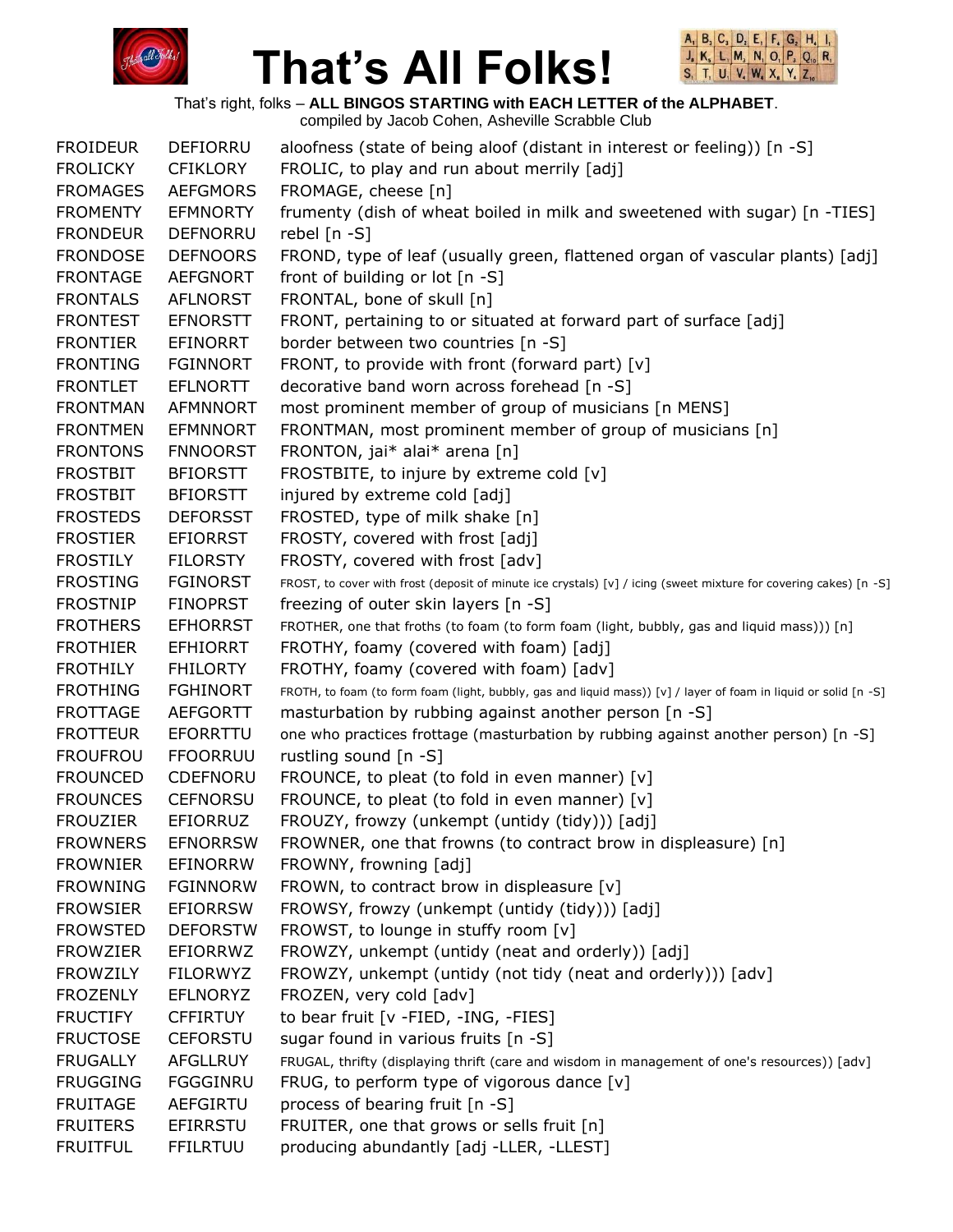



That's right, folks – **ALL BINGOS STARTING with EACH LETTER of the ALPHABET**.

compiled by Jacob Cohen, Asheville Scrabble Club FRUITIER EFIIRRTU FRUITY, suggestive of fruit [adj] FRUITILY FIILRTUY FRUITY, suggestive of fruit [adv] FRUITING FGIINRTU FRUIT, to bear fruit (usually edible reproductive bodies of seed plant) [v] / production of fruit on tree [n -S] FRUITION FIINORTU accomplishment of something desired [n -S] FRUITLET EFILRTTU small fruit [n -S] FRUMENTY EFMNRTUY dish of wheat boiled in milk and sweetened with sugar [n -TIES] FRUMPIER EFIMPRRU FRUMPY, dowdy (lacking in stylishness or neatness) [adj] FRUMPILY FILMPRUY FRUMPY, dowdy (lacking in stylishness or neatness) [adv] FRUMPISH FHIMPRSU FRUMP, dowdy woman [adj] FRUSTULE EFLRSTUU shell of diatom [n -S] FRUSTUMS FMRSSTUU FRUSTUM, part of conical solid [n] FRYBREAD ABDEFRRY fried bread [n -S] FUBSIEST BEFISSTU FUBSY, chubby and somewhat squat [adj] FUCHSIAS ACFHISSU FUCHSIA, flowering shrub [n] FUCHSINE CEFHINSU fuchsin (red dye) [n -S] FUCHSINS CFHINSSU FUCHSIN, red dye [n] FUCKFACE ACCEFFKU offensive word [n -S] FUCKHEAD ACDEFHKU offensive word [n -S] FUCKOFFS CFFFKOSU FUCKOFF, offensive word [n] FUCKWITS CFIKSTUW FUCKWIT, offensive word [n] FUCOIDAL ACDFILOU FUCOID, brown seaweed [adj] FUDDLING DDFGILNU FUDDLE, to confuse (to mix up mentally) [v] FUDGIEST DEFGISTU FUDGY, resembling fudge (soft, sweet candy) [adj] FUEHRERS EEFHRRSU FUEHRER, fuhrer (leader (one that leads or guides)) [n] FUELLERS EEFLLRSU FUELLER, fueler (one that fuels (to provide with fuel (material used to produce energy))) [n] FUELLING EFGILLNU FUEL, to provide with fuel (material used to produce energy) [v] FUELWOOD DEFLOOUW firewood (wood used as fuel) [n -S] FUGACITY ACFGITUY lack of enduring qualities [n -TIES] FUGGIEST EFGGISTU FUGGY, stuffy and odorous [adj] FUGITIVE EFGIITUV one who flees [n -S] FUGLEMAN AEFGLMNU leader (one that leads or guides) [n -MEN] FUGLEMEN EEFGLMNU FUGLEMAN, leader (one that leads or guides) [n] FUGUISTS FGISSTUU FUGUIST, one who composes fugues [n] FULCRUMS CFLMRSUU FULCRUM, support for lever [n] FULFILLS FFILLLSU FULFILL, to bring about accomplishment of [v] FULLBACK ABCFKLLU offensive back in football [n -S] FULLERED DEEFLLRU FULLER, to groove with type of hammer [v] FULLFACE ACEFFLLU heavy-faced type [n -S] FULLNESS EFLLNSSU state of being full (filled completely) [n -ES] FULMINED DEFILMNU FULMINE, to explode loudly [v] FULMINES EFILMNSU FULMINE, to explode loudly [v] FULMINIC CFIILMNU highly explosive [adj] FUMARASE AAEFMRSU enzyme (complex protein) [n -S] FUMARATE AAEFMRTU chemical salt [n -S] FUMAROLE AEFLMORU hole from which volcanic vapors issue [n -S] FUMATORY AFMORTUY fumigation chamber [n -RIES] FUMBLERS BEFLMRSU FUMBLER, one that fumbles (to handle clumsily) [n]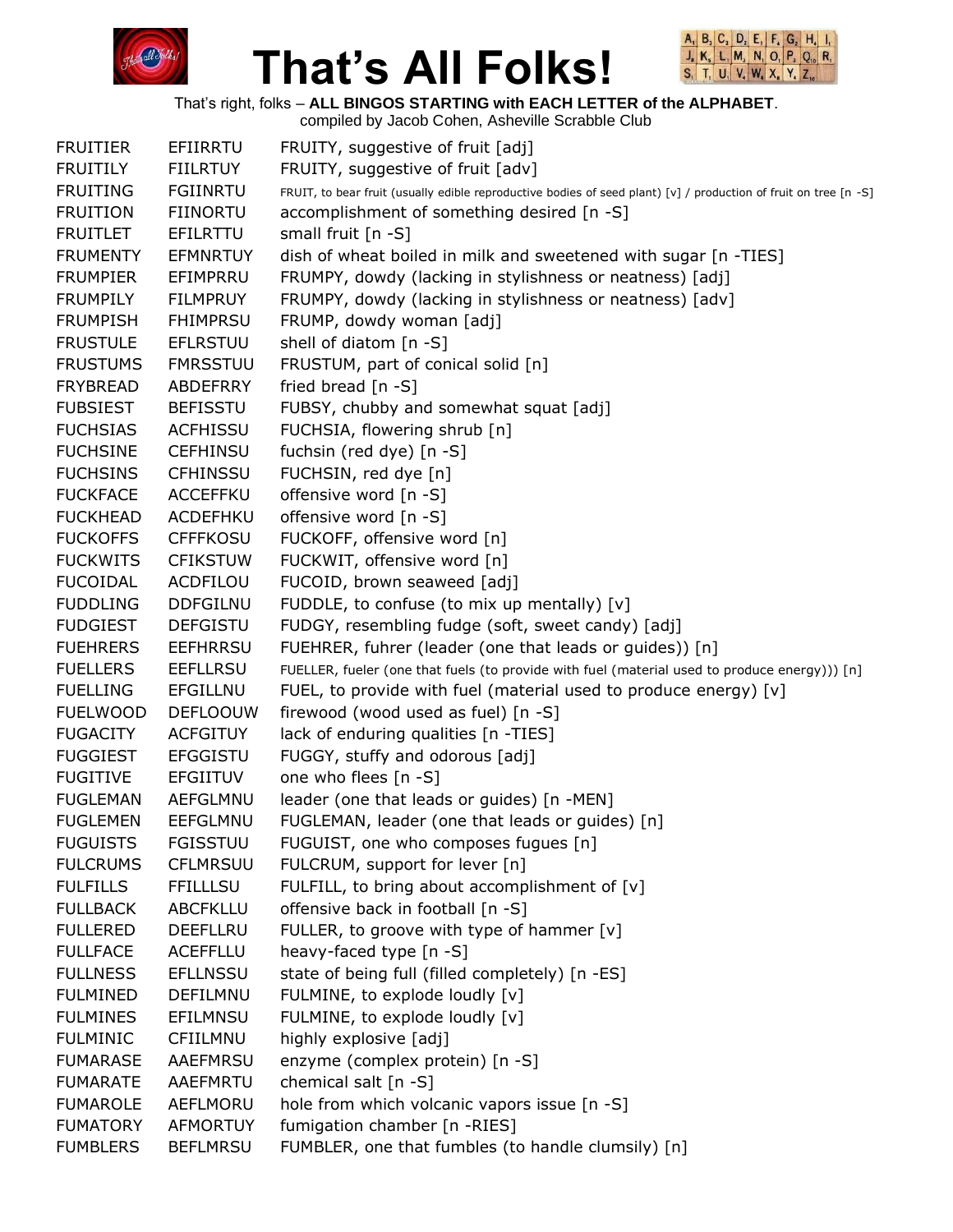



That's right, folks – **ALL BINGOS STARTING with EACH LETTER of the ALPHABET**. compiled by Jacob Cohen, Asheville Scrabble Club

|                 |                 | complied by Jacob Corien, Asheville Scrabble Club                          |
|-----------------|-----------------|----------------------------------------------------------------------------|
| <b>FUMBLING</b> | <b>BFGILMNU</b> | FUMBLE, to handle clumsily [v]                                             |
| <b>FUMELESS</b> | <b>EEFLMSSU</b> | having no fumes [adj]                                                      |
| <b>FUMELIKE</b> | EEFIKLMU        | resembling fumes [adj]                                                     |
| <b>FUMETTES</b> | <b>EEFMSTTU</b> | FUMETTE, fumet (odor of meat while cooking) [n]                            |
| <b>FUMIGANT</b> | AFGIMNTU        | substance used in fumigating [n -S]                                        |
| <b>FUMIGATE</b> | AEFGIMTU        | to subject to fumes in order to destroy pests [v -D, -TING, -S]            |
| <b>FUMINGLY</b> | <b>FGILMNUY</b> | angrily (feeling strong displeasure or hostility) [adv]                    |
| <b>FUMITORY</b> | <b>FIMORTUY</b> | climbing plant [n -RIES]                                                   |
| <b>FUNCTION</b> | CFINNOTU        | to be in action [v -ED, -ING, -S]                                          |
| <b>FUNCTORS</b> | <b>CFNORSTU</b> | FUNCTOR, one that functions (to be in action) [n]                          |
| <b>FUNDABLE</b> | ABDEFLNU        | FUND, to provide money for [adj]                                           |
| <b>FUNDINGS</b> | <b>DFGINNSU</b> | FUNDING, money provided for particular purpose [n]                         |
| <b>FUNERALS</b> | <b>AEFLNRSU</b> | FUNERAL, ceremony held for dead person [n]                                 |
| <b>FUNERARY</b> | <b>AEFNRRUY</b> | pertaining to funeral (ceremony held for dead person) [adj]                |
| <b>FUNEREAL</b> | AEEFLNRU        | funerary (pertaining to funeral (ceremony held for dead person)) [adj]     |
| <b>FUNFAIRS</b> | AFFINRSU        | FUNFAIR, amusement park [n]                                                |
| <b>FUNFESTS</b> | <b>EFFNSSTU</b> | FUNFEST, party for fun [n]                                                 |
| <b>FUNGIBLE</b> | <b>BEFGILNU</b> | something that may be exchanged for equivalent unit of same class [n -S]   |
| <b>FUNGOIDS</b> | <b>DFGINOSU</b> | FUNGOID, growth resembling fungus [n]                                      |
| <b>FUNGUSES</b> | <b>EFGNSSUU</b> | FUNGUS, any of major group of lower plants [n]                             |
| <b>FUNHOUSE</b> | <b>EFHNOSUU</b> | amusement park attraction [n -S]                                           |
| <b>FUNICLES</b> | <b>CEFILNSU</b> | FUNICLE, cordlike anatomical structure [n]                                 |
| <b>FUNICULI</b> | <b>CFIILNUU</b> | funicles (cordlike anatomical structure) [n FUNICULI]                      |
| <b>FUNKIEST</b> | <b>EFIKNSTU</b> | FUNKY, having offensive odor [adj]                                         |
| <b>FUNKSTER</b> | <b>EFKNRSTU</b> | fan or performer of earthy, bluesy music [n -S]                            |
| <b>FUNNELED</b> | DEEFLNNU        | FUNNEL, to pass through funnel (cone-shaped utensil) [v]                   |
| <b>FUNNIEST</b> | <b>EFINNSTU</b> | FUNNY, causing laughter or amusement [adj]                                 |
| <b>FUNNYMAN</b> | AFMNNNUY        | comedian (humorous entertainer) [n -MEN]                                   |
| <b>FUNNYMEN</b> | <b>EFMNNNUY</b> | FUNNYMAN, comedian (humorous entertainer) [n]                              |
| <b>FUNSTERS</b> | <b>EFNRSSTU</b> | FUNSTER, one that makes fun; comedian [n]                                  |
| <b>FURANOSE</b> | <b>AEFNORSU</b> | type of sugar [n -ES]                                                      |
| <b>FURBALLS</b> | <b>ABFLLRSU</b> | FURBALL, ball of fur regurgitated by cat [n]                               |
| <b>FURBELOW</b> | <b>BEFLORUW</b> | to decorate with ruffles [v -ED, -ING, -S]                                 |
| <b>FURCATED</b> | ACDEFRTU        | FURCATE, to divide into branches [v]                                       |
| <b>FURCATES</b> | <b>ACEFRSTU</b> | FURCATE, to divide into branches [v]                                       |
| <b>FURCRAEA</b> | AACEFRRU        | tropical plant $[n -S]$                                                    |
| <b>FURCULAE</b> | ACEFLRUU        | FURCULA, FURCULUM, furcula [n]                                             |
| <b>FURCULAR</b> | ACFLRRUU        | FURCULA, FURCULUM, furcula [adj]                                           |
| <b>FURCULUM</b> | <b>CFLMRUUU</b> | furcula (furculum) [n -LA]                                                 |
| <b>FURFURAL</b> | AFFLRRUU        | chemical compound [n -S]                                                   |
| <b>FURFURAN</b> | AFFNRRUU        | furan (flammable liquid) [n -S]                                            |
| <b>FURFURES</b> | <b>EFFRRSUU</b> | FURFUR, dandruff (scurf that forms on scalp) [n]                           |
| <b>FURIBUND</b> | <b>BDFINRUU</b> | furious (extremely angry) [adj]                                            |
| <b>FURLABLE</b> | ABEFLLRU        | FURL, to roll up [adj]                                                     |
| <b>FURLONGS</b> | <b>FGLNORSU</b> | FURLONG, unit of distance [n]                                              |
| <b>FURLOUGH</b> | <b>FGHLORUU</b> | to grant leave of absence to [v -ED, -ING, -S]                             |
| <b>FURMENTY</b> | <b>EFMNRTUY</b> | frumenty (dish of wheat boiled in milk and sweetened with sugar) [n -TIES] |